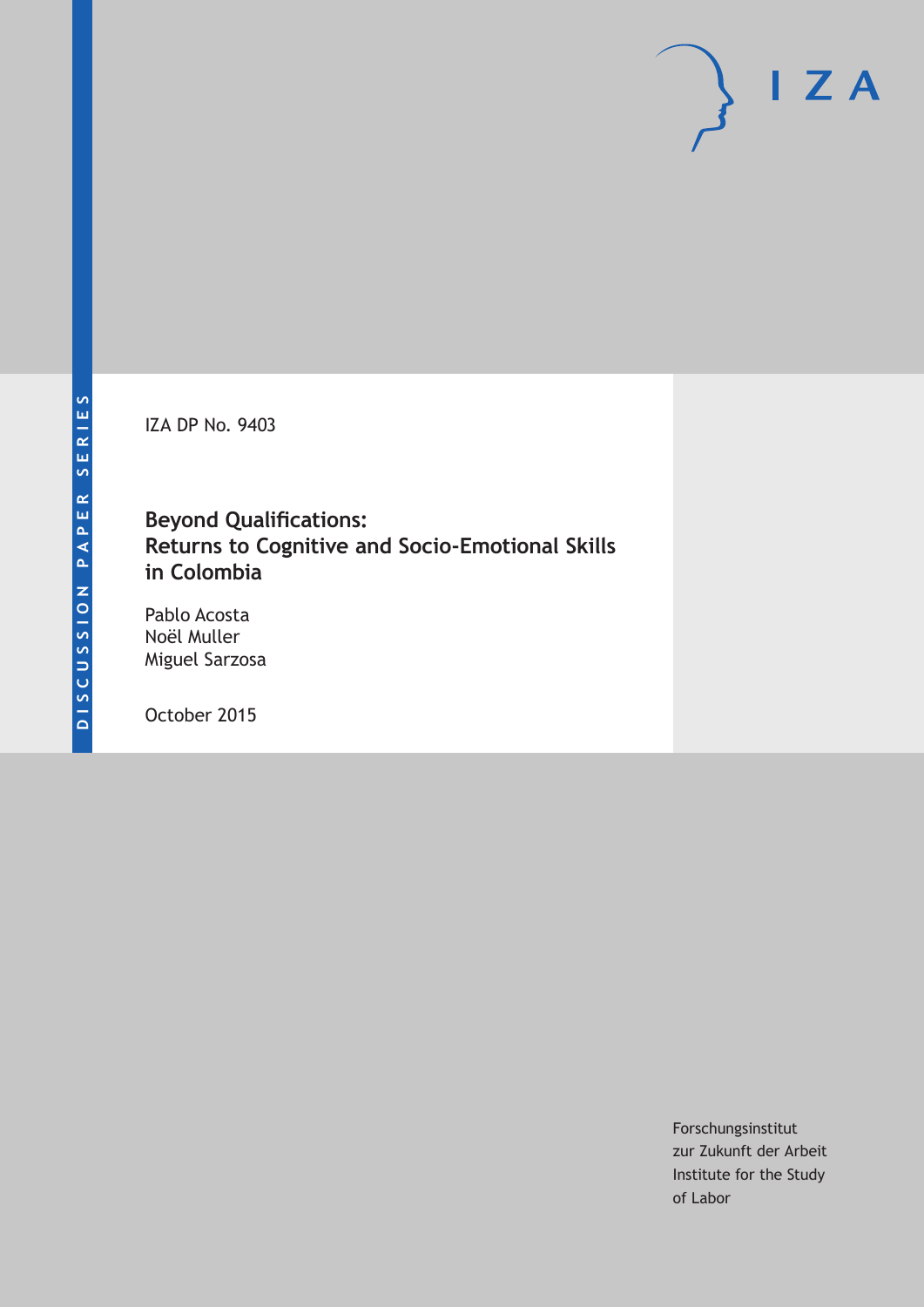# **Beyond Qualifications: Returns to Cognitive and Socio-Emotional Skills in Colombia**

# **Pablo Acosta**

*World Bank and IZA* 

# **Noël Muller**

*World Bank* 

# **Miguel Sarzosa**

*University of Maryland*

Discussion Paper No. 9403 October 2015

IZA

P.O. Box 7240 53072 Bonn Germany

Phone: +49-228-3894-0 Fax: +49-228-3894-180 E-mail: iza@iza.org

Any opinions expressed here are those of the author(s) and not those of IZA. Research published in this series may include views on policy, but the institute itself takes no institutional policy positions. The IZA research network is committed to the IZA Guiding Principles of Research Integrity.

The Institute for the Study of Labor (IZA) in Bonn is a local and virtual international research center and a place of communication between science, politics and business. IZA is an independent nonprofit organization supported by Deutsche Post Foundation. The center is associated with the University of Bonn and offers a stimulating research environment through its international network, workshops and conferences, data service, project support, research visits and doctoral program. IZA engages in (i) original and internationally competitive research in all fields of labor economics, (ii) development of policy concepts, and (iii) dissemination of research results and concepts to the interested public.

IZA Discussion Papers often represent preliminary work and are circulated to encourage discussion. Citation of such a paper should account for its provisional character. A revised version may be available directly from the author.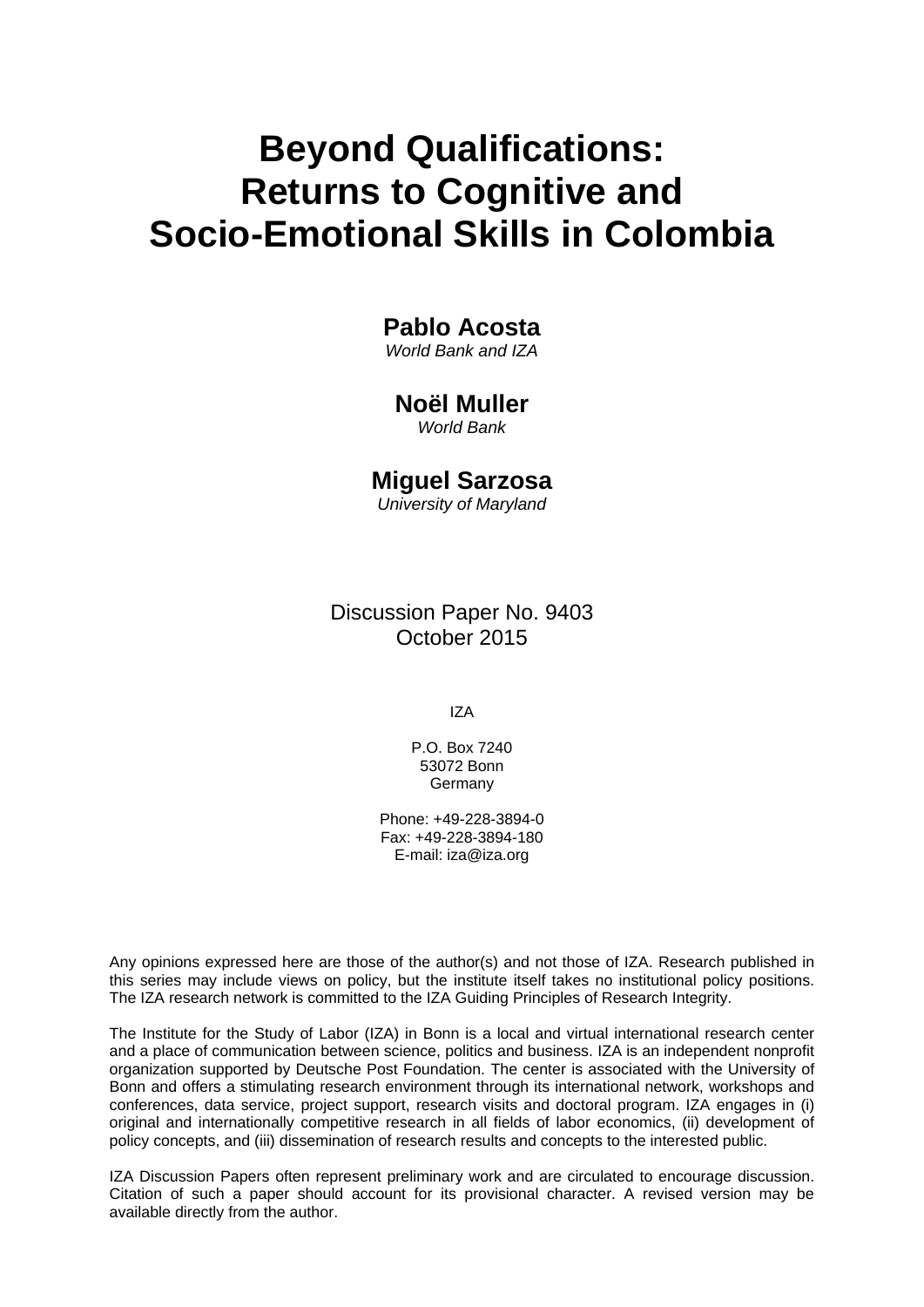IZA Discussion Paper No. 9403 October 2015

# **ABSTRACT**

# **Beyond Qualifications: Returns to Cognitive and Socio-Emotional Skills in Colombia\***

This paper examines the relationship between individuals' skills and labor market outcomes for the working-age population of Colombia's urban areas. Using a 2012 unique household survey, the paper finds that cognitive skills (aptitudes to perform mental tasks such as comprehension or reasoning) and socio-emotional skills (personality traits and behaviors) matter for favorable labor market outcomes in the Colombian context, although they have distinct roles. Cognitive skills are greatly associated with higher earnings and holding a formal job or a high-qualified occupation. By contrast, socio-emotional skills appear to have little direct influence on these outcomes, but play a stronger role in labor market participation. Both types of skills, especially cognitive skills, are largely associated with pursuing tertiary education. The analysis applies standard econometric techniques as a benchmark and structural estimations to correct for the measurement error of skill constructs.

JEL Classification: J24, J31, I24

Keywords: returns to skills, cognitive skills, socio-emotional skills, personality traits, latent skills, unobserved heterogeneity, labor market outcomes, Colombia

Corresponding author:

Pablo Acosta World Bank Office Manila One Global Place, 25<sup>th</sup> St Taguig, 1634 Metro Manila **Philippines** E-mail: pacosta@worldbank.org

 $\overline{\phantom{a}}$ \* This paper was prepared as a background paper for the World Bank study "Minds and Behaviors – Developing Socio-emotional Skills for Latin America's Labor Markets." The authors are grateful to Wendy Cunningham, Mónica Parra Torrado, Juan D. Barón, Ana Maria Oviedo, and Margaret Grosh for their comments, suggestions, and frequent interactions with the authors while developing this paper. Sergio Urzúa is warmly acknowledged for his suggestions and meticulous review of the early stage of the development of the study methodology. Many thanks go also to Natalia Millián for her contribution to the data collection and to Alexandria Valerio, María Laura Sanchez Puerta, Tania Rajadel, and Sebastian Monroy for their coordination of the STEP Measurement Study and technical help with the data. The authors also benefited from the comments and feedback of the participants in the 9<sup>th</sup> IZA/World Bank Conference on Employment and Development (Lima, Peru), the 13<sup>th</sup> IZA/SOLE Transatlantic Meeting of Labor Economists (Inning am Ammersee, Germany), the IZA/OECD/World Bank Workshop on Cognitive and Non-Cognitive Skills and Economic Development (Bertinoro, Italy), and the 2014 LACEA Annual Conference (Sao Paulo, Brazil). The authors thanks as well Sabra Bissette Ledent for valuable editing.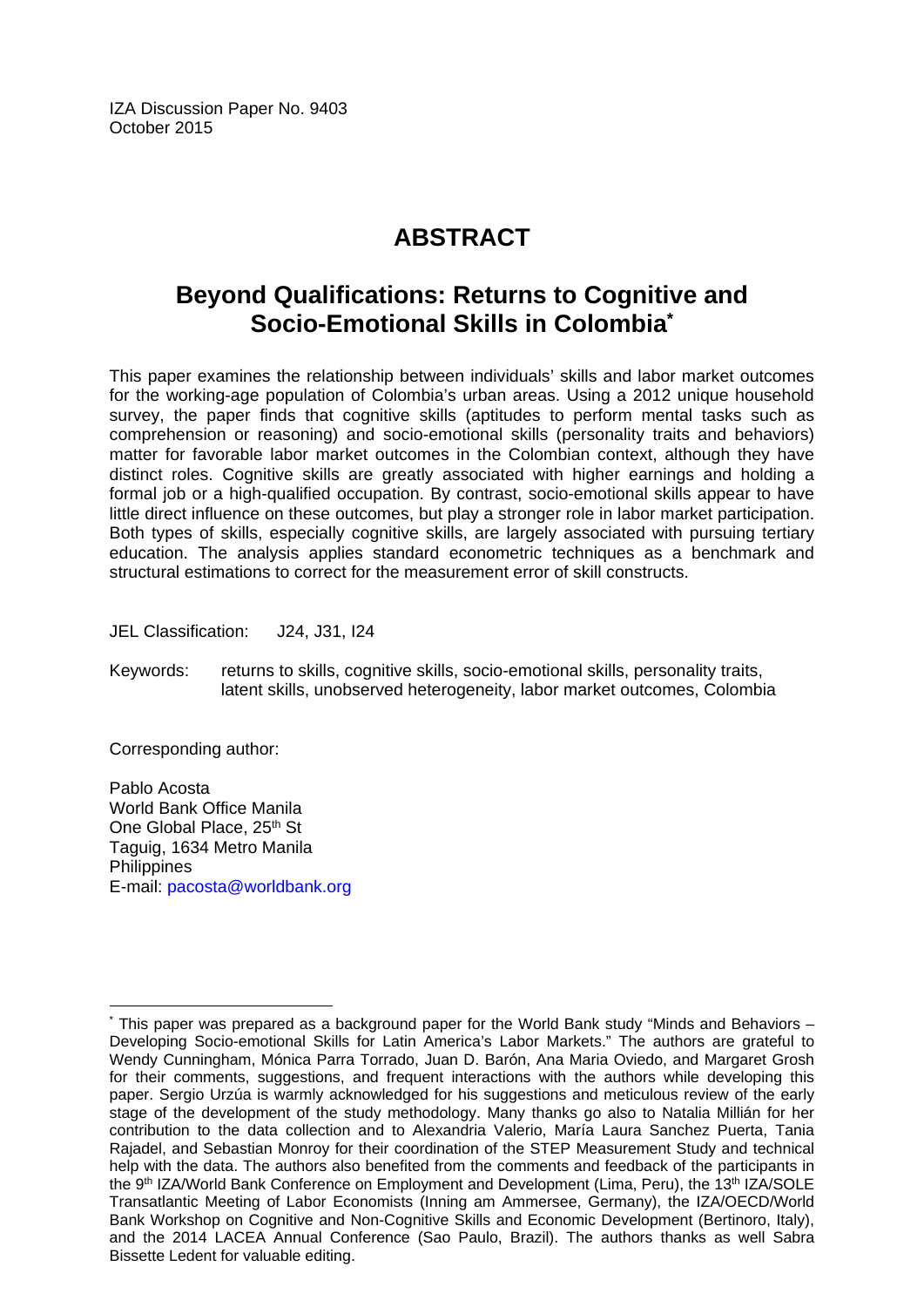## **Introduction**

-

The rise in educational attainment in Colombia and Latin America since the 1990s has failed to deliver its expected payoffs: better employment outcomes and productivity. Although the share of Latin Americans with at least a secondary education increased from 40 to 60 percent between 1990 and 2010, returns to secondary and tertiary education fell in most countries of the region over the same period (Gasparini *et al.* 2011). In Colombia, 20 percent of college students and 41 percent of technical and technological students even face negative returns (Gonzalez-Velosa *et al.* 2015).

Part of this disenchantment with educational outcomes stems from the fact that educational attainment or diplomas do not necessarily guarantee a given level knowledge and skills. Student achievement tests, conducted across the world, suggest that Colombian students have levels of basic cognitive skills—academic knowledge such as math, reading, and writing—approximating the Latin American average but significantly below that of students at the same educational level from high-income countries.1 The low and degrading quality of education in the region is regarded as one of the main causes of the mismatch between skills and educational levels (Bassi *et al.* 2012; Levy and Schady 2013).

A large body of evidence has documented that direct measures of skills provide more adequate estimations of individuals' differences in potential productive capacity than the quantity of education they receive. People are distinguished by the broad sets of abilities, accumulated over their life course, that shape their decisions and success in the labor market (Almlund *et al.* 2011; Borghans *et al.* 2008). These broad sets of skills fall into two categories: (1) cognitive skills—aptitudes to perform mental tasks such as comprehension or reasoning—and  $(2)$  socioemotional skills—personality traits, behaviors, attitudes, and beliefs. Common proxies such as years of education do not capture well cross-country differences in skills acquisition at school and the development of these skills outside the classroom (Hanushek and Woessman 2008). Meanwhile, employer surveys from Latin America and beyond confirm that socio-emotional and advanced cognitive skills are valued, not just qualifications (Cunningham and Villaseñor 2014; Bassi *et al.* 2012).

This paper examines the impact of individuals' skills on labor outcomes in the context of Colombia, an upper-middle-income country. Using a unique cross-sectional household survey providing direct measures of skills and rich background information, we investigate (1) the current levels and distribution of cognitive and socio-emotional skills in Colombia's urban working-age population, and (2) the degree to which certain types of cognitive and socioemotional skills affect a range of labor market outcomes and educational trajectories in the

<sup>&</sup>lt;sup>1</sup> For example, see OECD (2014) for the results of secondary students from the 2012 Programme for International Student Assessment (PISA), and see UNESCO (2014) for the results of pupils at the primary level from the 2014 Third Regional Comparative and Explanatory Study (TERCE).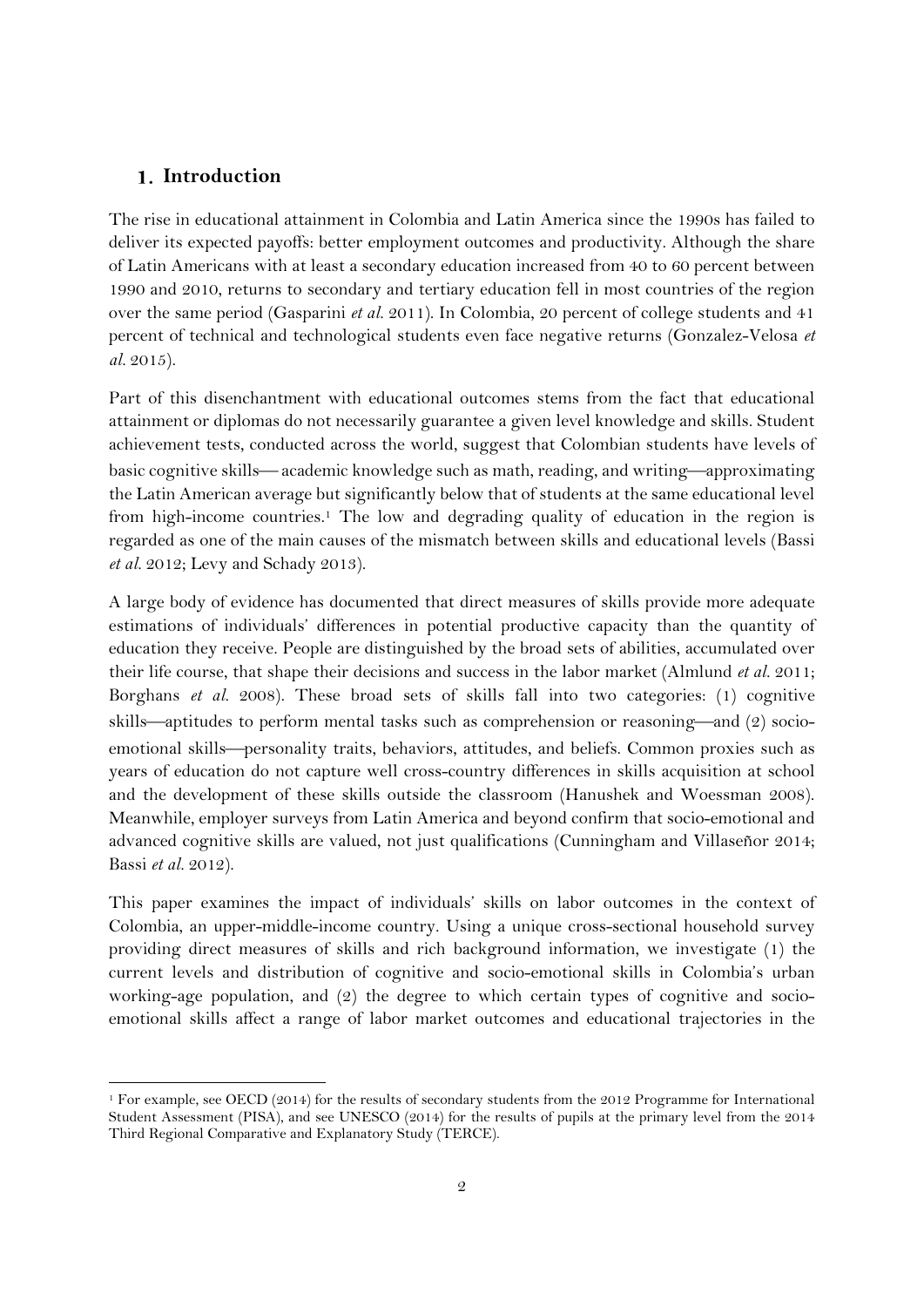Colombian context. The findings complement evidence from high-income countries (mostly Western Europe and the United States) and a fistful of developing countries.

One value added of our analysis is the use of structural estimations of latent cognitive and socioemotional skills, which identifies unobserved heterogeneity and corrects for any measurement error of skill indexes.2 Survey measures of skills-based, self-reported items or tests have proven to be fallible in capturing individuals' true, or latent, skills (Heckman and Kautz 2012; Almlund *et al.* 2011; Borghans *et al.* 2011). For that reason, our preferred approach is to use a structural estimation of latent skills that corrects for measurement error. However, because of its high data requirements and our data set, this technique can only be performed by aggregating the skill constructs, our variables of interest. Thus we also present estimations from ordinary least squares (OLS), logit, and instrumental variables (IV) approaches that provide a more nuanced exploration of the influence of more specific types of skills at the cost of a larger potential estimation bias. Besides, structural estimations of latent skills do not solve the concerns of reverse causality; both labor outcomes and measures of skills are observed simultaneously because of the cross-sectional nature of our data set (Carneiro and Heckman 2004).

We find that both cognitive and socio-emotional skills matter for favorable labor market outcomes in the Colombian context, although they have distinct roles. Cognitive skills are greatly associated with higher earnings and holding a formal job or a high-qualified occupation. By contrast, socio-emotional skills appear to have little direct influence on these outcomes but play a stronger role in labor market participation. Both types of skills, especially cognitive, are largely associated with a tertiary education. These inferences are generally consistent across types of estimates for approaches using both disaggregated measures of skills (OLS, logit, and IV) and aggregated measures (structural estimations of latent skills).

The remainder of this paper is organized as follows. Section 2 provides definitions of the concepts of cognitive and socio-emotional skills. Section 3 reviews the empirical literature on the relationship between these skills and labor market outcomes; section 4 describes the data; and section 5 introduces the empirical strategy. The results are presented in section 6 for descriptive statistics on the levels and distributions of skills and in section 7 for OLS, IV estimates, and the structural estimations. The final section offers our conclusions.

## **Concepts and Definitions**

-

One outstanding fact from the economic and psychology literature addressing skills is the plethora of definitions and taxonomies surrounding this concept. Economists have long considered educational levels to be the main indicator of skills. Then studies began to recognize that competencies and abilities are part of a broader scope and are also influenced by extra-school factors such as family background, work, extracurricular activities, and environment. Nowadays,

<sup>2</sup> Structural estimations of latent skills are used by Heckman, Stixrud, and Urzúa (2006) and Urzúa (2008), among others.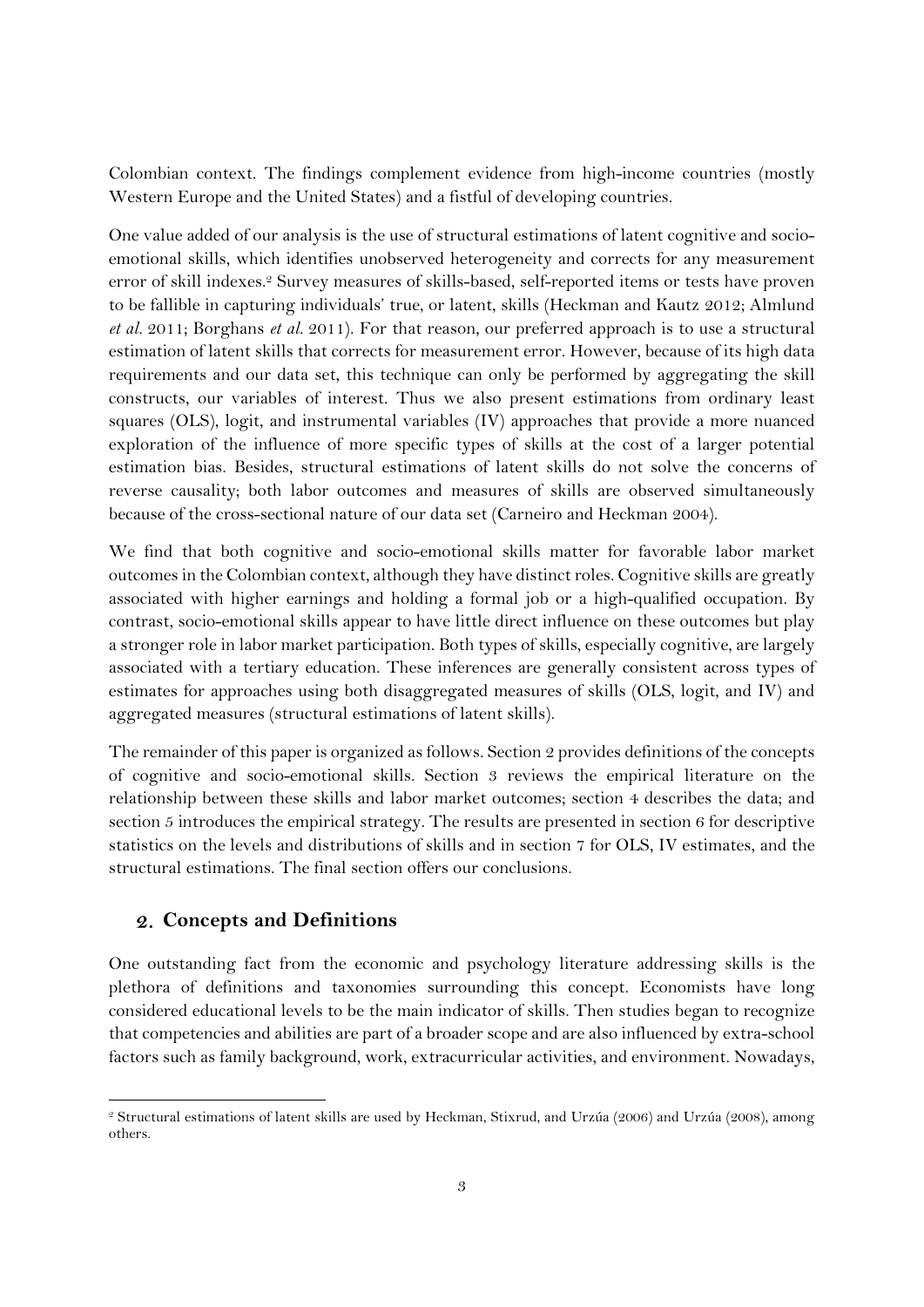the term *skills* is used broadly to include "competencies, attitudes, beliefs and behaviors that are malleable (modifiable) across an individual's development and can be learned and improved through specific programs and policies" (Guerra, Modecki, and Cunningham 2014).

*Cognitive skills* are generally defined as intelligence or mental abilities. Two levels can be distinguished: (1) lower-order (basic) cognitive skills are foundational skills or basic academic knowledge such as literacy or numeracy, and (2) higher-order (advanced) cognitive skills involve more complex thinking such as critical thinking or problem solving (Neisser *et al.* 1996; Cattell 1987).3

The term *socio-emotional skills* refers to a distinct set of skills that enable individuals to navigate interpersonal and social situations effectively (Guerra, Modecki, and Cunningham 2014). These skills encompass behaviors and attitudes that are consistent patterns of thoughts, feeling, and conduct (such as commitment, discipline, or the ability to work in a team) and personality traits (such as self-confidence, perseverance, and emotional stability) that are broad facets relatively stable over time (Borghans, Duckworth, Heckman, and ter Weel 2008; Almlund *et al.* 2011).4

#### **Literature Review**

-

The primary approach to assessing the relationship between an individual's skills (cognitive, socio-emotional) and schooling and labor market outcomes is based on longitudinal data. It consists of linking the cognitive test scores and personality constructs, generally from selfreported items, of individuals in their youth with their outcomes as adults. Regrettably, panel data are rare, especially in low- and middle-income countries, and even fewer data provide direct assessments of skills. Thus most evidence comes from the United States and other high-income countries.

A few caveats related to methodological shortcomings and data limitation must be highlighted prior to discussion of the evidence. First, studies may not offer the full picture of the effect of an individual's true skills; results are conditional on the dimensions of the skills set measured in the survey, which may not reflect the full range of an individual's abilities, and survey instruments are subject to measurement error of the skill construct (Almlund *et al.* 2011). Second, causal analyses of the impact of skills and traits on employment often suffer from endogeneity bias when including education in the analysis, casting doubt on the reliability of the estimations (Heckman, Stixrud, and Urzúa 2006). Moreover, cross-sectional studies are subject to a risk of reverse

<sup>3</sup> Technical skills, associated with the specific knowledge needed to carry out one's occupation, can be thought of as a subset of cognitive skills (Almlund et al. 2011). They are not specifically addressed in this paper.<br><sup>4</sup> In the economic literature, the term *socio-emotional skills* is often used interchangeably with the terms of behav

*skills, life skills, non-cognitive skills,* or *soft skills*. Nonetheless, these terms differ slightly and merit clarification. *Noncognitive skills* refers to a broad range of behaviors, abilities, and traits that are not induced by intelligence or achievement. *Soft skills* and *life skills* usually include more technical skills such as language fluency and computer literacy (Guerra, Modecki, and Cunningham 2014). Psychologists argue that many of the abilities and traits that economists intend to capture by use of the term *non-cognitive skills* are a result of cognition (Borghans, Duckworth, Heckman, and ter Weel 2008).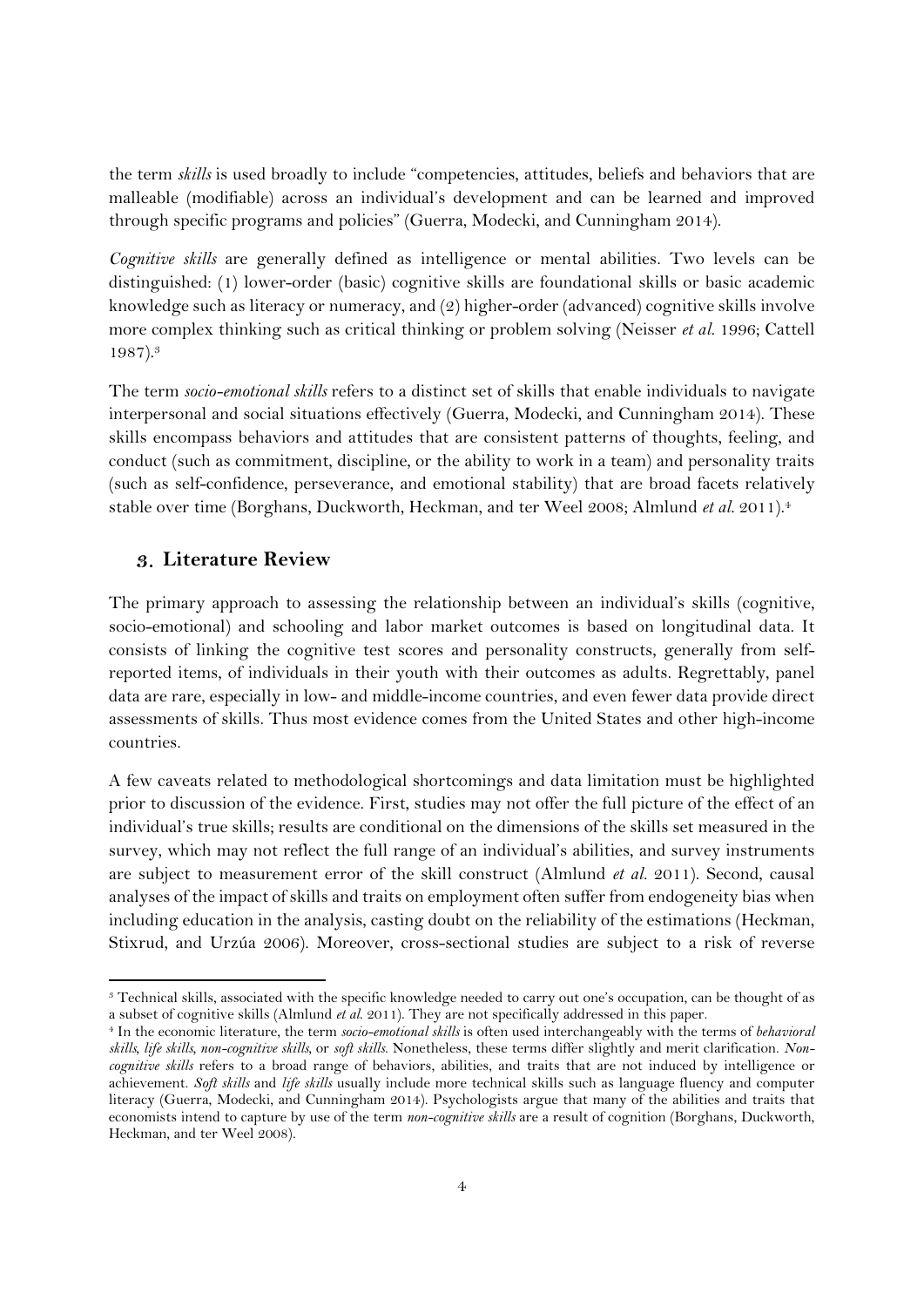causality between the measures of skills and labor outcomes because they are observed simultaneously.<sup>5</sup> Studies also vary greatly in the reported magnitude of skills effects, samples, research questions, and statistical methodologies, which may challenge meaningful comparisons between them.

#### **3.a The Role of Skills and Traits in Labor Earnings**

-

According to studies conducted since the mid-1990s, both cognitive skills and personality traits affect the labor earnings of the overall population, although with relatively larger effects for cognitive skills.

In the United States, cognitive abilities have long been the dominant factor determining labor earnings. In a large number of studies, higher levels of cognitive skills measured by intelligence quotient (IQ) or standardized tests of lower-order cognitive skills such as mathematics, reading, and vocabulary predicted higher wages, even when taking into account other factors that might also influence earnings (see Herrnstein and Murray 1994; Murnane, Willett, and Levy 1995; Gottfredson 1997; Mulligan 1999; Murnane *et al.* 2000; Altonji and Pierret 2001; Cawley, Heckman, and Vytlacil 2001; Lazear 2003; Hanushek and Woessmann 2008). Similar results were found in other high-income countries such as the United Kingdom (McIntosh and Vignoles 2001), Canada (Finnie and Meng 2001), and in more than 20 other member countries of the Organisation for Economic Co-operation and Development, or OECD (Hanushek *et al.* 2013).

In light of findings from program experiments and employer surveys, studies have begun to account for measures of socio-emotional abilities and personality traits, in addition to cognition ones, in order to investigate their influence on labor earnings.6 This burgeoning literature reveals that socio-emotional abilities are at least as important as cognitive skills in determining labor earnings in many high-income countries such as the United States, Germany, the Netherlands, and Sweden.7 And yet recent longitudinal studies for 11 OECD countries suggest that raising cognitive skills outweighs raising socio-emotional skills to increase income in most countries, especially in Nordic countries and Switzerland but not in Canada and the United Kingdom (OECD 2015). Among the "Big Five traits" used in the majority of empirical studies, conscientiousness and traits related to emotional stability (locus of control and self-esteem) are

 $5$  In the case of cross-sectional studies such as this paper, evidence can a priori only be interpreted as correlations, controlling for other factors, rather than causal relationships.

<sup>6</sup> For example, studies of General Educational Development (GED) recipients in the United States (high school dropouts who, by passing the GED exams, are certified as having a high school equivalent education) have served as an ideal natural experiment to confirm the crucial role of s*ocio-emotional* skills. GED recipients show higher basic cognitive skills than non-GED high school dropouts but earn, on average, the same wages. The poor labor market performances of GED beneficiaries are interpreted to originate from lower levels of s*ocio-emotional* skills, which are valued by the labor market. Being a GED graduate is a mixed signal that characterizes its recipients as smart but unreliable (Heckman and Rubinstein 2001).

<sup>7</sup> The following is a non-exhaustive list of sources claiming this result in the United States and Western Europe: Bowles, Gintis, and Osborne (2001b); Nyhus and Pons (2005); Osborne-Groves (2005); Heckman, Stixrud, and Urzúa (2006); Mueller and Plug (2006); Borghans, ter Weel, and Weinberg (2008); Heineck and Anger (2010); Lindqvist and Vestman (2011); and Segal (2013).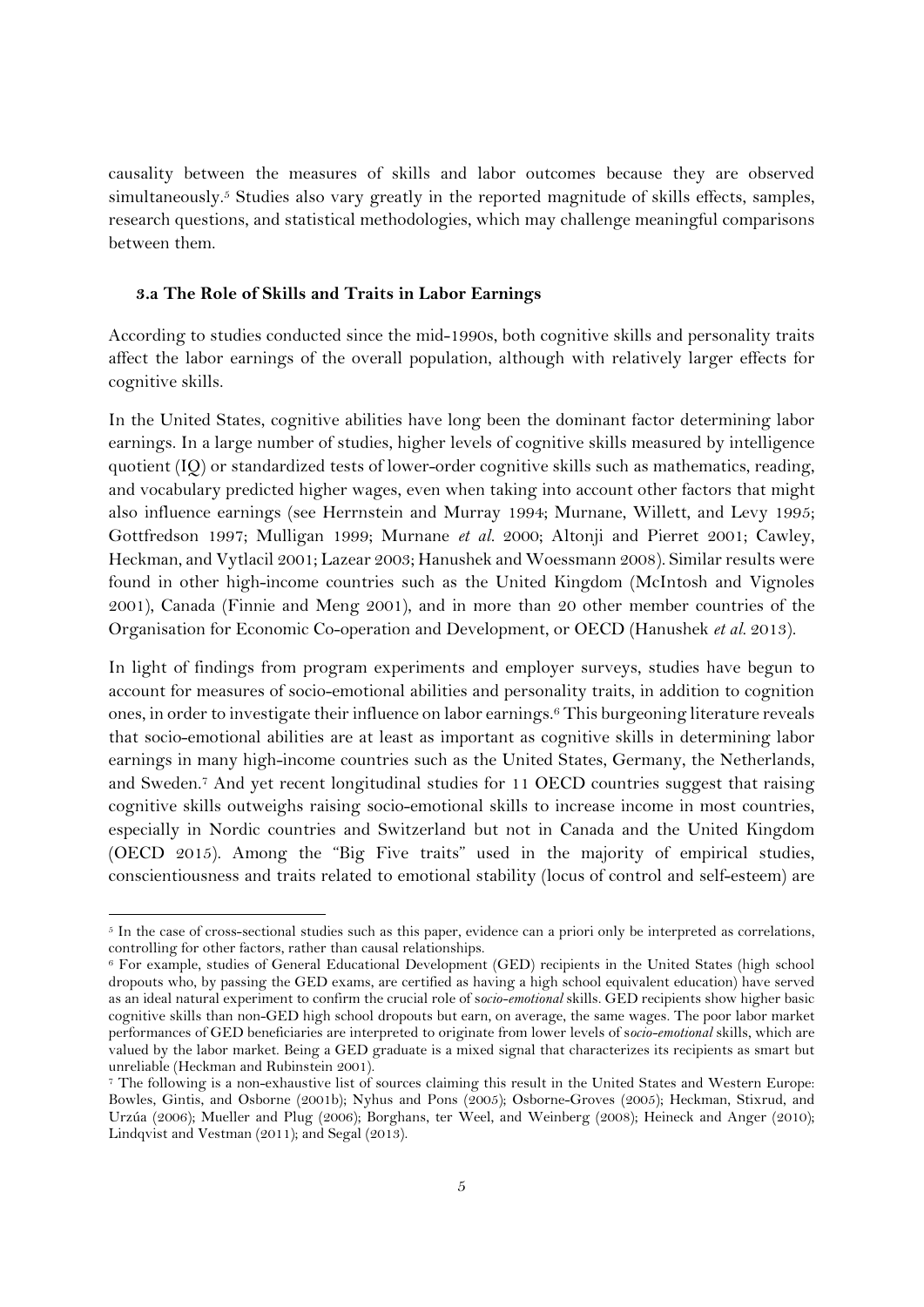the most associated with job performance and wages in the United States and Western European countries (Barrick and Mount 1991; Bowles, Gintis, and Osborne 2001a, Heckman, Stixrud, and Urzúa 2006).8 Using measures of socio-emotional skills based on school evaluations, Carneiro, Crawford, and Goodman (2007) and Segal (2013) find positive and significant associations between behaviors in childhood and adult wages in the United Kingdom and the United States. The same relationship was found between leadership abilities in youth and adult wages in the United States and Sweden (Kuhn and Weinberger 2005; Lindqvist and Vestman 2011).

Evidence from the urban areas of a few Latin American countries allow extending the general statement that both cognitive and socio-emotional skills are related to higher labor earnings. Pioneer work by Psacharopoulos and Velez (1992) showed that reasoning abilities and cognitive achievement (general knowledge) was strongly associated with earnings of Colombian workers in Bogota in 1988, mostly through higher educational attainment. Bassi *et al.* (2012), based on cross-sectional data for young adults in their late 20s in Argentina and Chile, found that selfefficacy is the ability that predominates the association with higher wages in both countries, with stronger effects for workers with postsecondary degrees. Díaz, Arias, and Tudela (2012) found that factors of lower-order cognitive skills—capturing language abilities and mathematical problem solving—and personality traits are equality valued in the Peruvian labor market for the working-age population. Specifically, grit (perseverance and passion for reaching long-term goals) and emotional stability have a high positive influence on earnings, while agreeableness shows a negative association. Although employers report valuing interpersonal skills such as teamwork, the Peruvian urban labor market does not seem to reward cooperation.

The returns to higher levels of cognitive and socio-emotional abilities differ across population subgroups and job types. There are often sizable differences across gender in the key personality traits with the highest rewards, although it is difficult to draw common patterns over studies.9 For example, Osborne-Groves (2005) finds that locus of control, aggression, and withdrawal are strong predictors of wages for white women in the United States and the United Kingdom. Mueller and Plug (2006) find that agreeableness and conscientiousness seem to be more rewarding for women in the United States, while Heineck and Anger (2010) find that extraversion and agreeableness negatively affect women's wages in Germany.

Evidence suggests that skills that could be put at use across a broader array of occupations are more greatly rewarded when considering the whole population. For example, personality traits

-

<sup>8</sup> The Big Five personality traits are openness to experience, conscientiousness, extraversion, agreeableness, and neuroticism (opposite of emotional stability. This taxonomy summarizes a large number of distinct, more specific personality traits, behaviors, and beliefs (Goldberg 1993). The locus of control is defined as "the extent to which individuals believe they have control over their lives, i.e., self-motivation and self-determination (internal control) as opposed to the extent that the environment (i.e., chance, fate, luck) controls their lives (external control)" (Heckman, Stixrud, and Urzúa 2006).

<sup>9</sup> Heckman, Stixrud, and Urzúa (2006) find only slight variations in the effect of locus of control and self-esteem on earnings. Differences in the Big Five traits and locus of control between men and women explain only modestly the gender wage gap in Australia, Germany, the Netherlands, the Russian Federation, and the United States (Mueller and Plug 2006; Fortin 2008; Linz and Semykina 2008; Manning and Swaffeld 2008; Braakmann 2009; Cobb-Clark and Tan 2011).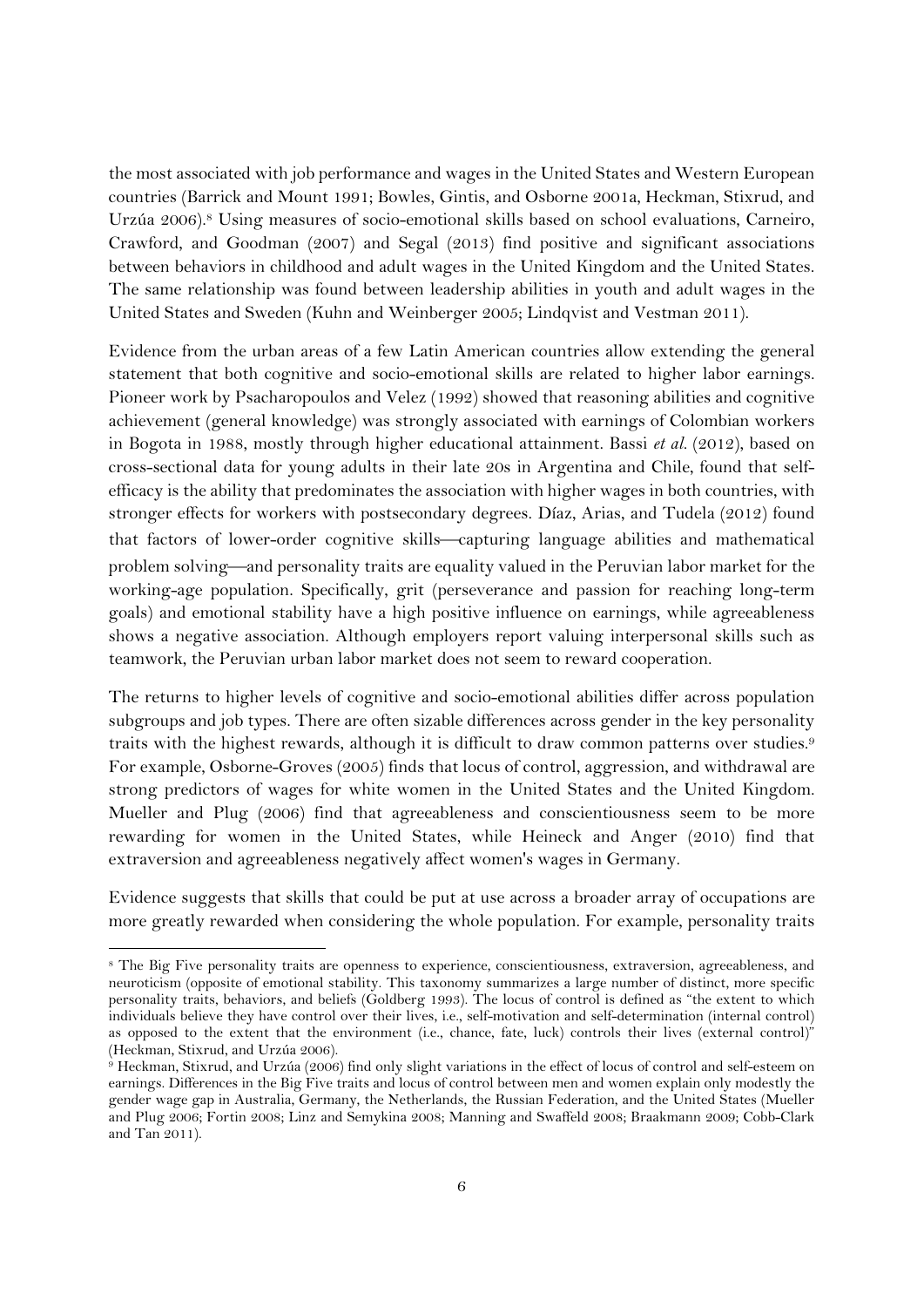such as conscientiousness and grit seem to matter for a wide spectrum of job complexity (Barrick and Mount 1991; Duckworth *et al.* 2007). And yet more complex jobs—that is, more demanding in information processing such as scientists and senior managers—require high-order cognitive skills that could not be used in other occupations (Schmidt and Hunter 2004). Using data for siblings in the United States, Fletcher (2013) found that extraversion shows a large and robust association with earnings that could reflect the recent change in the composition of occupations in the United States—namely, the increase in service jobs and the requirement for social interactions in the workplace. This finding is in line with that of Borghans, ter Weel, and Weinberg (2013) who document the importance of people skills in the labor markets of the United States, Germany, and the United Kingdom.10 Higher levels of socio-emotional abilities appear even more important for occupations requiring low-order cognitive skills, especially in the services sector (Bowles, Gintis, and Osborne 2001b).

The returns to skills differ across type of work as well-namely, between salaried workers and the self-employed. Individuals with high-order cognitive skills (learning aptitudes and success as a salaried worker), a tendency to break the rules, and high self-esteem in adolescence are more likely to become successful long-term entrepreneurs in the United States (Levine and Rubinstein 2013). In the Netherlands, language and clerical abilities have a stronger impact on employees' wages, whereas mathematical ability, technical ability, and extraversion in early childhood are more valuable for entrepreneurs (Hartog, van Praag, and van der Sluis 2010). Moreover, entrepreneurs with a balance in abilities across different fields—that is, a jack of all trades—have higher incomes vis-à-vis salaried workers (Lazear 2005; Hartog, van Praag, and van der Sluis 2010).

#### **3.b The Role of Skills and Traits in Labor Supply Outcomes**

-

Skills, especially socio-emotional ones, influence individuals' participation in the labor market and probability of holding a job. As on earnings, conscientiousness has a large positive effect on labor participation in the United States and Germany as does extraversion and locus of control (Barrick and Mount 1991; Gallo *et al.* 2003; Caliendo, Cobb-Clark, and Uhlendorff 2010; Wichert and Pohlmeier 2010). By contrast, neuroticism and openness to experience have a negative effect in Germany, whereas agreeableness has a negative effect only on the labor force participation decisions of married women and no effect on other population subgroups (Wichert and Pohlmeier 2010). In the United States, a man who moves from the 25th to the 75th percentile of the distribution of locus of control and self-esteem would increase his probability of being employed at age 30 by 15 percent (Heckman, Stixrud, and Urzúa 2006). Behaviors of children in the United Kingdom affect significantly the probability of having work as an adult. Although hostility toward adults in childhood has a negative impact on the probability of being in employed in one's adult years, anxiety toward acceptance by adults has a positive and significant impact on

<sup>10</sup> People skills are defined as "the ability to effectively interact with or handle interactions with people, ranging from communication with to caring for to motivating them" (Borghans, ter Weel, and Weinberg 2013).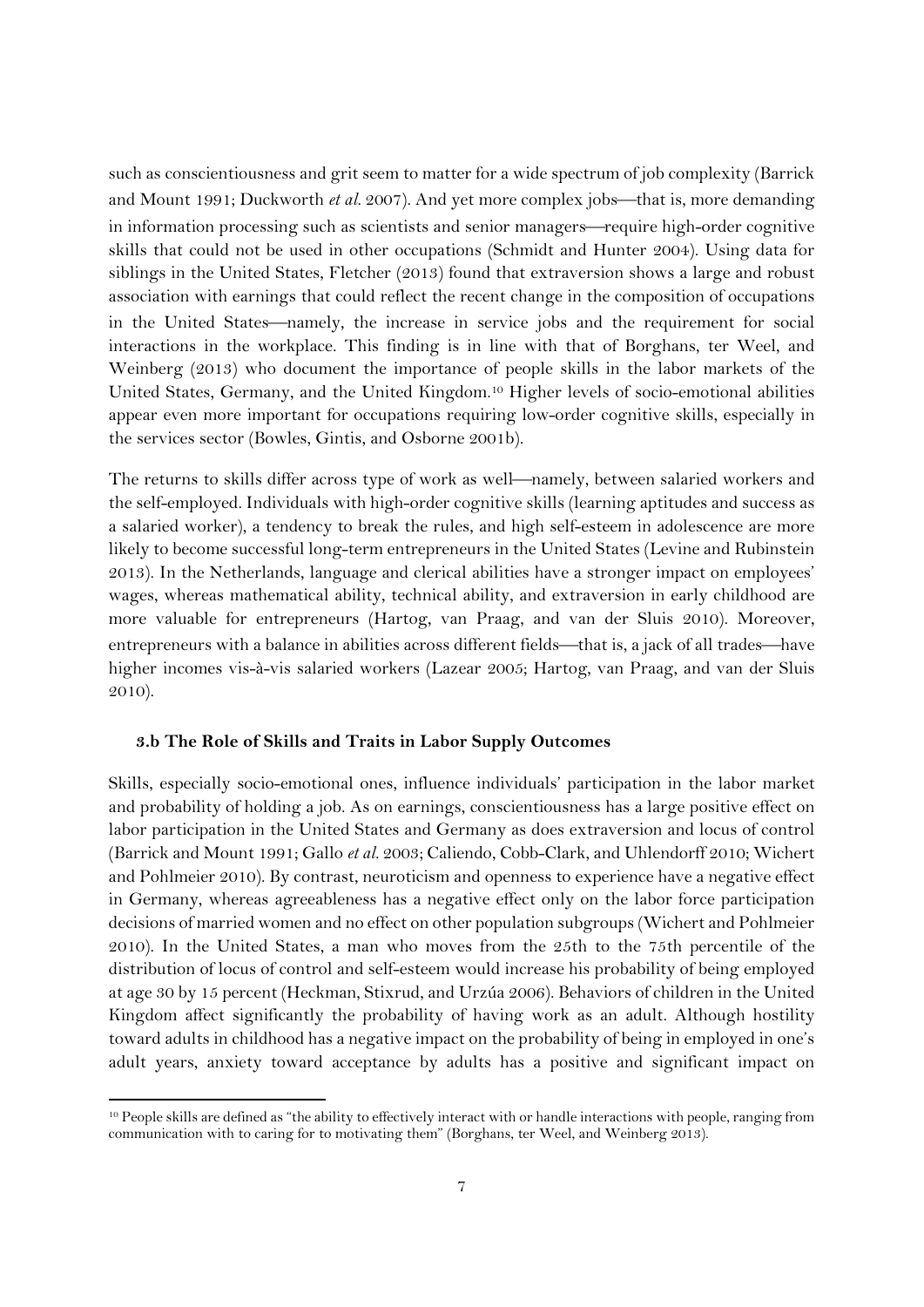employment status (Carneiro, Crawford, and Goodman 2007). A potential explanation is that children who are maladjusted on this dimension are judged by their teachers to be overzealous, which may be better rewarded in the labor market. In Sweden, men with a lower level of leadership skills have a higher probability of being unemployed than men with lower low-order cognitive abilities (Lindqvist and Vestman 2011).

In Argentina and Chile, self-efficacy is the socio-emotional skill associated with higher labor force participation and the probability of being employed in both countries (Bassi *et al.* 2012). Other skills do not show strong association with labor force participation except that high-order cognitive skills are also associated with higher participation in the Argentine labor force. Patterns are almost entirely similar across the two countries.

Personality traits also drive occupational choices. Individuals partly select occupations that correspond to their orientations such as being a caring or a direct person in adolescence (Borghans, ter Weel, and Weinberg 2008, 2013). Cobb-Clark and Tan (2011) find that personality traits have a substantial effect on the probability of employment in many occupations, with gender specificities. The combination of skills and traits rather than single attributes also determines occupational outcomes. Kern *et al.* (2013) found that disagreeable intelligent individuals achieved higher occupational status, whereas disagreeable low-intelligent men were more likely to be unemployed or to work at a lower-status job.

#### **3.c The Role of Skills in Schooling Decisions**

-

Measures of cognitive and socio-emotional skills influence schooling decisions and a range of educational outcomes (Almlund *et al.* 2011). Cunha, Heckman, and Schennach (2010) estimate that 12 percent of the variance in educational attainment is explained by personality measures, and 16 percent is accounted for by cognitive ability measures. Using longitudinal surveys of children in the United Kingdom, the United States, and Canada, Duncan *et al.* (2007) discovered that mathematics, reading, and attention skills were strong predictors of later academic achievements. By contrast, measures of socio-emotional skills at school entry had limited power in explaining educational success.<sup>11</sup>

Among personality traits, conscientiousness is the main determinant of overall attainment and achievement, such as college grades (Almlund *et al.* 2011). Self-discipline and grit are also better predictors of the academic performance in the United States than IQ (Duckworth and Seligman 2005; Duckworth *et al.* 2007). Openness to experience also affects educational attainment, but predicts attendance and the difficulty of courses selected as well. Emotional stability—as captured by self-esteem and locus of control—also influences educational attainment such as graduating from a four-year college (Heckman, Stixrud, and Urzúa 2006).

<sup>11</sup> This could be explained by the fact that those measures of s*ocio-emotional* skills influence measures of cognitive skills and therefore underestimate their effect.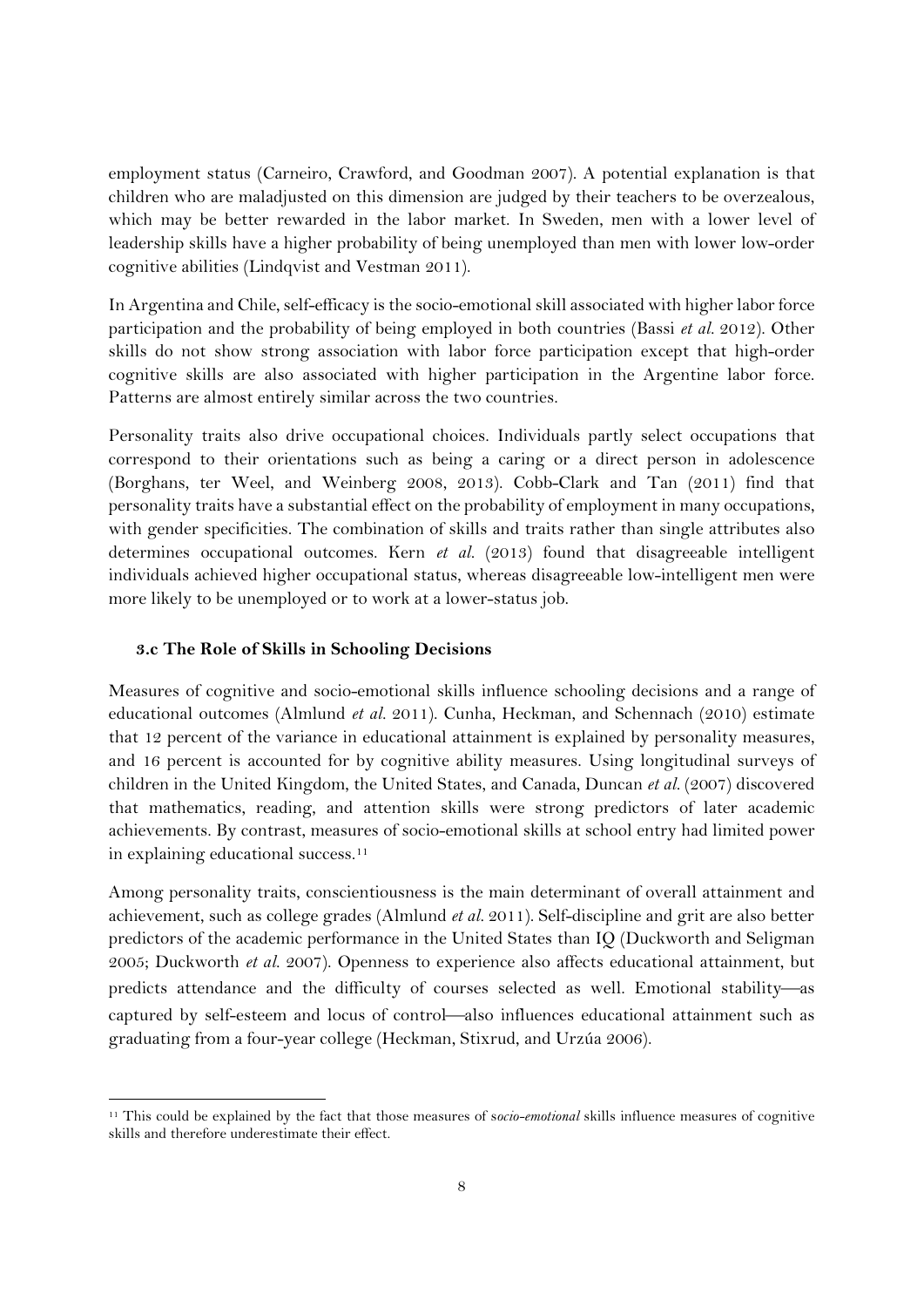Misbehavior at a young age drives lower probabilities of staying longer in school in the United Kingdom and the United States (Carneiro, Crawford, and Goodman 2007; DiPrete and Jennings 2012; Segal 2013). Technical abilities, a subset of cognitive skills, influence the probability of going to college. By contrast to cognitive and socio-emotional skill levels, in the United States a higher level of vocational ability is associated with a lower probability of attending a four-year college because individuals with higher technical skills expect higher returns from a vocational education (Prada 2013; Prada and Urzúa 2014).

Finally, there are substantial differences between young boys and girls in their acquisition of skills from kindergarten to fifth grade. Boys and girls have roughly the same academic return to socio-emotional skills, but girls begin school with more advanced social and behavioral skills and their skill advantage grows over time (DiPrete and Jennings 2012).

## **Data**

-

The analysis in this paper is based on the Skills toward Employment and Productivity (STEP) Household Survey, a multicountry study led by the World Bank. The survey covers a wide range of background information, similar to a standard household survey, which includes demographics, education, employment and compensation, household wealth, and household size and composition (World Bank 2014). In addition, a randomly selected individual in each household between the ages of 15 and 64 is further surveyed and tested on information related to basic cognitive skills, socio-emotional skills, personal health, and use of skills on and off the job.

The STEP Household Survey of Colombia is representative of the country's 13 main cities and their metropolitan areas—that is, it covers the large majority of Colombia's urban population and is the area widely used by labor market household surveys in the country. The sample size is 2,617. The distribution in age, gender, and education attainment is similar to that for national household surveys for the same urban areas.

*Measures of cognitive skills.* Unless otherwise stated, the following sections of this paper use a measure of reading proficiency, a lower-order cognitive skill, produced from an advanced test developed by the Educational Testing Service (ETS).12 *Reading proficiency* is defined as the ability to "understand, evaluate, use and engage with written texts to participate in society, to achieve one's goals, and to develop one's knowledge and potential" (OECD 2012). In this respect, reading proficiency is a broader construct than "reading," narrowly understood to be a set of strategies for decoding written text. It is intended to encompass the range of cognitive strategies (including decoding) that adults must bring into play to respond appropriately to a variety of texts of different formats and types in the range of situations or contexts in which they read (OECD 2013). To increase the accuracy of the cognitive measurement, the survey provides a set of 10

<sup>&</sup>lt;sup>12</sup> The reading proficiency test is comparable to the one produced by the Program for the International Assessment of Adult Competencies (PIAAC), another large-scale survey covering 24 OECD countries.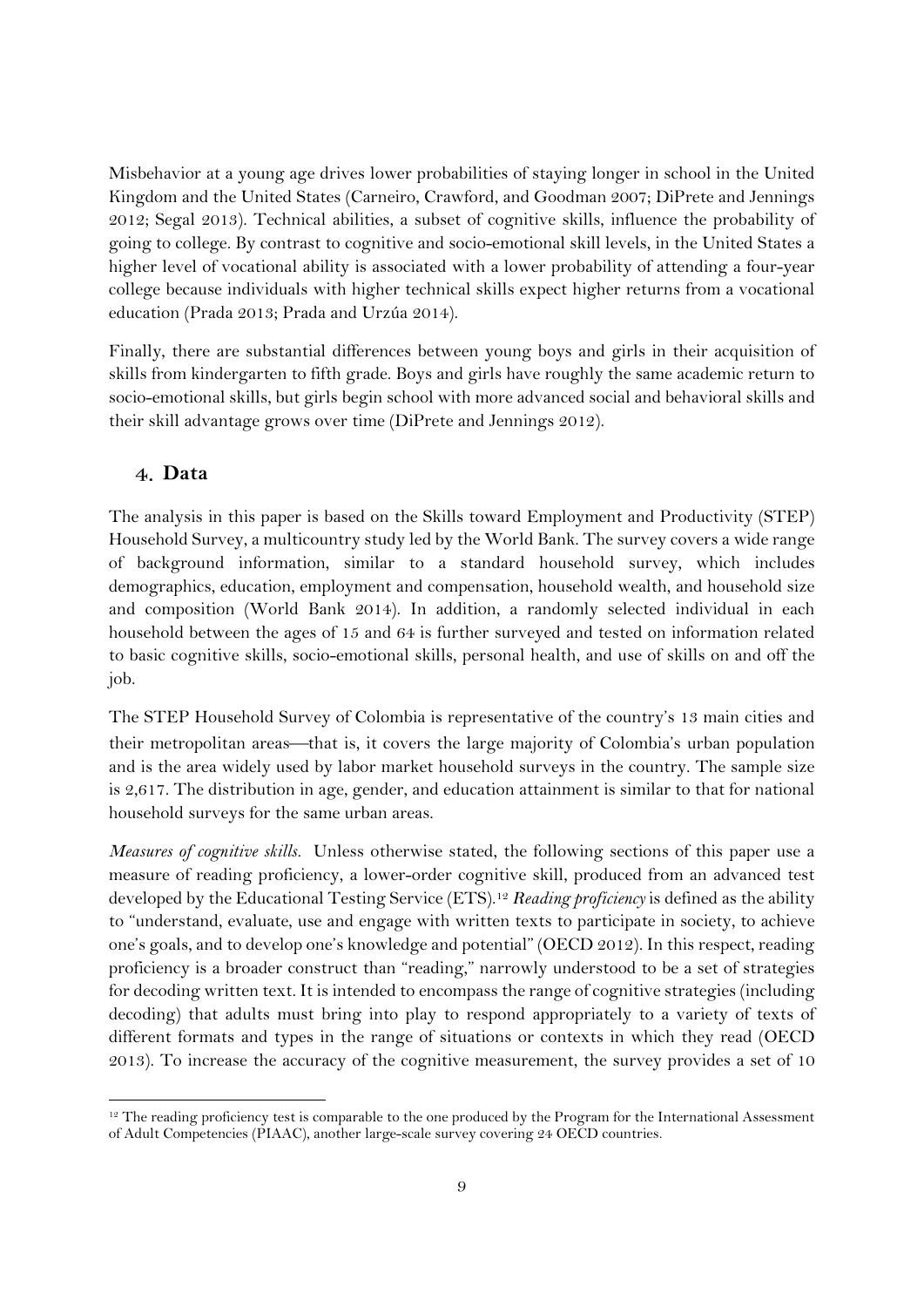"plausible values" that are unbiased estimations of the plausible range of reading proficiency for groups of individuals (Von Davier, Gonzalez, and Mislevy 2009; OECD 2013; ETS 2014). Plausible values are multiple imputations, drawn after data collection, by combining test results with all available background information such as gender, age, and education. This procedure, based on item response theory, allows one to reduce the measurement error inherent in largescale surveys and to report comparable performance scales because survey participants respond only to a subset of the assessment items. The scale of plausible values ranges from 0 to 500. A higher score signifies a higher measured proficiency. In practice, each estimation is repeated 10 times for each plausible value. The average coefficients and standard errors of the 10 estimations are reported.

*Measures of socio-emotional skills.* The survey provides six measures of personality traits (relatively enduring patterns of thinking, feeling, and conduct) and two measures of behaviors and attitudes (how individuals manage interpersonal and social situations). The core of the socio-emotional skills inventory is based on the Big Five model, a widely used taxonomy of broad families of personality traits, which include the following dimensions: openness to experience, conscientiousness, extraversion, agreeableness, and emotional stability (John and Srivastava 1999). The inventory also includes items that allows one to measure the following: grit, a trait of perseverance and motivation to meet long-term goals (Duckworth *et al.* 2007); hostile attribution bias, a tendency to interpret others' intents as hostile, which in return fosters one's antisocial and aggressive behavior (Dodge 2003); and the Melbourne Decision Making Scale, which captures coping strategies for decisional conflict (Mann *et al.* 1997) see table 1 for brief definitions of the socio-emotional skills in the survey and items used for the construction of scores of these skills. Like most surveys aiming to measure socio-emotional skills, the STEP Household Survey includes a battery of 24 self-reported items, designed by developmental and personality psychologists, that are mapped to the eight domains (skills) just listed. For example, one questionnaire item mapped to conscientiousness asks, "When doing a task, are you very careful?" Each socio-emotional skills score is the result of the aggregation of these predefined items (three on average for this survey). The response categories for each item range from 1, "almost never," to 4, "almost always." The aggregation of items onto domains is done through an inter-item average—that is, a weighted average of pre-assigned items based on all possible pairs.<sup>13</sup>

## **Empirical Strategy**

-

The objective of this research is to investigate the distinct contribution of cognitive and socioemotional skills to labor market outcomes—labor earnings, labor force participation, and occupational choices—and a measure of educational trajectory—pursuing a tertiary education.

<sup>13</sup> Empirical studies often perform exploratory factor analyses or the like to produce s*ocio-emotional* skills factors from the inventory of questions. However, the limited number of items available in the STEP survey prevented us from using such a method. The inter-item average approach has been empirically validated by lead psychologists who advised the World Bank STEP Core team and was performed with Stata's *alpha* command (World Bank 2014). Ultimately, it eases the interpretation of skill domain scores because items are preassigned to specific skills.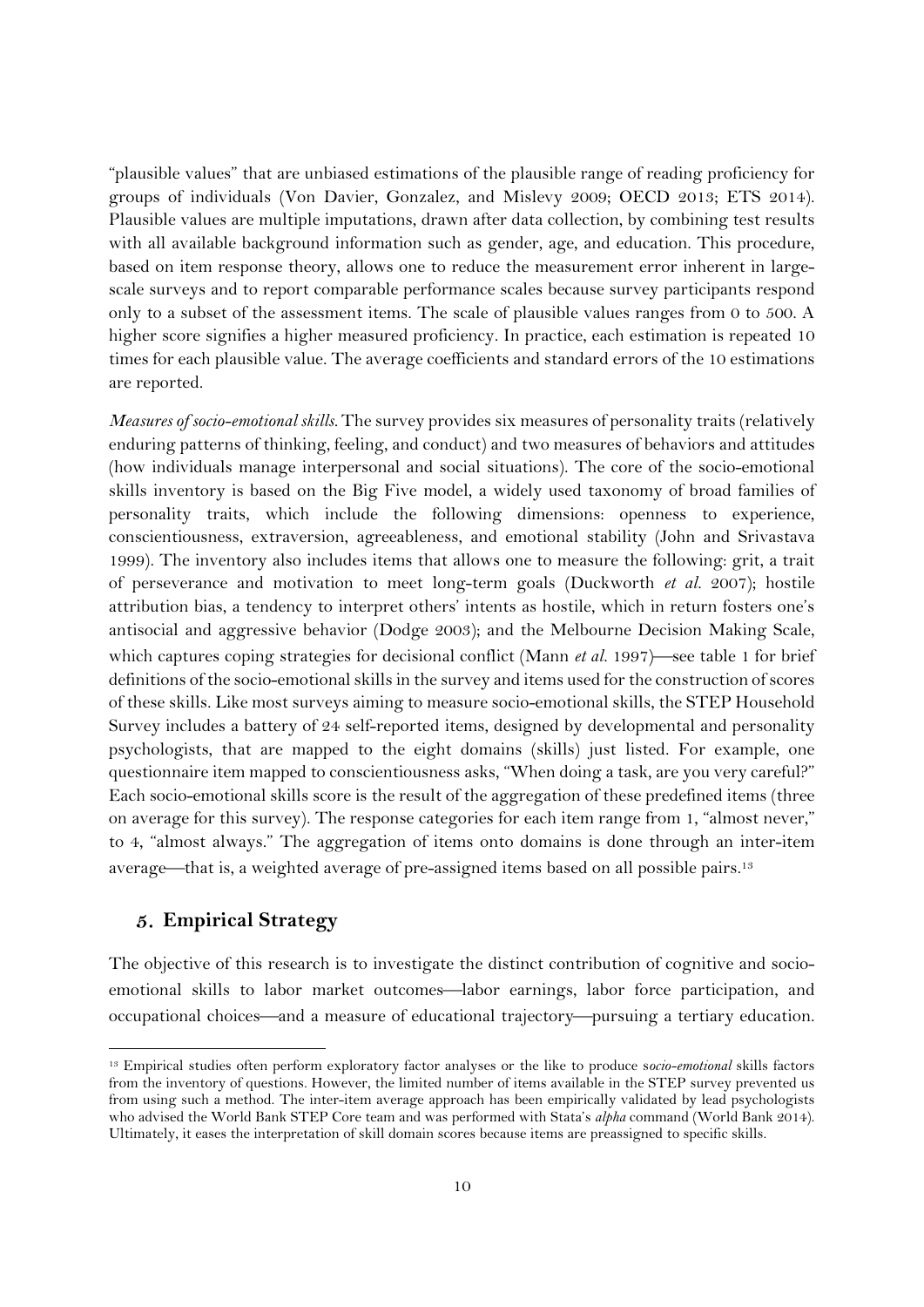In other words, this study examines how those skills, however acquired, matter for these outcomes.

We draw our analysis from three types of estimates. The preferred approach uses a structural estimation of latent skills that corrects for possible measurement error in our survey-based measures of skills—see, for example, Carneiro, Hansen, and Heckman (2003) and Heckman, Stixrud, and Urzúa (2006). Because of its high data requirements and our data set, this technique can only be performed by aggregating skill measures into two factors: latent cognitive skills and socio-emotional skills. We therefore also present conventional approaches based on OLS and logit estimations to appreciate the effect of nine disaggregated measures of skills (one cognitive, eight socio-emotional) at the cost of the larger potential estimation bias. Finally, we also explore instrumental variable techniques, as a robustness check, to correct for potential measurement error and reverse causality between outcomes and measures of skills.

In view of our research question, we do not investigate the distinct effects of education and skill stocks on outcomes. Schooling, cognitive skills, and socio-emotional skills are interrelated and influence each other. Distinguishing their respective effects is technically challenging and can lead to severe estimation bias when considered simultaneously in a standard regression model—an issue not addressed in the literature of the early 2000s (see Cawley, Heckman, and Vytlacil 2001; Heckman, Stixrud, and Urzúa 2006). Not controlling for schooling in linear estimations, such as a wage equation, can lead to overestimations of the net effects of measures of skills on wages but capture the whole effect of skills, independently of where they were formed (Heckman, Stixrud, and Urzúa 2006). We present both results controlling and not controlling for education, but we prioritize the approach excluding schooling for the interpretation.

#### **5.a Conventional Approach**

The first empirical approach follows a standard Mincer-like specification to estimate the following relationship between a labor market or schooling outcome and a set of skills:

$$
Y_i = \alpha + \beta_1^Y C_i + \beta_2^Y SE_i + \beta_3^Y X_i + \varepsilon_i \tag{1}
$$

where *Yi* is a labor market outcome (e.g., wage); *Ci* and *SEi*represent, respectively, cognitive skills (such as reading proficiency) and socio-emotional skills (such as conscientiousness) that affect the labor market outcome; and *Xi* is a set of factors (other than skills) that affect *Yi.*

True skills  $C_i$  and  $SE_i$  are unobserved (latent). A common proxy for skills is years of schooling or school levels. However, educational attainment is a poor measure of actual scholastic ability because (1) many of the skills and personality traits that shape an individual's success are acquired outside the classroom, and (2) students acquire skills at each level of schooling very differently across schools and countries (Hanushek and Woessmann 2008). Nonetheless, the Colombia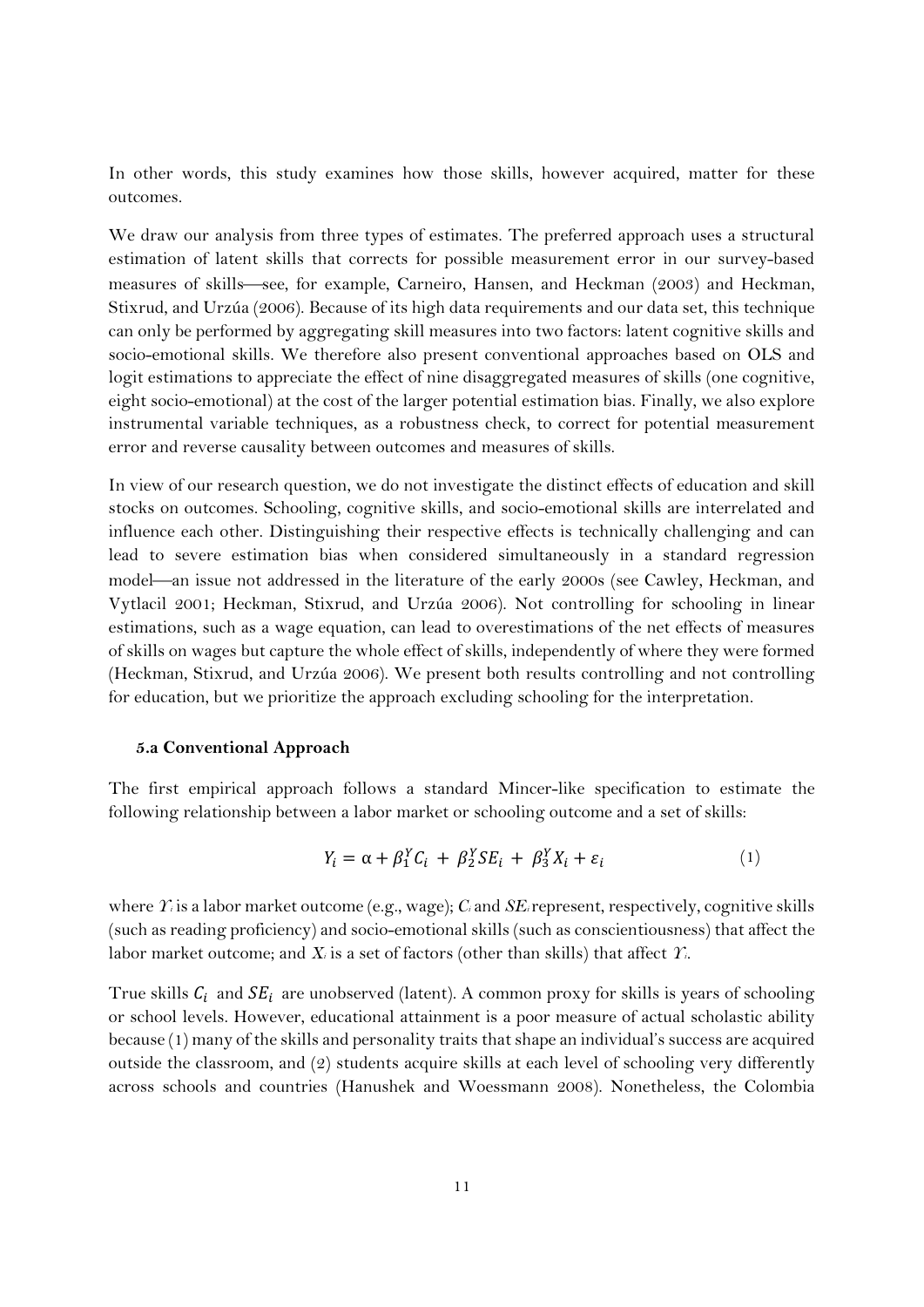STEP Household Survey provides a set of measures, or test scores,  $T<sub>i</sub>$  that capture various dimensions of cognitive and socio-emotional skills.

Assuming that *Ti* measures all skills that are captured in equation (1), we can rewrite the equation as

$$
Y_i = \alpha + \beta_1^Y T_i^C + \beta_2^Y T_i^{SE} + \beta_3^Y X_i + \vartheta_i \tag{2}
$$

Under the assumption that our sets of  $T_i$  perfectly measure all  $C_i$  and  $SE_j$ , we can estimate equation (2) using OLS or logit regressions without any ability bias, and  $\beta$ 1 and  $\beta$ 2 will give us the return to each skill captured by the vectors  $T_i^{\mathcal{C}}$  and  $T_i^{SE}$ . However, a growing literature shows that measured skills, captured by the vector  $T_i$ , capture  $C_i$  and  $SE_i$  with error, so Cov( $T_i \vartheta_i$ )  $\neq 0$ could be possible (Borghans, Duckworth, Heckman, and ter Weel 2008; Hansen, Heckman, and Mullen 2004). In that case, measurement error and omitted variable bias produce biased estimates of <sub>1</sub> and <sub>2</sub><sup>14</sup> The estimations featured in the next sections use the OLS and logit specifications as a benchmark for comparison with alternative methods.

#### **5.b Structural Estimation**

-

An alternative to OLS and logit estimations to solve measurement error and omitted variable bias is to conduct a structural estimation of latent skills based on a measurement system of test scores (Keane and Wolpin 1997; Cameron and Heckman 2001; Heckman, Stixrud, and Urzúa 2006; Urzúa 2008; Sarzosa and Urzúa 2013, 2014). The outcomes of interest, *Y*, are a function of the latent skills and other factors influencing them, as depicted by the reduced-form equation

$$
Y = \alpha_A^Y \theta_A + \alpha_B^Y \theta_B + X_Y \beta^Y + e^Y \tag{3}
$$

where,  $\theta_A$  and  $\theta_B$  are the latent factors or dimensions of unobserved heterogeneity;  $\beta^Y$ ,  $\alpha_A$ , and  $\alpha^Y_B$  are coefficients to estimate;  $X_Y$  is observable controls (e.g., gender, age); and  $e^Y$  is a vector of independently distributed error terms orthogonal to  $X_Y$ ,  $\theta_A$ , and  $\theta_B$ .

The need for a structural estimation relies in the assumption that  $\theta_A$  and  $\theta_B$  are unobservable—that is, the measures or scores available in the data are only proxies of the true latent variables that we want to use for the estimation (Bartholomew, Knott, and Moustaki 2011). They are treated as realizations of the "score-production function" presented in (4), whose inputs are observable and unobservable characteristics, which is written as

$$
T = X_T \beta^T + \alpha_A^T \theta_A + \alpha_B^T \theta_B + e^T \tag{4}
$$

<sup>&</sup>lt;sup>14</sup> Test scores are sensitive to the amount of schooling completed at the time of the test and family background (Hansen, Heckman, and Mullen 2004). Furthermore, the measures of ability are known to be very noisy. Thus using test scores as an independent variable in regression model analysis could lead to measurement error bias.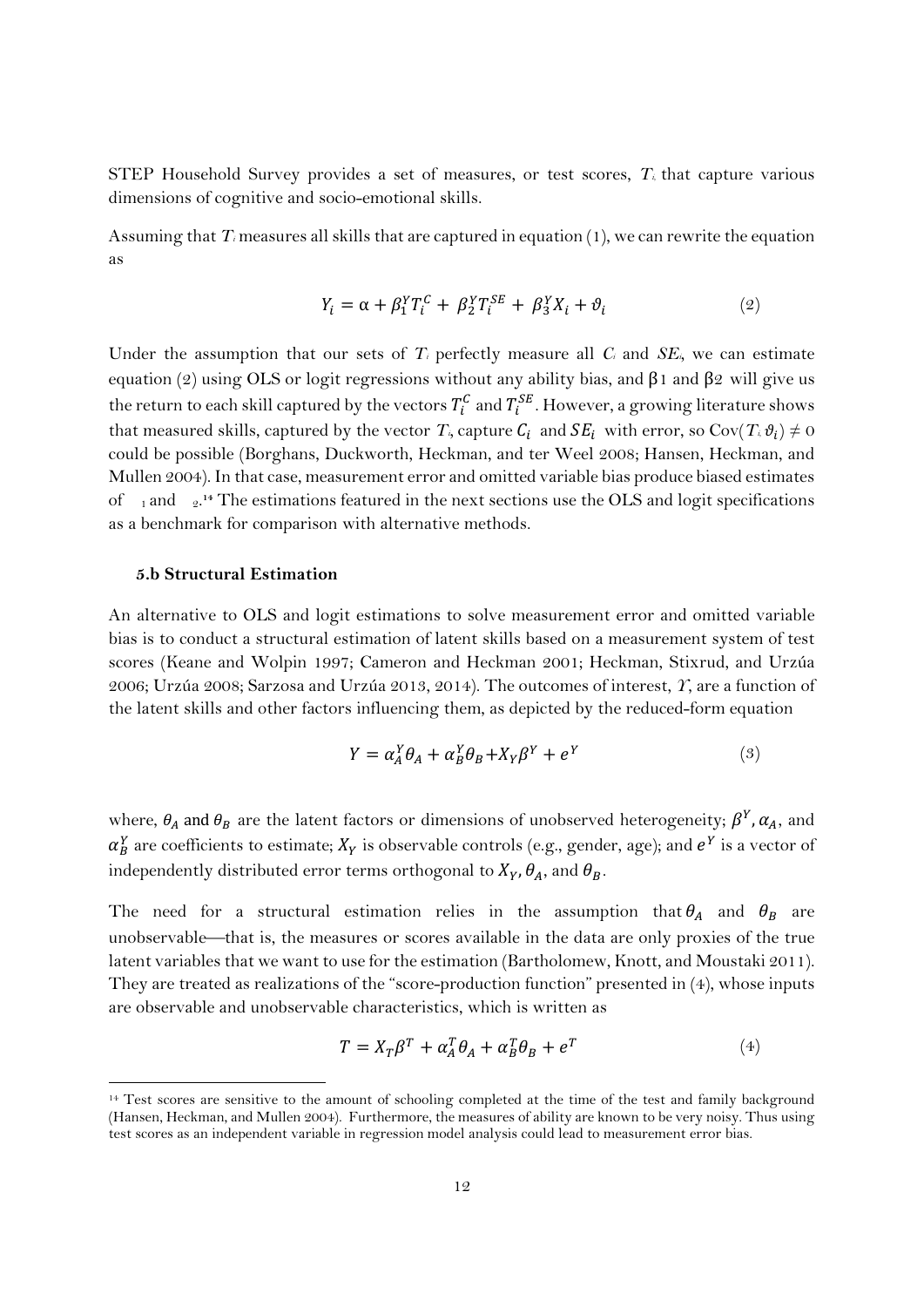where T is an  $L \times 1$  vector of scores (e.g., measures of reading proficiency, emotional stability, or grit);  $X_T$  is a matrix of observable controls; and  $e^T$  is a vector of independently distributed error terms orthogonal to  $X_Y$ ,  $\theta_A$ ,  $\theta_B$ , and  $e^Y$ . In this sense, the model comprises a measurement system (i.e., outcomes, test scores, observable controls, and error terms) that is linked by latent factors or unobserved heterogeneity (i.e.,  $\theta_A$  and  $\theta_B$ ). In this case, the identification assumption takes  $e_Y$  and  $e_T$  as mutually independent conditional on  $($ ,  $X)$ .

The system of production functions of test scores (6) can then be used to non-parametrically identify the distributions of the latent abilities  $f_{\theta_A}(\cdot)$  and  $f_{\theta_B}(\cdot)$ , their coefficients ( $\alpha_A$  and  $\alpha_B$ ), and the diagonal matrix of their variance,  $\Sigma_\theta$ .<sup>15</sup> The coefficients of latent factors,  $\alpha_A$  and  $\alpha_B$ , can be identified up to one normalization—that is, one coefficient is set to equal to 1 and the rest will be interpreted relative to the one chosen as numeraire. The two main restrictions to this procedure are (1) the assumption that latent skills factor θs are orthogonal and independent of each other, and (2) that the system includes at least three test scores per skill (Carneiro, Hansen, and Heckman 2003; Kotlaski 1967).16 Estimating two factors of latent skills requires a minimum of six test scores  $(L = 6)$ .

In practice, the test scores measurement system allows us to identify the distributions that are followed by the unobserved heterogeneity in order to be able to integrate it away in a maximum likelihood procedure.17 The likelihood function is then

$$
\mathcal{L} = \prod_{i=1}^{N} \int \int f_{e^{Y}}(X_{Y}, Y, \varrho_{1}, \varrho_{2}) \times f_{e^{T_{1}}}(X_{T_{1}}, T_{1}, \varrho_{1}, \varrho_{2}) \cdots
$$
  
 
$$
\times f_{e^{T_{6}}}(X_{T_{6}}, T_{6}, \varrho_{1}, \varrho_{2}) dF_{\theta_{1}}(\varrho_{1}) dF_{\theta_{2}}(\varrho_{2}).
$$
 (5)

Maximizing (5), we can retrieve all the parameters of interest,  $\beta_Y$ ,  $\beta_{T_\tau}$ ,  $\alpha_A^Y$ ,  $\alpha_B^Y$ ,  $\alpha_A^{T_\tau}$ ,  $\alpha_B^{T_\tau}$  for  $\tau=$  $\{1, 2, 3, 4, 5, 6\}$ , and the parameters (i.e., the means, standard deviations, and mixing probabilities) that describe the distributions  $f_{\theta_A}(\cdot)$  and  $f_{\theta_B}(\cdot)$ .

#### **5.c Robustness Checks: Exploring Instrumental Variable Estimations**

In both conventional and advanced methods, the causal effects of our measures of skills on labor market outcomes can hardly be claimed because of the simultaneity of the observation of both the outcomes of interest and the measures of skills. Because we use cross-sectional data, reverse

-

<sup>&</sup>lt;sup>15</sup> The estimated distributions  $f_{\theta_A}(\cdot)$  and  $f_{\theta_B}(\cdot)$  are not assumed to follow any particular distribution. The procedure uses a mixture of normals, which are known to be able to re-create a wide range of distributions (Frühwirth-Schnatter 2006).

<sup>&</sup>lt;sup>16</sup> Carneiro, Hansen, and Heckman (2003) actually propose a slightly milder condition,  $L > 2k + 1$ , where *k* is the number of latent factors in the system.

<sup>&</sup>lt;sup>17</sup> Integrals are calculated using the Gauss-Hermite quadrature (Judd 1998).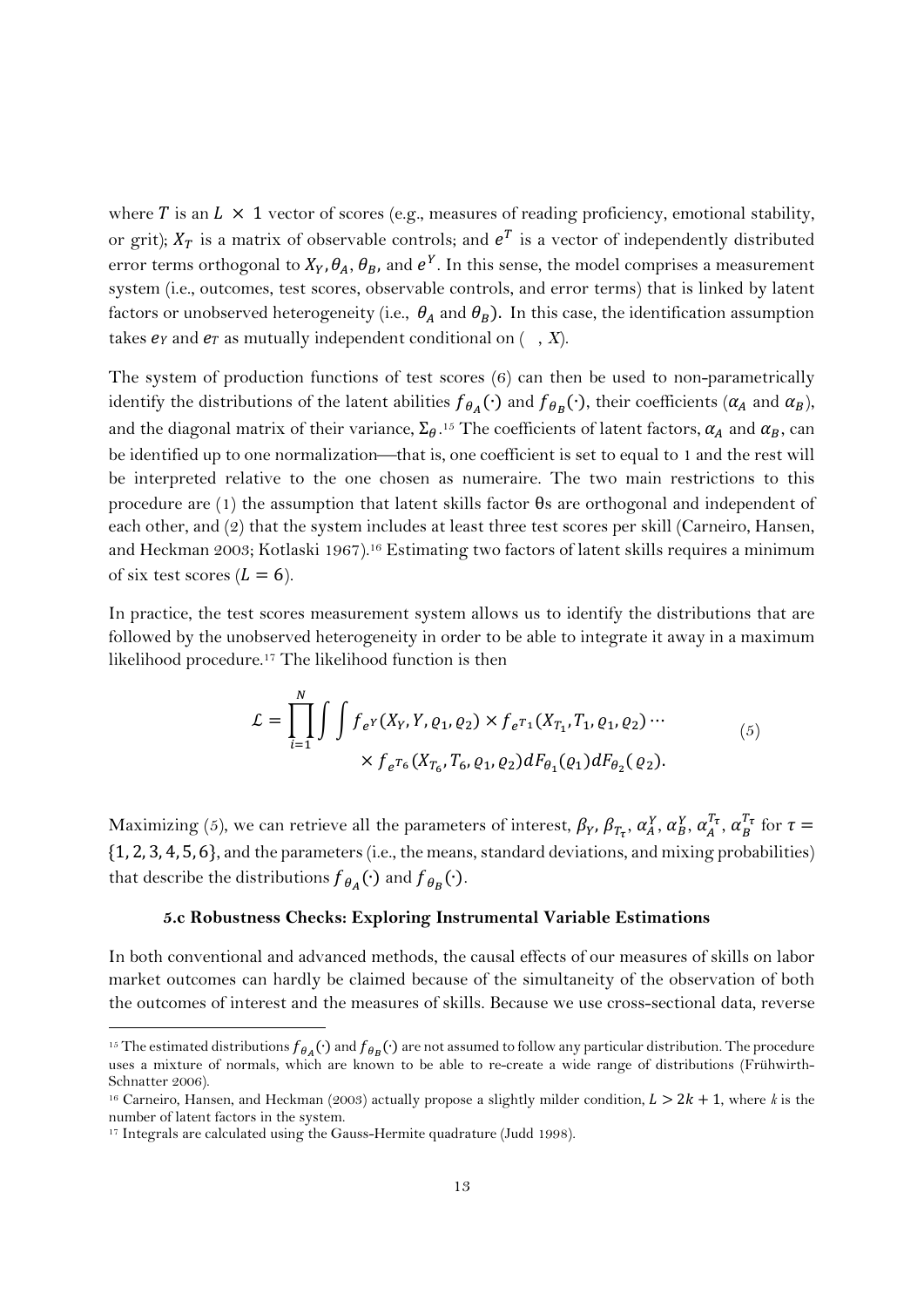causality could be at play if a labor market outcome of interest would also influence its expected determinants such as measured skills (Carneiro and Heckman 2004). For example, although personality is often viewed as fairly stable over the life course, evidence from the United States and Germany suggests that participation in the labor market affects personality traits such as emotional stability, agreeableness, conscientiousness, and openness to experience (Gottschalk 2005; Boyce *et al.* 2015).

One approach to providing a consistent estimate even in the presence of measurement error and simultaneity is to perform an instrumental variable method (Angrist and Krueger 2001). This two-stage procedure relies on the use of an instrumental variable,  $Z_{\scriptscriptstyle\rm S}$  that is correlated with  $T_{\scriptscriptstyle\rm I}^{\scriptscriptstyle\rm C}$ and  $T_i^{SE}$  but not with the error term  $\vartheta_i.$  For example, the proximity to school might be correlated with skills acquired through schooling but not with wages. The first stage estimates

$$
T_i = \pi_0 + \pi_1^T Z_i + \pi_2^T X_i + u_i \tag{6}
$$

and relates to the reduced-form equation as

$$
Y_i = \pi_0 + \pi_1^Y Z_i + \pi_2^Y X_i + \varphi_i.
$$
 (7)

The IV approach is not straightforward and can also generate a number of pitfalls. The weaknesses of the approach are multiple, including the difficulty in selecting a meaningful instrument, highly correlated with  $T_i$ , and the need to select an IV for each  $T_i$  (many of which are produced through similar processes).18 Invalid or weak instruments can lead to severe result bias (Murray 2006). For that reason, we use IV results as a robustness check—to inquire whether the relationships between labor outcomes and skill measures are generally consistent over estimation methods holding distinct sets of assumptions.

#### **Descriptive Statistics**

-

This section presents some descriptive statistics on the distribution of skills across gender, age groups, and educational levels of the working-age population. These distributions are not conditional on other observable and unobservable characteristics of individuals.

Reading proficiency levels are significantly different across educational level and generations but not gender. The distribution of scores is highly correlated (as expected) with educational level, though not perfectly (figure 1). In particular, the difference in mean levels between those with a secondary and tertiary education is not as pronounced as that between those with a primary and secondary education. On top of that, there are significant overlaps across education levels, suggesting that the completion of a schooling level does not necessarily guarantee a certain level of cognitive skills. The heterogeneity of reading proficiency within educational levels justifies

<sup>18</sup> For a discussion of these challenges, see Heckman, Stixrud, and Urzúa (2006), Heckman and Urzúa (2010), and the sources cited therein.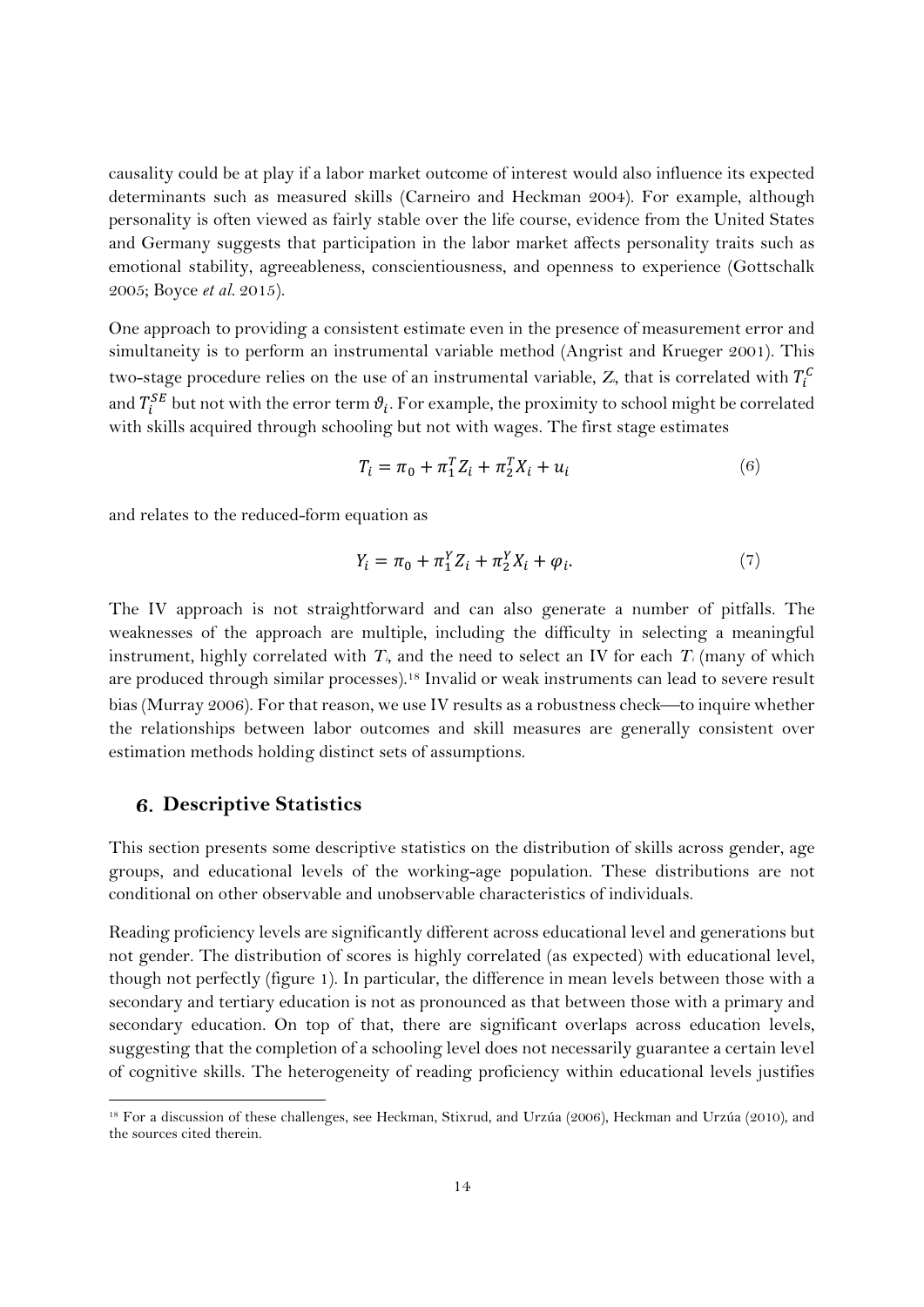the focus on individuals' skills, rather than educational achievement. While gender differences in reading proficiency are negligible, the distribution of scores among the young (15–24) is higher than among adults (25–49), a signal that suggests improvement over generations in the ability to understand and analyze written texts (also possibly correlated with educational levels) or that this ability tends to depreciate with aging.

In terms of socio-emotional skills (figures 2, 3, and 4), differences across gender, age, and educational level are less noticeable. Across gender, and among all possible dimensions covered by the survey, men and women show slight differences in distribution of the conscientiousness, emotional stability, grit, decision-making, and hostile attribution bias scores. The most noticeable is the fact that males tend to score higher on the emotional stability scale than women, that is, reporting to be more able to manage emotions and stressful situations. By age, the only differences are registered for agreeableness, emotional stability, grit, and hostile attribution bias, with the young scoring lower than adults across these dimensions. Finally, there are significant differences in socio-emotional skill scores by educational level; in all cases except for hostile attribution bias (which is the opposite), less educated workers score lower on the scale.

Correlations among measures of cognitive and socio-emotional skills are often significant but rather modest. As shown in table 2, the correlation between reading proficiency and socioemotional dimensions differs substantially, with openness to experience, decision making, and hostile attribution bias among the ones with a higher correlation but never higher than 0.25. Some socio-emotional dimensions are also relatively higher correlated among themselves—for example, extraversion with openness to experience (0.17); emotional stability with hostile attribution bias  $(-0.17)$ ; conscientiousness with grit  $(0.21)$ , decision making  $(0.17)$ , agreeableness (0.16), and openness to experience (0.16); openness to experience with decision making (0.29), agreeableness (0.20), and grit (0.20); agreeableness with grit (0.21) and decision making (0.17); and decision making with grit (0.21).

## **Results**

#### **7.a OLS Estimates**

Our first set of results explores OLS estimates of the relationship between disaggregated measures of cognitive and socio-emotional skills and labor market outcomes. The first set of outcomes is for log hourly labor earnings (wage for salaried workers and net profits for selfemployed), and these results are presented in table 3. The sample includes individuals between 15 and 64 years of age (both men and women).

The main conclusion is that, controlling for other observable characteristics such as gender, age, mother's education, and regional indicators, reading proficiency is positive and statistically significantly related to labor earnings. As for socio-emotional skills, only openness to experience seems to be significantly related to labor earnings. These results remain when all skill dimensions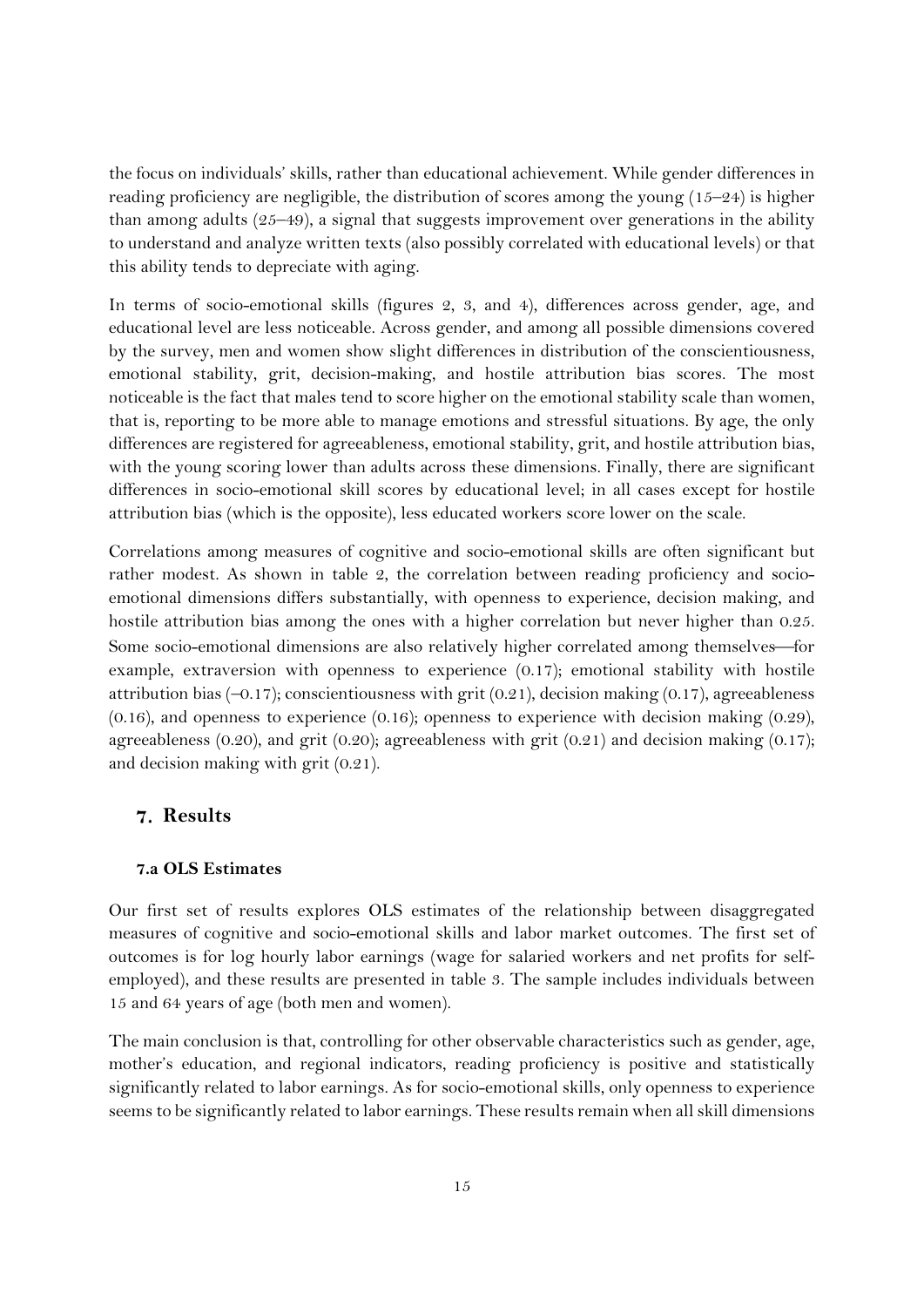are included in the same regression. It is important to note that the estimates in table 3 do not control for educational level, and so the coefficients capture the full association between different skills dimensions and labor earnings, irrespective of whether these skills were formed at school, at work, or at home (Heckman, Stixrud, and Urzúa 2006).

Beyond labor earnings, skills dimensions also have distinctive relationships regarding labor participation outcomes and occupational choices, including the likelihood of being a formal worker, of being a high-skilled worker, of being employed, of being active or studying, or of having pursued a tertiary education. Reading proficiency is again positively related with the probability of being a formal or high-skilled worker, but socio-emotional skills seem to play no role in these outcomes—except for more hostile individuals having a higher probability of holding an informal job (table 4). However, some of these socio-emotional characteristics seem to be relevant for labor or educational choice paths. For example, conscientiousness and decision making are positively related with being employed and being active or in school (table 5). A higher scale in openness to experience, emotional stability, decision making, and hostile attribution bias seem to matter for pursuing a tertiary education. For comparison purposes, tables 4 and 5 also include regressions that control for the educational level of the individual, the only difference being in the role of reading proficiency, which becomes nonsignificant (except for being a high-skilled worker), suggesting that educational level is the signal to which the job market responds and that it serves as a guarantee of the reading proficiency the employer is buying when hiring an individual with a given educational level.

Tables 6 and 7 present results for different gender, age, and education subgroups.19 The main findings are that reading proficiency (without controlling for education) remains positive and statistically significant in relation to wages across gender and age, but only among the more educated individuals—that is, those with at least a complete upper secondary education (nine years of schooling). By contrast, it is only related with labor force or school participation among females, young people (less than 35 years old), and less educated workers (maximum incomplete upper secondary education). As for socio-emotional skills, the role of openness to experience in wages seem relevant only among males, older, and more educated workers. The role of socioemotional skills in explaining labor and schooling decisions also has different effects across subgroups. Strikingly, among males socio-emotional skills do not play any role in occupational decisions.

#### **7.b Structural Estimation**

-

As stated earlier, we can also estimate the effect of latent skills on labor market outcomes using structural estimation methods as developed in Keane and Wolpin (1997); Heckman, Stixrud, and Urzúa (2006); and Sarzosa and Urzúa (2014). As opposed to the OLS and logit estimates presented earlier, this method can mitigate measurement error concerns because it relies on

<sup>19</sup> Only two outcomes are showcased: hourly earnings and being active or in school. Results for other labor market outcomes for subgroups are available upon request.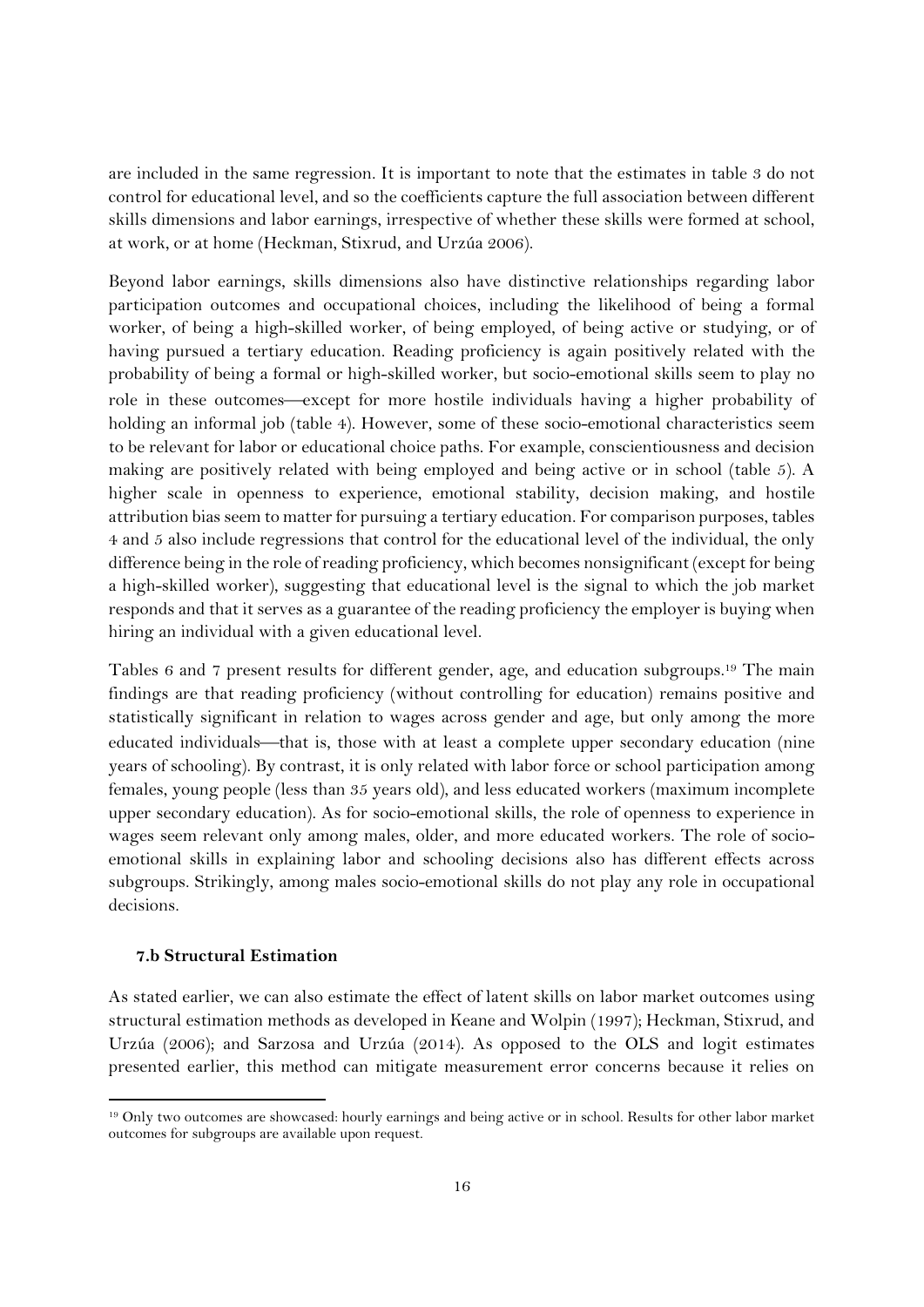latent skills that fully capture their relationship with outcomes abstracting from single (and potentially poor) measures of skills.

To apply this method, we constructed an adjunct measurement system that comprises scores in two dimensions: cognitive skills and socio-emotional skills. Identification in this set-up requires at least three test scores per dimension explored—that is, we had to construct three scores that provided information about socio-emotional skills and three scores about cognitive skills.

To obtain the factor of latent socio-emotional skills, we aggregated the scale of extraversion with the measure of openness to experience into one score, the measure of emotional stability with the measure of hostile attribution bias into a second score, and the measures of conscientiousness, grit, and decision making into a third score. The aggregation of these measures into three test scores was needed to secure the necessary smoothness in the measurement system because all of these measures come from categorical answers. The pairing of the measures is based on the correlations among them (table 2).

To obtain the measurement system needed to identify the factor of latent cognitive skills, we used the following scores: (1) a measure of language captured by a weighted average of reading components measured by the reading proficiency test—average print vocabulary, sentence processing, and passage comprehension (ETS 2014, World Bank 2014); (2) a measure of use and length of the reading undertaken on and off the workplace; and (3) a plausible value of reading proficiency, from the direct assessment, randomly chosen among 10.

Using these scores and exogenous controls such as age, gender, mother's education, and city of residence, we estimated the system of equations described in equations (3) and (4) of section 5.b.<sup>20</sup> The purpose of these estimations is to retrieve the components of the unobserved heterogeneity free of the exogenous characteristics that can affect the scores we observe. These estimations are presented in tables 8 and 9. For example, people with more educated mothers are more likely to have a broader vocabulary and thus score higher on the average print vocabulary, even if latent cognitive skills are unchanged.

More important than these coefficients are the estimated distributions of the unobserved heterogeneity obtained from these estimations. These distributions are used to structurally model the unobserved heterogeneity in the outcome equations. Figure 5 presents the variance decompositions of the scores. It shows that the latent factors explain large proportions of the variance of many of the scores. The clean variation is the one we identify as the latent skill or unobserved heterogeneity.

Having estimated the distributions that describe cognitive and socio-emotional skills, we estimate their relationship with labor market outcomes. The results presented in table 10 indicate that the unobserved heterogeneity matters in almost every outcome we analyzed, yet in very

-

<sup>20</sup> All the estimations presented in this section were implemented using the *heterofactor* command in Stata developed by Sarzosa and Urzúa (2014).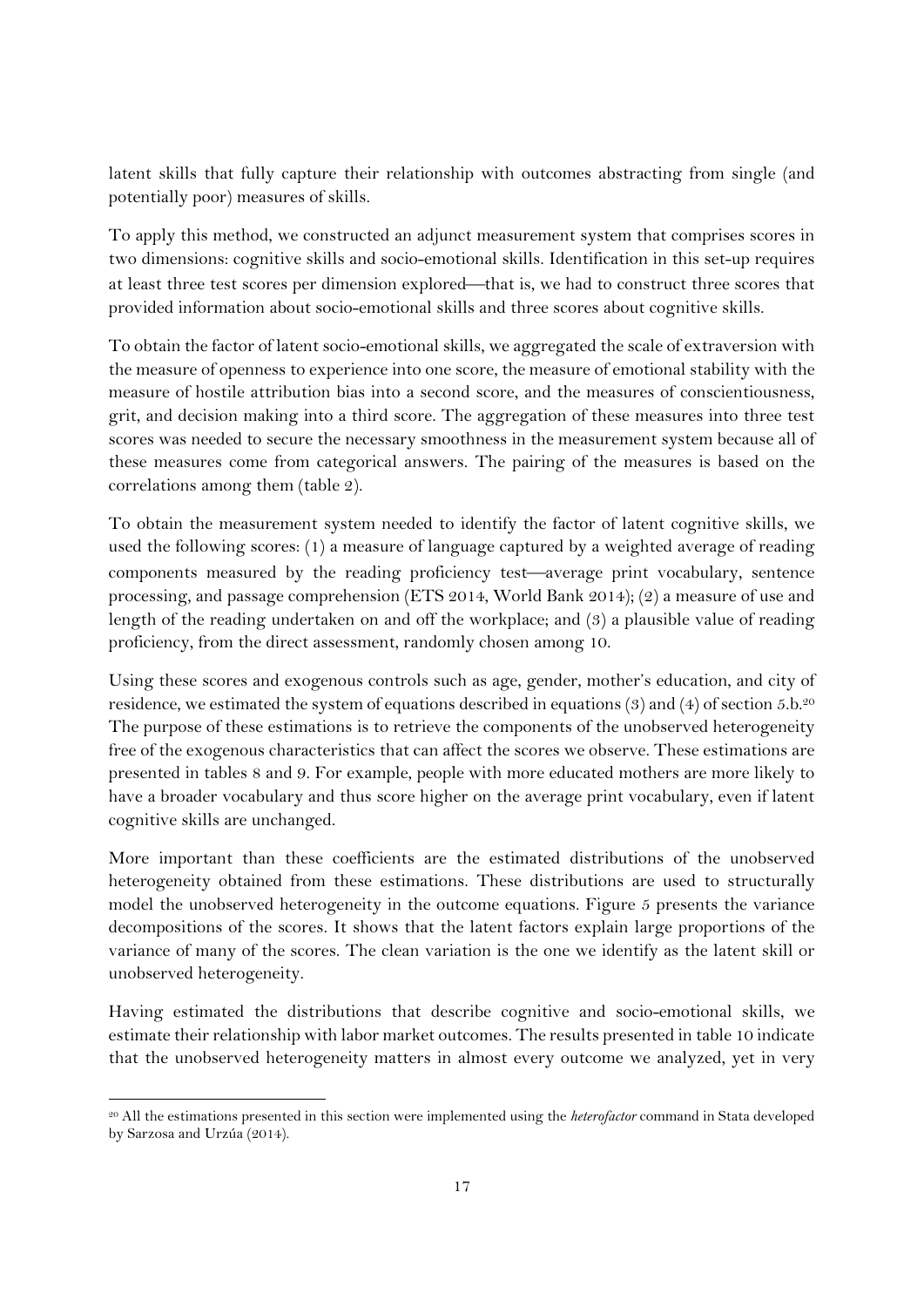different ways.21 Socio-emotional skills matter in choices such as participating in the labor market and attending college—that is, socio-emotional skills prevent inactivity among those members of the population working and studying, although the probability of attending college is also highly correlated with cognitive skills. Once in the labor market, cognitive skills are the ones related with higher probabilities of formally working, being a high-skilled worker, and earning more. In fact, our results indicate that an increase in one standard deviation in reading proficiency is associated with an increase of 12.5 percent in earned hourly labor earnings.

Given the unobserved nature of our traits of interest, we must rely on simulations in order to interpret our results and better describe the size of the relations of interest here. We present the expected outcome as a function of the unobserved heterogeneity. Therefore, because we estimated two dimensions of such heterogeneity, we present three-dimensional graphs that represent

$$
E[Y|\theta_A, \theta_B] = E[X\beta] + \alpha_A \theta_A + \alpha_B \theta_B \tag{8}
$$

In that sense, we randomly draw  $\theta_A$  and  $\theta_B$  from the distributions estimated in the first-step estimations (described in tables 8 and 9) and construct  $E[Y|\theta_A, \theta_B]$  based on the draws, the exogenous controls, and the estimates for  $\beta$ ,  $\alpha_A$ , and  $\alpha_B$ . This way, we clearly see how the unobserved skills relate with the outcome variable.<sup>22</sup> Interpretation is also aided by the fact that the scale of the unobserved heterogeneity is presented in terms of the deciles of their respective distribution.

The probability of being active either in the labor force or as a student is higher as socioemotional and cognitive skills increase (Figure 6). Although the low-skilled population (both in the cognitive and socio-emotional dimension) has a 78 percent probability of being active, the high-skilled population has a 95 percent probability of being so. If focused on only one dimension, we see that, other things being equal, a person gains 9 percentage points in the probability of being active if taken from the first to the 10th decile in the distribution of socio-emotional skills. In the same way, an increase of 5.8 percentage points in the probability of being active is associated with taking a person from the first to the 10th decile of the distribution of cognitive skills.

Figure 7 reveals that the relationship between going to college and skills is even stronger. Those with the lowest levels of skills have almost no chance of going or having gone to college (only 1.5 percent), whereas those with the highest levels of skills have an 83 percent probability. Although both set of skills are correlated with this outcome, the size of such a relationship is dramatically different. Changing a person's socio-emotional skills increase the probability of going or having gone to college by 17.7 percentage points. The increase rises to 71.2 percentage

-

<sup>&</sup>lt;sup>21</sup> Consistent with the previous preferred specification, these estimations do not control for education.<br><sup>22</sup> For the case probit case the expected outcome equation follows the same logic. Therefore it becomes:

 $E[Y|\theta_A, \theta_B] = Pr(E[X\beta] + \alpha_A\theta_A + \alpha_B\theta_B + \zeta > 0)$  where  $\zeta \sim \mathcal{N}(0,1)$ .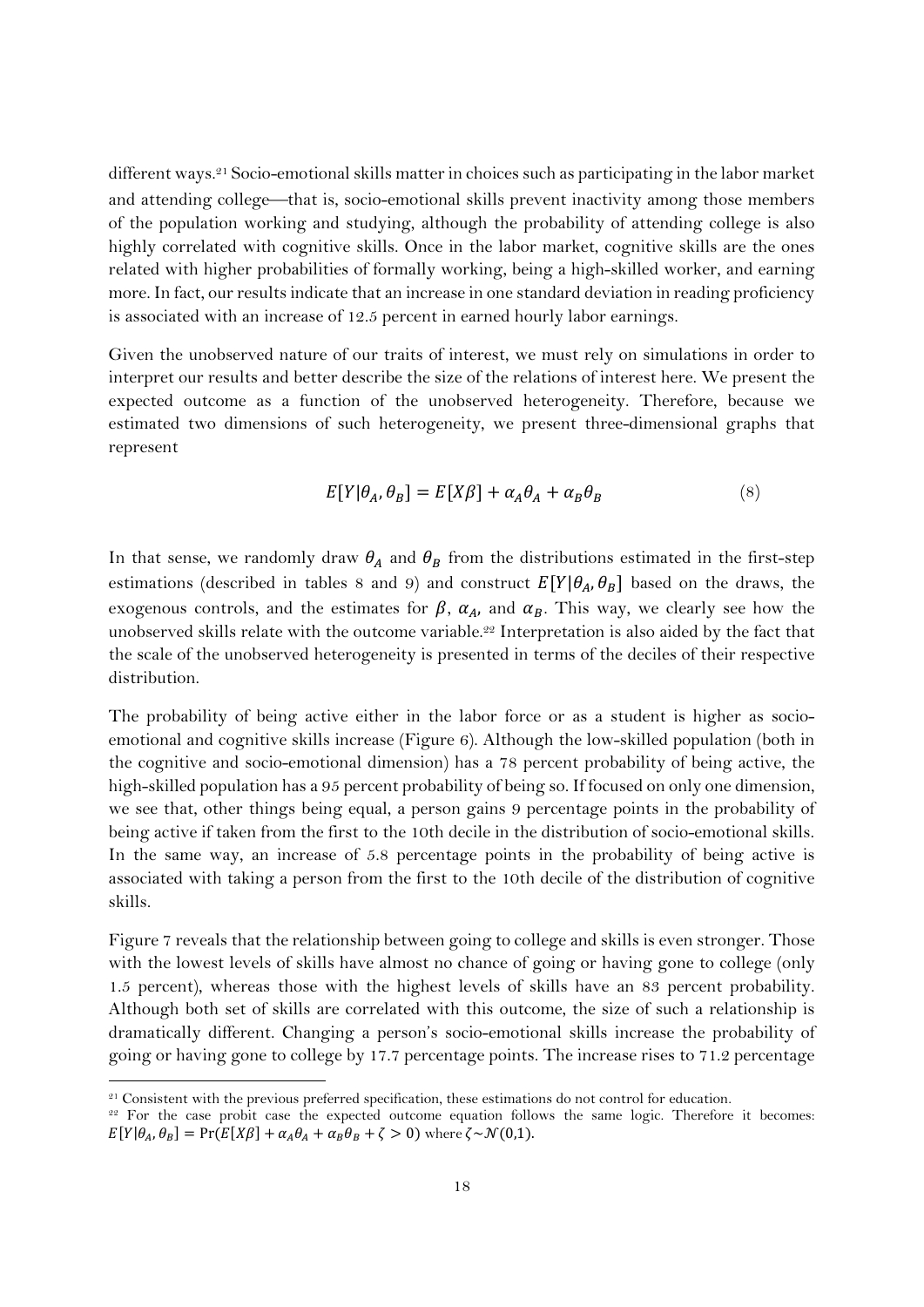points when we compare those in the first decile with those in the 10th decile of the cognitive skill distribution, leaving everything else constant.

The size of these relationships contrasts with the ones that arise when we analyze the probability of being employed. Figure 8 shows that the probability of being employed remains unchanged at about 75 percent in the entire skills space. However, once the decision of working is out of the way, the quality of the job does correlate with skills—in particular, with cognitive skills.

Figures 9, 10, and 11 attest to this. For example, figure 9 shows that, all else being held constant, the likelihood of having a formal job increases by 28 percentage points (i.e., more than doubles) when a person in the first decile is compared with one in the 10th decile of the cognitive skill distribution. In the same way, workers with higher cognitive skills are 26.7 percentage points more likely to have (or have had) a high-skilled job than low-skilled workers, who have a 28 percent probability of doing so (figure 10. Also, workers with highest scores in reading proficiency can earn up to Col\$3,000 (US\$1.50) more per hour than those in the lowest scale, which is roughly 50 percent more (figure 11).

#### **7.c IV Estimates**

In order to crosscheck our results from the OLS and structural estimations, we explored IVs in an attempt to provide estimates free of measurement error, omitted variable bias, or reverse causality. For that, we needed a set of instruments *Zi* that correlated with the skills set *Ti* in equation (3), but not with the error term *υi.*

Among the possible instruments that could be appropriate and available in the Colombia STEP Household Survey, we selected the age at which a person started school and the economic situation of the household at age 12 (a self-reported variable based on a scale of from 1 to 10) as suitable instruments for the reading proficiency score. The idea is that reading proficiency is a skill that is likely to be fostered in school at a young age and to be influenced by a child's economic and family environment (Cawley, Heckman and Vytlacil 2001; Carneiro and Heckman 2004,). For each socio-emotional skill, we used the indicator of whether the individual lived with both parents at age 12, and again the economic situation of the household at age 12. As for cognitive skills, socio-emotional ones are greatly shaped by family and social environment (Carneiro, Hansen, and Heckman 2003; Cunha *et al.* 2006). These instruments pass the Sargan-Hansen test of overidentified restrictions, and the first stages show they are not weak, as they are thought to be by Stock, Wright, and Yogo (2002).

Table 11 presents the main results of the IV estimation (second stage) for each labor market outcome, considering just one skill dimension at a time in each regression (for presentational purposes, the coefficients from different regressions for same outcome are presented in one column). Most of the results found using OLS remain, and generally of the aggregated latent factors. In particular, IV estimations seem to confirm that only reading proficiency seems to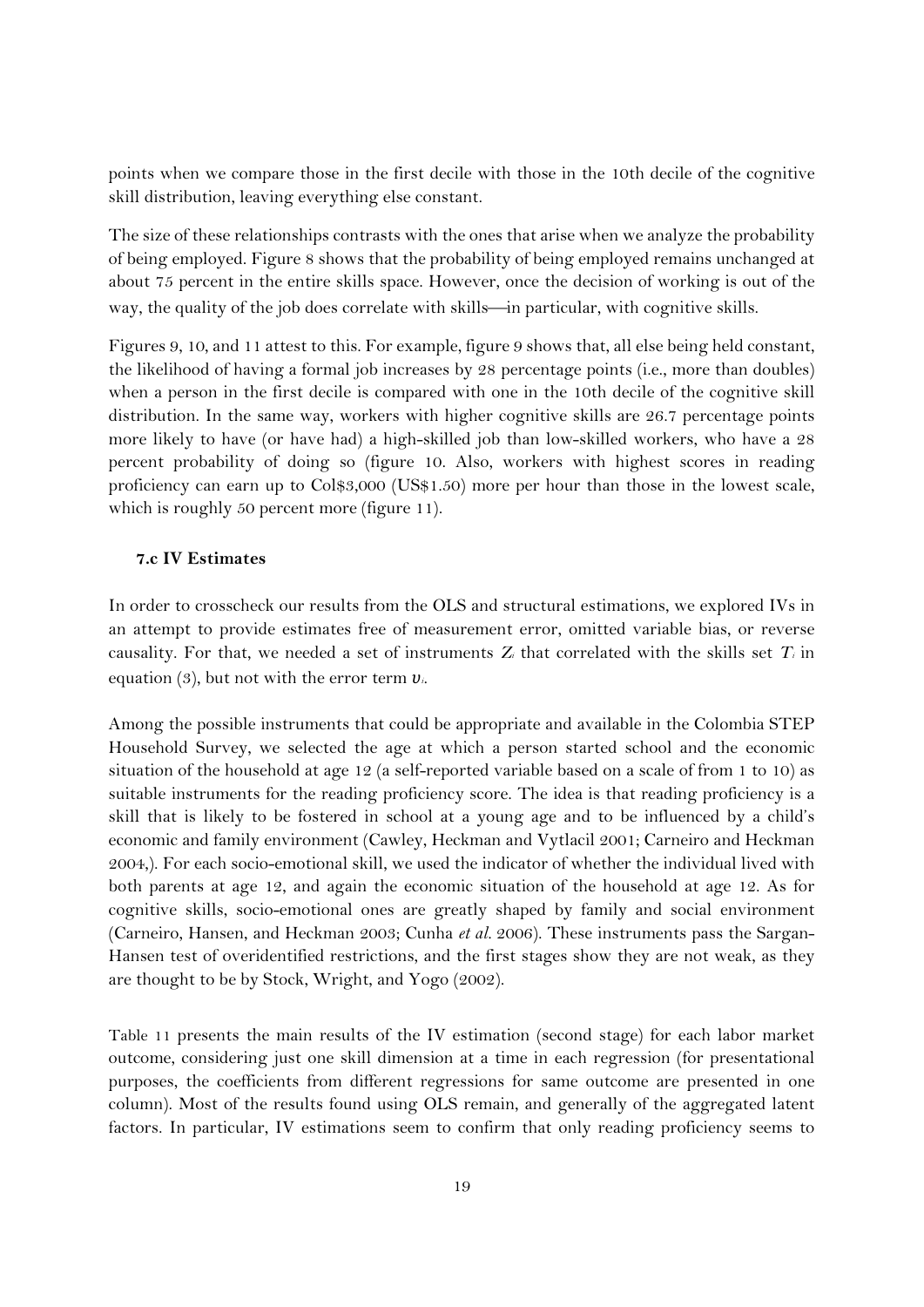matter for explaining earnings rather than socio-emotional skills. No set of skills is significant for the probability of being a formal worker, of being employed, or being active or in school. By contrast, reading proficiency and several socio-emotional skills (conscientiousness, emotional stability, grit, and hostile attribution bias) seem to be significantly related with the probability of being a high-skilled worker, or having pursued a tertiary education.

# **Conclusion**

Using a unique data set that measures cognitive (reading proficiency) and socio-emotional skills (personality traits and behaviors) for Colombia, we have documented the role that these skills play in the labor market by looking at different outcomes for different subsets of the population and different methodologies (OLS, IVs, structural estimation of latent skills). Our preferred approach, structural estimation of latent skills, can estimate more accurate conditional correlations between labor market outcomes and cognitive and socio-emotional skills in an aggregated form.

Across all methods, one result came up quite consistently: cognitive skills (in particular, reading proficiency) are an important predictor of earnings and quality job. For example, using our preferred methodology one standard deviation in the scale of reading proficiency can increase hourly wages by 12.5 percent. Reading proficiency is also an important predictor of being a formal or high-skilled worker. This result is consistent with previous findings such as Murnane, Willett, and Levy (1995); Murnane *et al.* (2000); Altonji and Pierret (2001); Cawley, Heckman, and Vytlacil (2001); and Hanushek and Woessmann (2008) for the United States.

By contrast, the role of socio-emotional skills seems quite different. Across all the methodologies explored, they do not seem to play any significant role in explaining wage levels or job quality, although this finding is at odds with previous literature for the United States such as Bowles, Gintis, and Osborne (2001a, 2001b) and Drago (2011). But they do seem to play an important role as a predictor of labor force participation and schooling decisions, along with cognitive skills, as found in Carneiro, Crawford, and Goodman (2007) and Almlund *et al.* (2011).

Some results emerge as differential for different subgroups (because of data limitations, it was only possible to perform this breakdown using OLS methods). For example, socio-emotional skills are a more important predictor of labor force participation among women, younger people (under 35), and less educated workers (less than a complete secondary education). By contrast, cognitive skills seem more relevant for explaining wage levels among males, older people, and more educated workers.

These results have important policy implications for school and vocational training programs in terms of curricula, where the combination of development modules of cognitive and socioemotional skills would play quite distinctive roles, depending on the immediate policy objective- namely, improving job quality or fostering higher labor market participation or tertiary education. Given the influence of family environments on skill formation, there is also a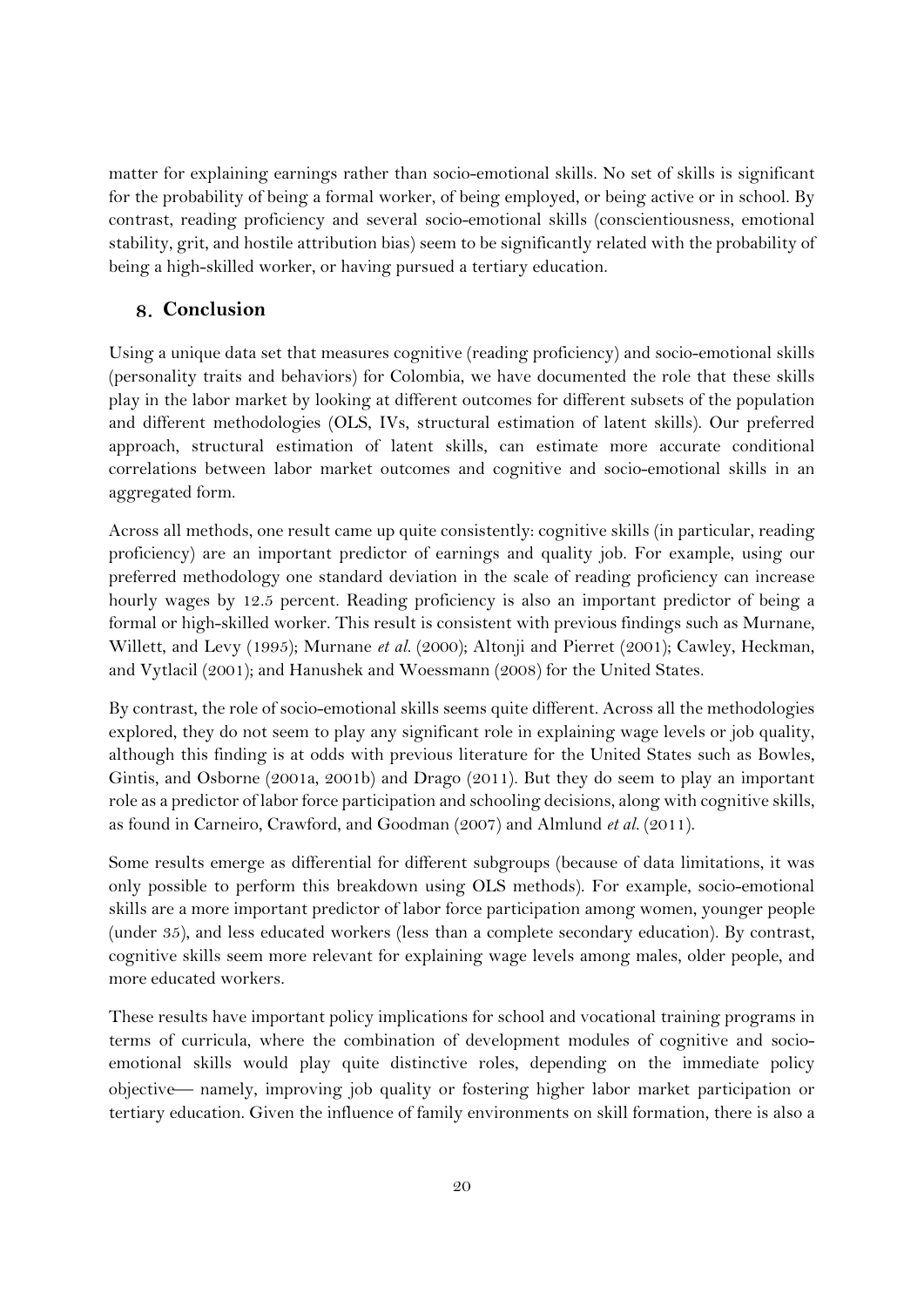great role to play for parenting and extra-curricular activities to foster cognitive and socioemotional skills. In any case, further research is needed on the optimal combination of packages for different demographic and socioeconomic population groups, rarely systematically incorporated into the education system, particularly in developing countries.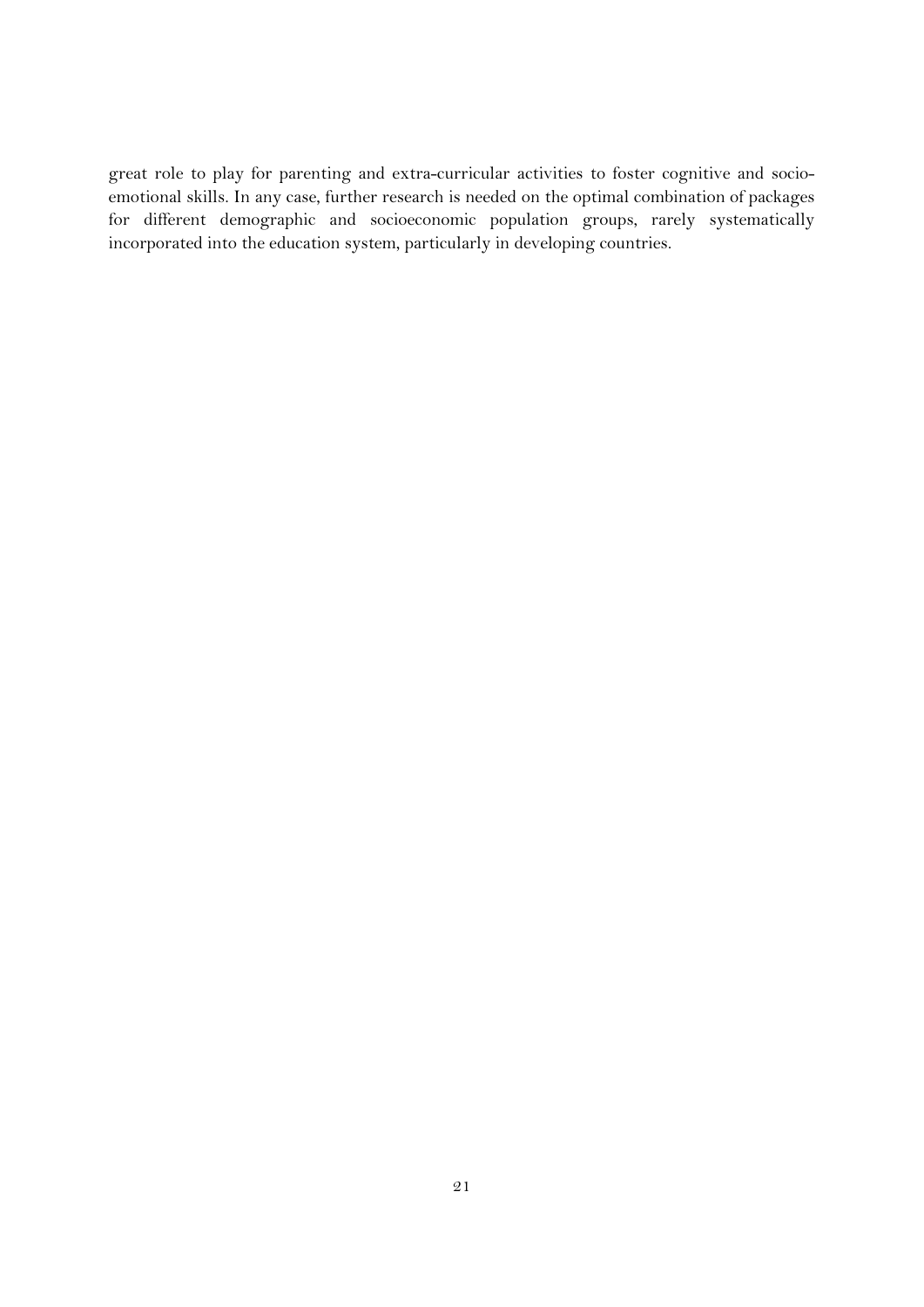#### **References**

- Almlund, M., A. L. Duckworth, J. J. Heckman, and T. Kautz. 2011. "Personality Psychology and Economics." In *Handbook of the Economics of Education* Vol. 4, ed. E. A. Hanushek. Amsterdam: North Holland.
- Altonji, J. G., and C. R. Pierret. 2001. "Employer Learning and Statistical Discrimination." *Quarterly Journal of Economics* 116 (1): 313–50.
- Angrist, J. D., and A. B. Krueger. 2001. "Instrumental Variables and the Search for Identification: From Supply and Demand to Natural Experiments." *Journal of Economic Perspectives* 15  $(4): 69 - 85.$
- Barrick, M. R., and M. K. Mount. 1991. "The Big Five Personality Dimensions and Job Performance: A Meta-Analysis." *Personnel Psychology* 44 (1): 1–26.
- Bartholomew D., M. Knott, and I. Moustaki. 2011. *Latent Variable Models and Factor Analysis: A Unified Approach*, 3rd ed., Wiley Series in Probability and Statistics. West Sussex, UK: Wiley.
- Bassi, M., M. Busso, S. Urzúa, and J. Vargas. 2012. *Disconnected: Skills, Education and Employment in Latin America*. Washington, DC: Inter-American Development Bank.
- Borghans, L., A. L. Duckworth, J. J. Heckman, and B. ter Weel. 2008. "The Economics and Psychology of Personality Traits." *Journal of Human Resources* 34 (4): 972–1059.
- Borghans, L., B. H. H. Golsteyn, J. J. Heckman, and J. E. Humphries. 2011. "Identification Problems in Personality Psychology." *Personality and Individual Differences* 51 (3): 315– 20.
- Borghans, L., B. ter Weel, and B. A. Weinberg J. 2008. "Interpersonal Styles and Labor Market Outcomes." *Human Resources* 43 (4): 815–58.
- Borghans, L., B. ter Weel and B. A. Weinberg. 2013. "People Skills and the Labor Market Outcomes of Underrepresented Groups." *CBP Discussion Paper* 253. Den Haag: CPB Netherlands Bureau for Economic Policy Analysis.
- Bowles, S., H. Gintis, and M. Osborne. 2001a. "The Determinants of Earnings: A Behavioral Approach." *Journal of Economic Literature* 39 (4): 1137–76.
- 2001b. "Incentive-Enhancing Preferences: Personality, Behavior, and Earnings." *American Economic Review* 91 (2): 155–58.
- Boyce, C. J., A. M. Wood, M. Daly, and C. Sedikides. 2015. "Personality Change Following Unemployment." *Journal of Applied Psychology*. Advance online publication.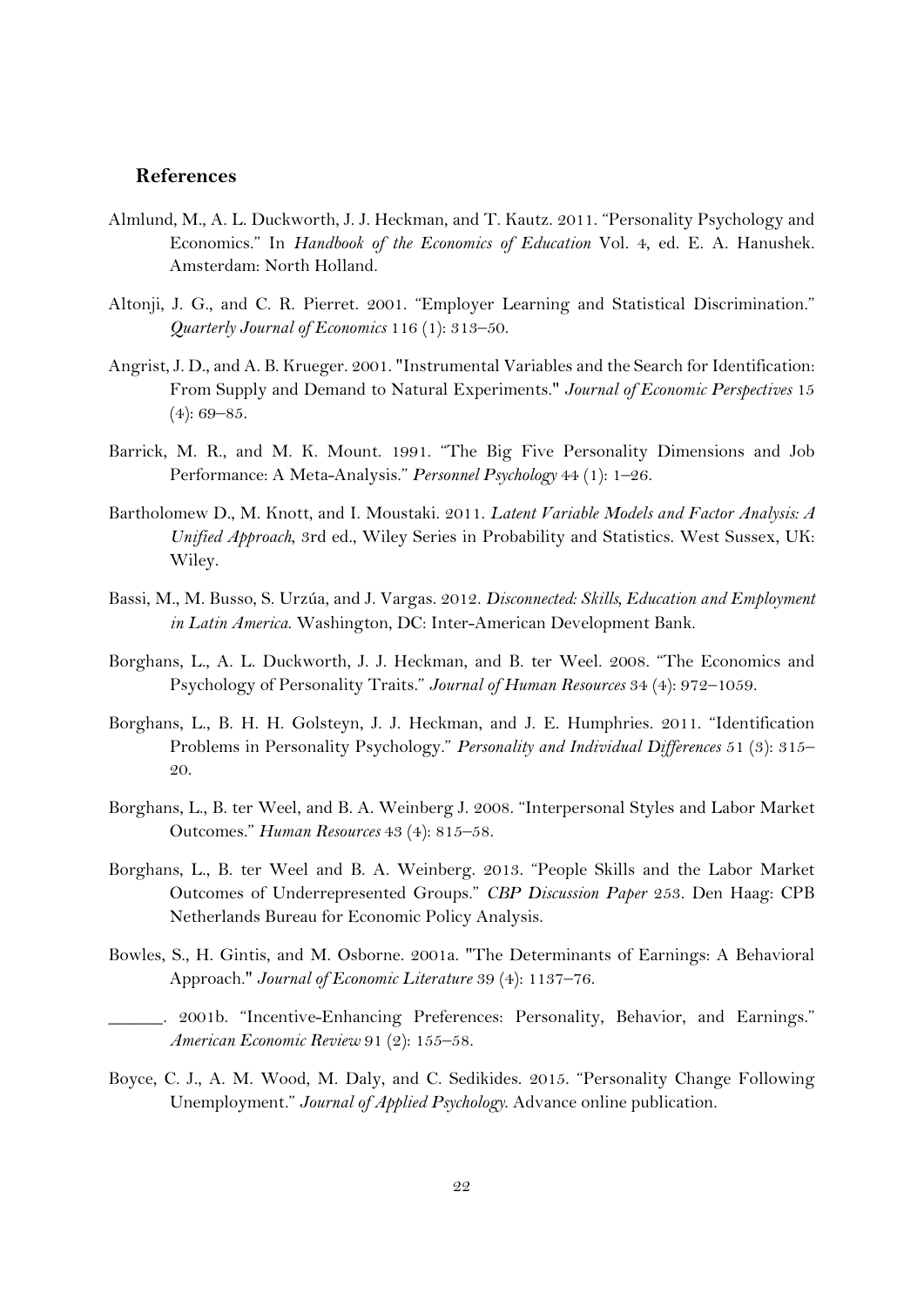- Braakmann, N. 2009. "The Role of Psychological Traits for the Gender Wage Gap in Full-Time Employment and Wages: Evidence from Germany." SOEP Papers on Multidisciplinary Panel Data, Research Paper 162.
- Caliendo, M., D. A. Cobb-Clark, and A. Uhlendorff. 2010. "Locus of Control and Job Search Strategies." IZA Discussion Paper 4750, Institute for the Study of Labor (IZA), Bonn.
- Cameron, S., and J. J. Heckman. 2001. "The Dynamics of Educational Attainment for Black, Hispanic, and White Males." *Journal of Political Economy* 109 (3): 455–99.
- Carneiro, P., C. Crawford, and A. Goodman. 2007. "The Impact of Early Cognitive and Noncognitive Skills on Later Outcomes." *CEE DP 92*. Centre for the Economics of Education, London School of Economics, London.
- Carneiro, P., K. Hansen, and J. J. Heckman. 2003. ''Estimating Distributions of Treatment Effects with an Application to the Returns to Schooling and Measurement of the Effects of Uncertainty on College Choice.'' *International Economic Review* 44 (2): 361–422.
- Carneiro, P., and J. J. Heckman. 2004. "Human Capital Policy." In *Inequality in America: What Role for Human Capital Policy?* ed. J. J. Heckman, A. B. Krueger, and B. M. Friedman. Cambridge, MA: MIT Press.
- Cattell, R. B. 1987. *Intelligence: Its Structure, Growth, and Action*. New York: Elsevier Science.
- Cawley, J., J. J. Heckman, and E. Vytlacil. 2001. "Three Observations on Wages and Measured Cognitive Ability." *Labour Economics* 8: 419–42.
- Cobb-Clark, D. A., and M. Tan. 2011. "Noncognitive Skills, Occupational Attainment, and Relative Wages." *Labour Economics* 18 (1): 1–13.
- Cunha, F., J. J. Heckman, L. Lochner, and D. Masterov. 2006. "Interpreting the Evidence on Life Cycle Skill Formation." In *Handbook of the Economics of Education,* 1, ed. E. A. Hanushek and F. Welch, 697–812. Amsterdam: North Holland.
- Cunha, F., J. J. Heckman, and S. M. Schennach. 2010. "Estimating the Technology of Cognitive and Noncognitive Skill Formation." *Econometrica* 78 (4): 883–931.
- Cunningham, W., and P. Villaseñor. 2014. "Employer Voices, Employer Demands, and Implications for Public Skills Development Policy." Policy Research Working Paper 6853, World Bank, Washington, DC.
- Díaz, J. J., O. Arias, and D. V. Tudela. 2012. "Does Perseverance Pay as Much as Being Smart? The Returns to Cognitive and Non-Cognitive Skills in Urban Peru." World Bank, Washington, DC.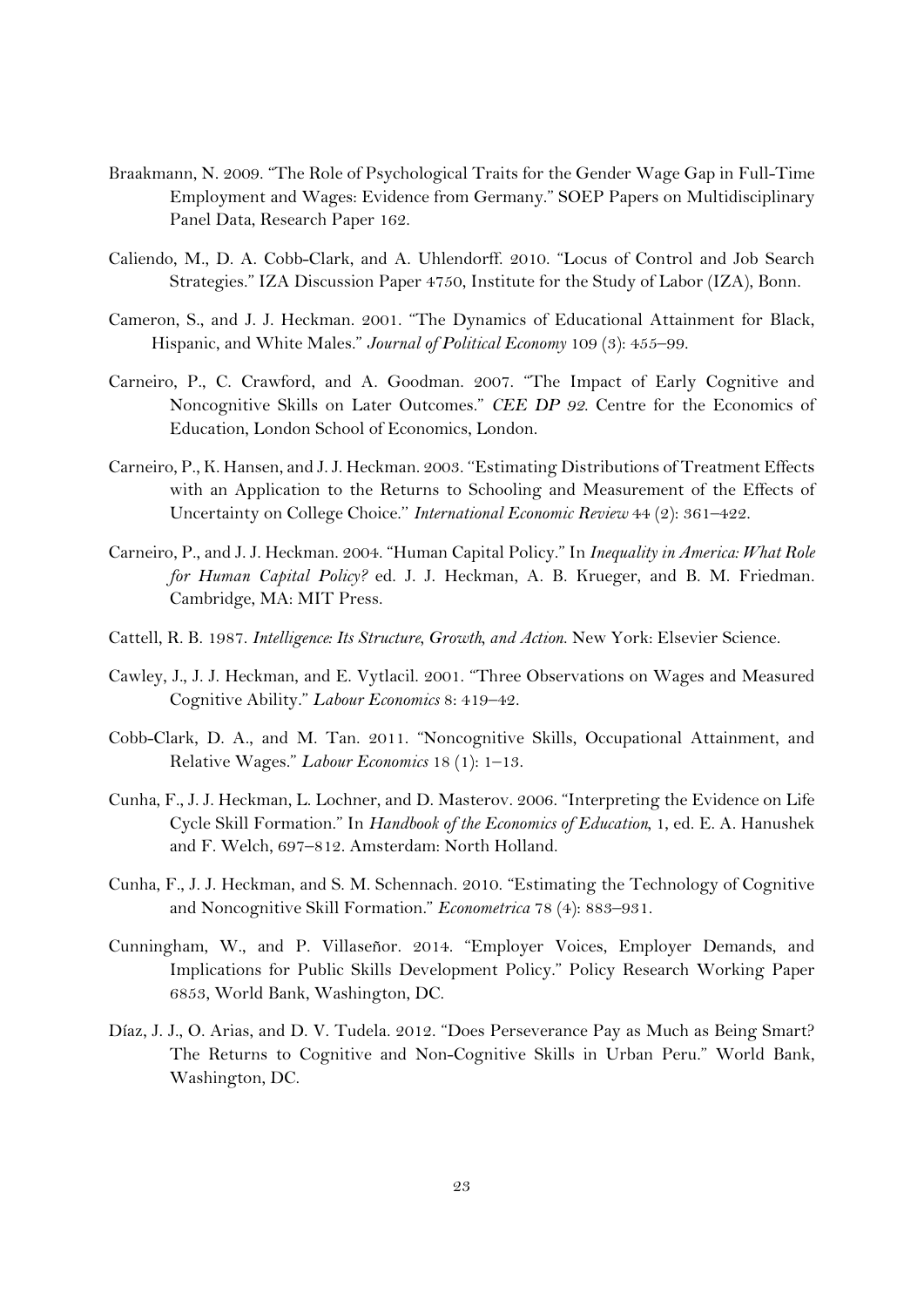- DiPrete, T. A., and J. L. Jennings. 2012. "Social and Behavioral Skills and the Gender Gap in Early Educational Achievement." *Social Science Research* 41 (1): 1–15.
- Dodge, K. A. 2003. "Do Social Information Processing Patterns Mediate Aggressive Behavior? In *Causes of Conduct Disorder and Juvenile Delinquency*, "ed. B. B. Lahey, T. E. Moffitt, and A. Caspi. New York: Guilford Press.
- Drago, F. 2011. "Self-Esteem and Earnings." *Journal of Economic Psychology* 32 (3): 480–88.
- Duckworth, A. L., and M. E. P. Seligman. 2005. "Self-Discipline Outdoes IQ in Predicting Academic Performance of Adolescents." *Psychological Science* 16 (2): 939–44.
- Duckworth, A., C. Peterson, M. Matthews, and D. Kelly. 2007. "Grit: Perseverance and Passion for Long Term Goals." *Journal of Personality and Social Psychology* 92 (6): 1087–101.
- Duncan, G. J., C. J. Dowsett, A. Claessens, K. Magnuson, A. C. Huston, P. Klebanov, L. S. Pagani, L. Feinstein, M. Engel, J. Brooks-Gunn, H. Sexton, K. Duckworth, and C. Japel. 2007. "School Readiness and Later Achievement." *Developmental Psychology* 43 (6): 1428–46.
- ETS (Educational Testing Services). 2014. *A Guide to Understanding the Literacy Assessment of the STEP Skills Measurement Survey*. Princeton, NJ: IEA-ETS Research Institute.
- Finnie, R., and R. Meng. 2001. "Minorities, Cognitive Skills, and Incomes of Canadians." *Canadian Public Policy* 28 (2): 257–73.
- Fortin, N. M. 2008. "The Gender Wage Gap among Young Adults in the United States: The Importance of Money vs. People." *Journal of Human Resources* 43 (4): 886–920.
- Frühwirth-Schnatter, S. 2006. "Finite Mixture and Markov Switching Models." *Psychometrika* 74 (3): 559–560.
- Gallo, W. T., J. Endrass, E. H. Bradley, D. Hell, and S. V. Kasl. 2003. "The Influence of Internal Control on the Employment Status of German Workers." *Journal of Applied Social Science Studies* 123 (1): 71–82.
- Gasparini, L., G. Cruces, S. Galiani, and P. Acosta. 2011. "Educational Upgrading and Returns to Skills in Latin America: Evidence from a Supply-Demand Framework for the Decades of 1990 and 2000." Background paper prepared for C. Aedo and I. Walker. 2012. *Skills for the 21st Century in Latin America and the Caribbean.* Washington, DC: World Bank.
- Goldberg, L. R. 1993. "The Structure of Phenotypic Personality Traits." *American Psychologist* 48 (1): 26–34.
- Gonzalez-Velosa, C., G. Rucci, M. Sarzosa, and S. Urzúa. 2015. "Returns to Higher Education in Chile and Colombia." *IDB Working Paper Series* 587. Inter-American Development Bank, Washington, DC.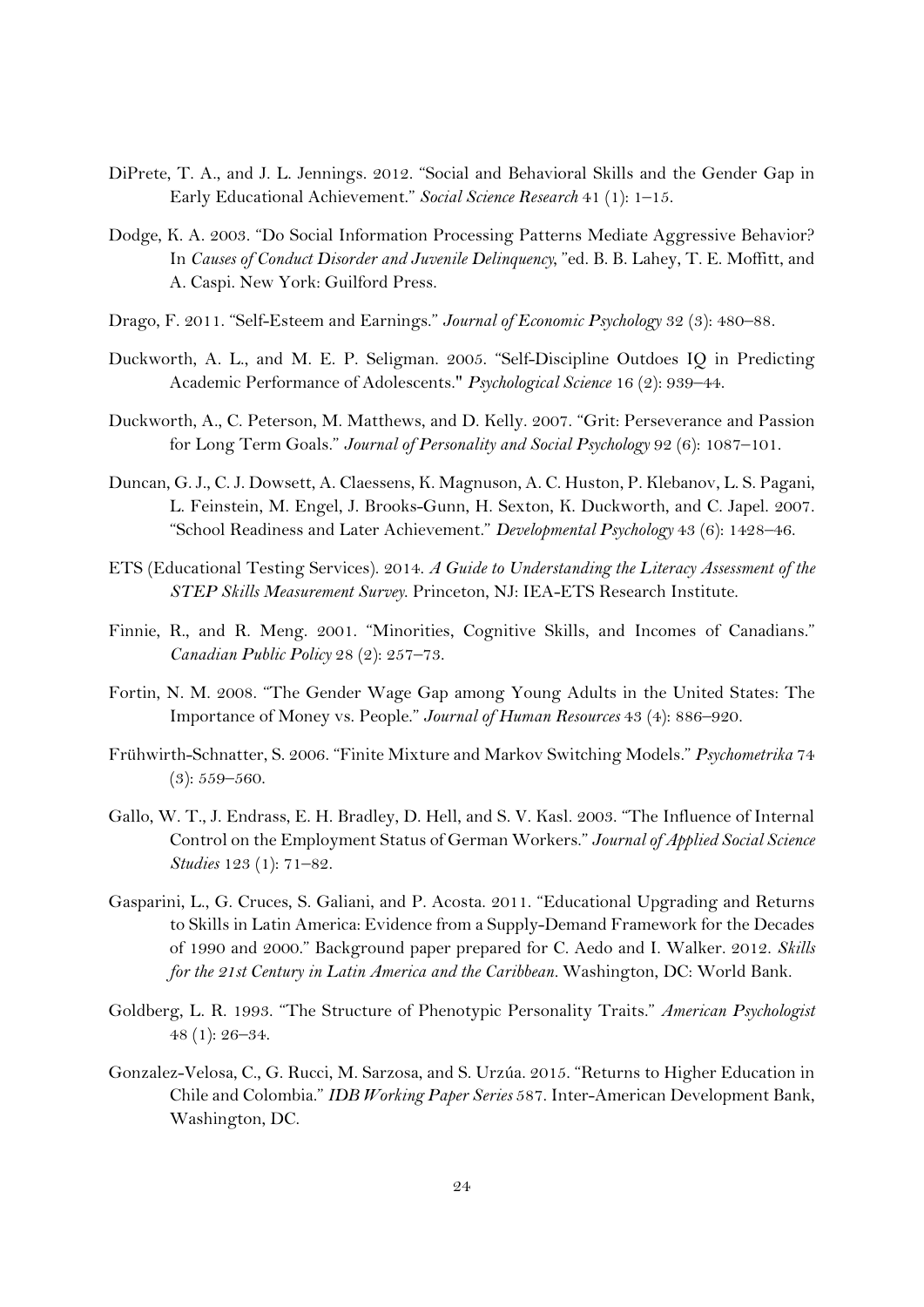- Gottfredson, L. S. 1997. "Why g Matters-The Complexity of Everyday Life." *Intelligence* 24 (1): 79–132.
- Gottschalk, P. 2005. "Can Work Alter Welfare Recipients' Beliefs?" *Journal of Policy Analysis and Management* 24 (3): 485–98.
- Guerra, N., K. Modecki, and W. Cunningham. 2014. "Social-emotional Skills Development across the Life Span: PRACTICE." Policy Research Working Paper 7123, World Bank, Washington, DC.
- Hansen, K. T., J. J. Heckman, and K. J. Mullen. 2004. "The Effect of Schooling and Ability on Achievement Test Scores." *Journal of Econometrics* 121 (1–2): 39–98.
- Hanushek, E. A., G. Schwerdt, S. Wiederhold, and L. Woessmann. 2013. "Returns to Skills around the World: Evidence from PIAAC." NBER Working Paper 19762, National Bureau of Economic Research, Cambridge, MA.
- Hanushek, E. A., and L. Woessmann. 2008. "The Role of Cognitive Skills in Economic Development." *Journal of Economic Literature* 46 (3): 607–68.
- Hartog, J., M. van Praag, and J. van der Sluis. 2010. "If You Are So Smart, Why Aren't You an Entrepreneur? Returns to Cognitive and Social Ability: Entrepreneurs versus Employees." *Journal of Economics and Management Strategy* 19 (4): 947–89.
- Heckman, J. J., and T. Kautz. 2012. "Hard Evidence on Soft Skills." *Labour Economics* 19 (4): 451– 64.
- Heckman, J. J., and Y. Rubinstein. 2001. "The Importance of Noncognitive Skills: Lessons from the GED Testing Program." *American Economic Review* 91 (2): 145–49.
- Heckman, J. J., J. Stixrud, and S. Urzúa. 2006. "The Effects of Cognitive and Noncognitive Abilities on Labor Market Outcomes and Social Behavior." *Journal of Labor Economics* 24 (3): 411–82.
- Heckman, J. J., and S. Urzúa. 2010. "Comparing IV with Structural Models: What Simple IV Can and Cannot Identify." *Journal of Econometrics* 156 (1): 27–37.
- Heineck, G., and S. Anger. 2010. "The Returns to Cognitive Abilities and Personality Traits in Germany." *Labour Economics* 17 (3): 535–46.
- Herrnstein, R. J., and C. A. Murray. 1994. *The Bell Curve: Intelligence and Class Structure in American Life*. New York: Free Press.
- John, O. P., and S. Srivastava. 1999. "The Big Five Trait Taxonomy: History, Measurement and Theoretical Perspectives." In *Handbook of Personality: Theory and Research*, ed. L. A. Pervin and O. P. John. New York: Guilford Press.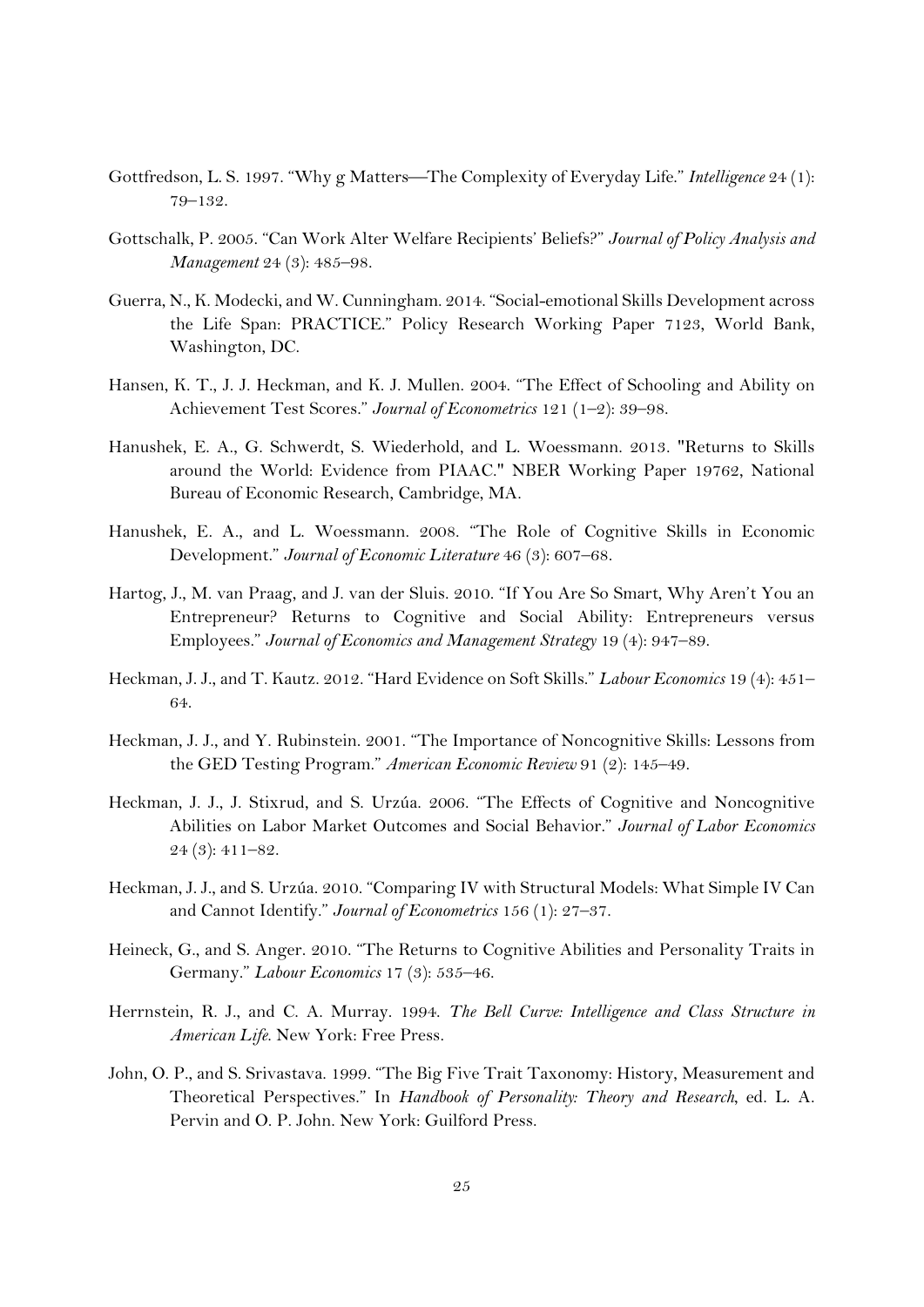- Judd, K. L. 1998. "Numerical Methods in Economics." *Journal of Economic Dynamics and Control* 25 (8): 1263–71.
- Keane, M. P., and K. I. Wolpin. 1997. "The Career Decisions of Young Men." *Journal of Political Economy* 105 (3): 473–522.
- Kern, M. L., A. Duckworth, S. Urzúa, R. Loeber, M. Stouthamer-Loeber, and D. Lynam. 2013. "Do as You're Told! Facets of Agreeableness and Early Adult Outcomes for Inner-City Boys." *Journal of Research in Personality* 47 (6): 795–99.
- Kotlarski, I. (1967). "On Characterizing the Gamma and the Normal Distribution". *Pacific Journal of Mathematics*. 20(1):69–76.
- Kuhn, P., and C. Weinberger. 2005. "Leadership Skills and Wages." *Journal of Labor Economics* 23 (3): 395–436.
- Lazear, E. P. 2003. "Teacher Incentives." *Swedish Economic Policy Review* 10 (2): 179–214.
- \_\_\_\_\_\_. 2005. "Entrepreneurship." *Journal of Labor Economics* 23 (4): 649–80.
- Levine, R., and Y. Rubinstein. 2013. "Smart and Illicit: Who Becomes an Entrepreneur and Does It Pay?" NBER Working Paper 19276, National Bureau of Economic Research, Cambridge, MA.
- Levy, S., and N. Schady. 2013. "Latin America's Social Policy Challenge: Education, Social Insurance, Redistribution." *Journal of Economic Perspectives* 27 (2): 193–218.
- Lindqvist, E., and R. Vestman. 2011. "The Labor Market Returns to Cognitive and Noncognitive Ability: Evidence from the Swedish Enlistment." *American Economic Journal: Applied Economics* 3 (1): 101–28.
- Linz, S. J., and A. Semykina. 2008. "Attitudes and Performance: An Analysis of Russian Workers." *Journal of Socio-Economics* 37 (2): 694–717.
- Mann, L., P. Burnett, M. Radford, and S. Ford. 1997. "The Melbourne Decision Making Questionnaire: An Instrument for Measuring Patterns for Coping with Decisional Conflict." *Journal of Behavioral Decision Making* 10 (1): 1–19.
- Manning, A., and J. Swaffeld. 2008. "The Gender Gap in Early-Career Wage Growth." *Economic Journal* 118 (530): 983–1024.
- McIntosh, S., and A. Vignoles. 2001. "Measuring and Assessing the Impact of Basic Skills on Labour Market Outcomes." *Oxford Economic Papers* 53 (3): 435–81.
- Mueller, G., and E. J. S. Plug. 2006. "Estimating the Effect of Personality on Male and Female Earnings." *Industrial and Labor Relations Review* 60 (1): 3-22.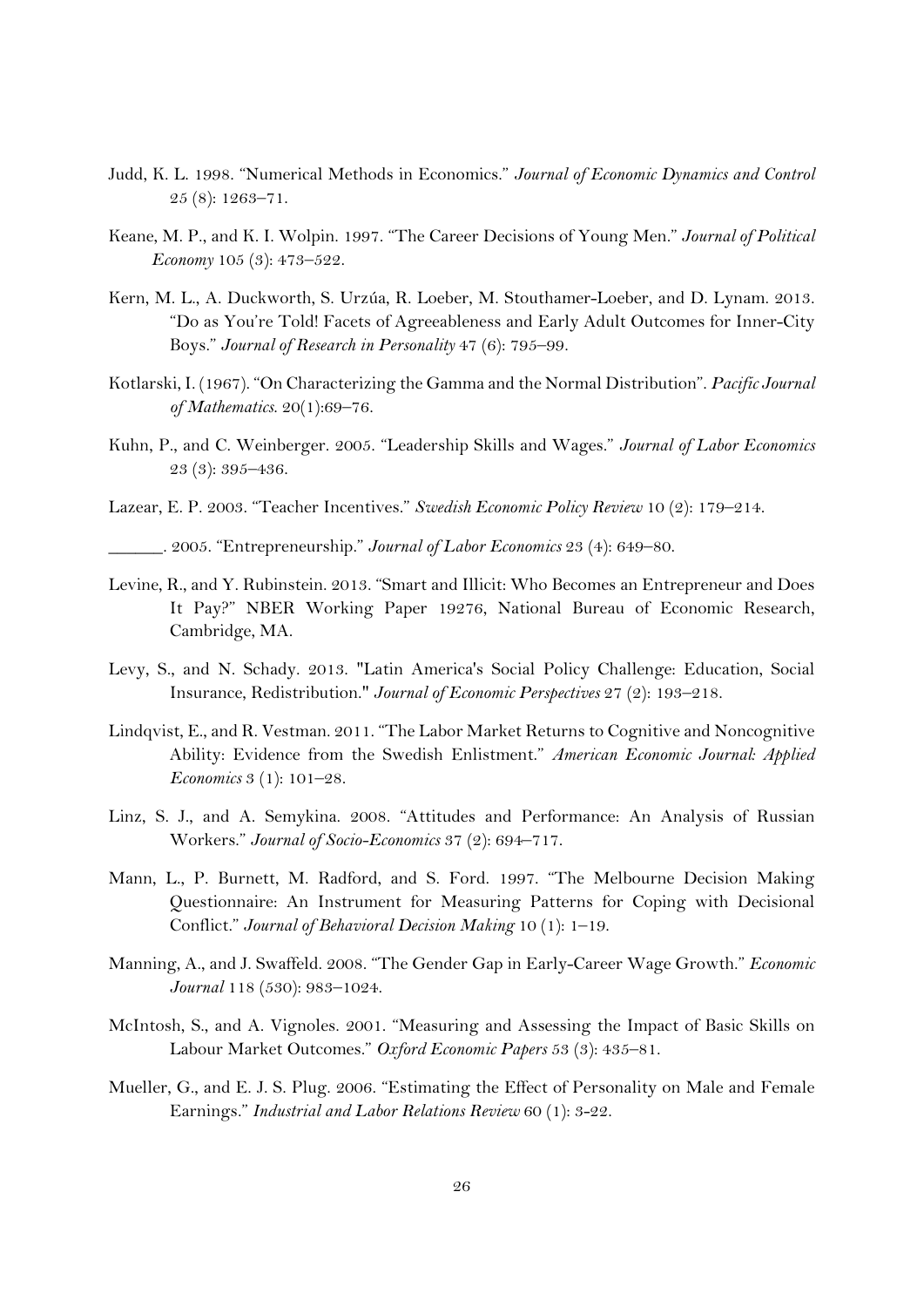- Murnane, R., J. Willett, Y. Duhaldeborde, and J. H. Tyler. 2000. "How Important Are the Cognitive Skills of Teenagers in Predicting Subsequent Earnings?" *Journal of Policy Analysis and Management* 19 (4): 547–68.
- Murnane, R. J., J. B. Willett, and F. Levy. 1995. "The Growing Importance of Cognitive Skills in Wage Determination." *Review of Economics and Statistics* 77 (2): 251–66.
- Murray, Michael P. M. P. 2006. "Avoiding Invalid Instruments and Coping with Weak Instruments." *Journal of Economic Perspectives* 20 (4): 111–32.
- Neisser, U., G. Boodoo, T. J. Bouchard, A. W. Boykin, N. Brody, S. J. Ceci, D. F. Halpern, J. C. Loehlin, R. Perloff, R. J. Sternberg, and S. Urbina. 1996. "Intelligence: Knowns and Unknowns." *American Psychologist* 51 (2): 77–101.
- Nyhus, E. K., and E. Pons. 2005. "The Effects of Personality on Earnings." *Journal of Economic Psychology* 26: 363–84.
- OECD (Organisation for Economic Co-operation and Development). 2012. *Literacy, Numeracy and Problem Solving in Technology-Rich Environments: Framework for the OECD Survey of Adult Skills*. Paris: OECD.
- \_\_\_\_\_\_. 2013. *Technical Report of the Survey of Adult Skills (PIAAC)*. Paris: OECD.
- \_\_\_\_\_\_. 2014. *PISA 2012 Results: What Students Know and Can DoStudent Performance in Mathematics, Reading and Science,* Vol. I, Rev. Ed. Paris: OECD Publishing.
- \_\_\_\_\_\_. 2015. *Skills for Social Progress: The Power of Social and Emotional Skills*, OECD Skills Studies. Paris: OECD Publishing.
- Osborne-Groves, M. 2005. "How Important Is Your Personality? Labor Market Returns to Personality for Women in the US and UK." *Journal of Economic Psychology* 26 (6): 827– 41.
- Prada, M. 2013. "Beyond Smart and Sociable: Rethinking the Role of Abilities on Occupational Choices and Wages." University of Maryland, College Park.
- Prada, M., and S. Urzúa. 2014. "One Size Does Not Fit All: The Role of Vocational Ability on College Attendance and Labor Market Outcomes." *NBER Working Papers* 20752. National Bureau of Economic Research, Cambridge, MA.
- Psacharopoulos, G. and E. Velez (1992), "Schooling, Ability, and Earnings in Colombia, 1988", *Economic Development and Cultural Change*, Vol. 40, No. 3, pp. 629-643.
- Sarzosa, M., and S. Urzúa. 2013. "Implementing Factor Models in Stata: The Heterofactor Command." University of Maryland, College Park.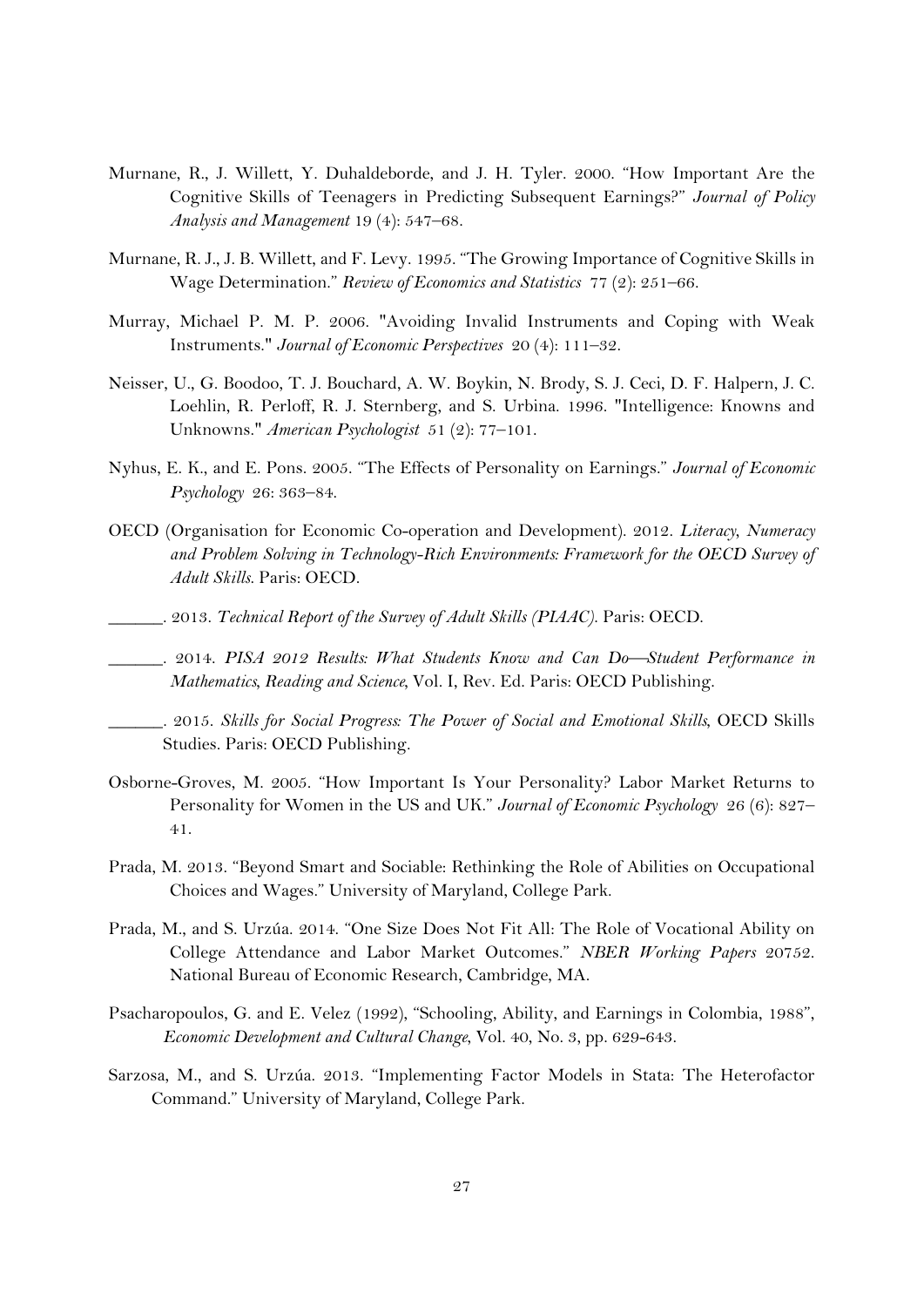2014. "Bullying and Cyberbullying in Teenagers: The Role of Cognitive and Noncognitive Skills." University of Maryland, College Park.

- Schmidt, F. L., and J. Hunter. 2004. "General Mental Ability in the World of Work: Occupational Attainment and Job Performance." *Journal of Personality and Social Psychology* 86 (1): 162– 73.
- Segal, C. 2013. "Misbehavior, Education, and Labor Market Outcomes." *Journal of the European Economic Association* 11 (4): 743–79.
- Stock, J. H., J. H. Wright, and M. Yogo. 2002. "A Survey of Weak Instruments and Weak Identification in Generalized Method of Moments." *Journal of Business and Economic Statistics* 20 (4): 518–29.UNESCO (United Nations Educational, Scientific and Cultural Organizati*on.* 2014. *Resultados comparados SERCE-TERCE (*Comparative results SERCE-TERCE*)*. Santiago: UNESCO.
- Urzúa, S. 2008. ''Racial Labor Market Gaps: The Role of Abilities and Schooling Choices." *Journal of Human Resources* 43 (4): 919–71.
- Von Davier, M., E. Gonzalez, and R. Mislevy. 2009. "What Are Plausible Values and Why Are They Useful?" In *IERI Monograph Series: Issues and Methodologies in Large Scale Assessments*, 2, ed. M. von Davier and D. Hastedt. Princeton, NJ: IEA-ETS Research Institute.
- Wichert, L., and W. Pohlmeier. 2010. "Female Labor Force Participation and the Big Five." ZEW Discussion Paper 10-003, ZEW (Zentrum für Europäische Wirtschaftsforschung)/Center for European Economic Research, Mannheim, Germany.
- World Bank. 2014. "STEP Skills Measurement Surveys: Innovative Tools for Assessing Skills." Social Protection and Labor Discussion Paper 1421, World Bank, Washington, DC.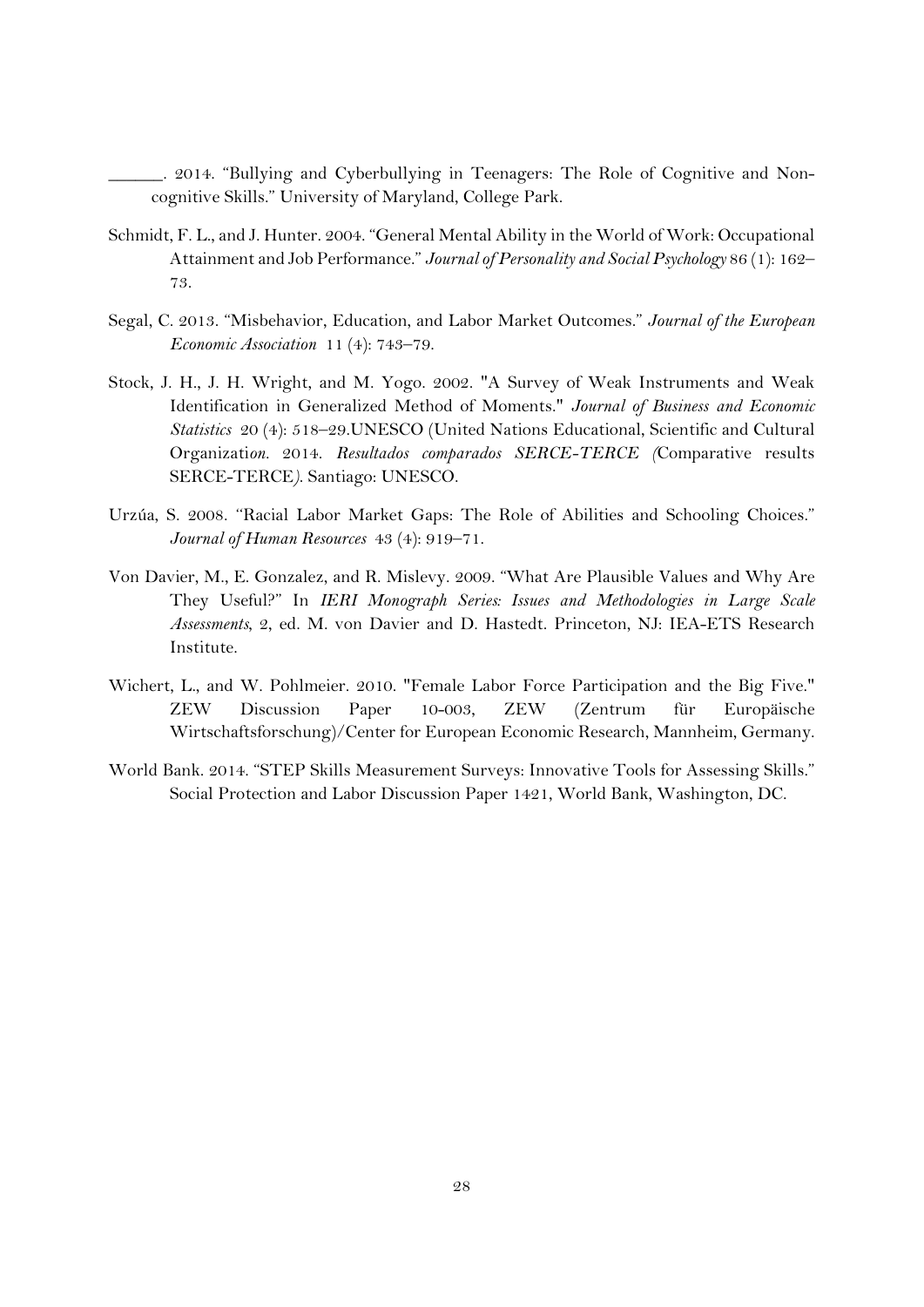## **Figure 1 Distribution of Reading Proficiency across Groups of Interest, Colombia**

*Kernel densities of standardized reading proficiency scores* 







*Source:* Authors' calculations based on Colombia STEP Household Survey (2012).

*Note*: Differences in the distribution of reading proficiency scores are significant at the 95 percent level for age and educational levels (not across gender), based on two-sample Kolmogorov-Smirnov tests.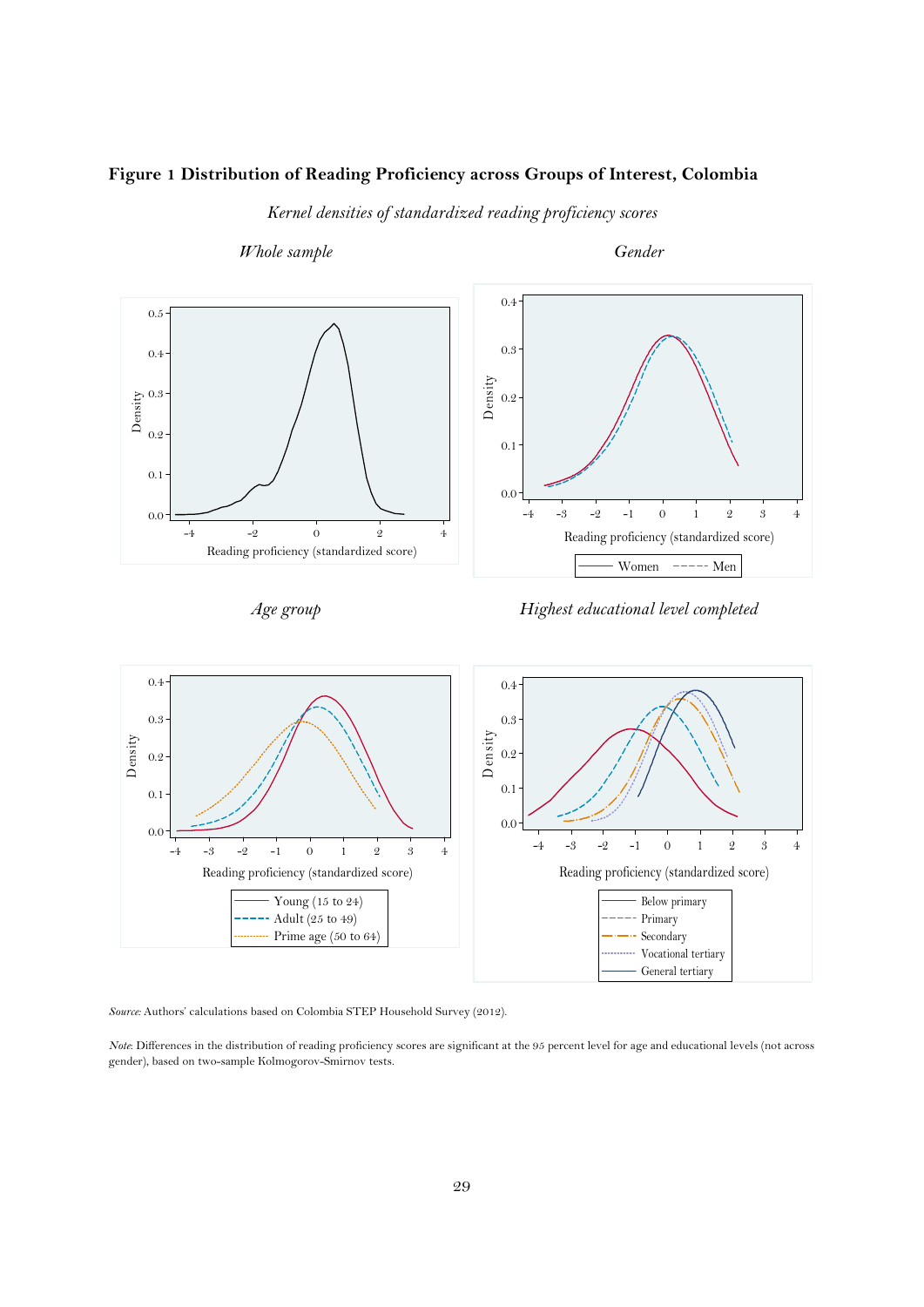#### **Figure 2 Distribution of Socio-emotional Skills across Gender, Colombia**

*Share of individuals by socio-emotional skills scores across gender* 



*Source:* Authors' elaboration based on Colombia STEP Household Survey (2012).

*Note*: The graphs represent scatter plots with smoothed lines based on tabulations of the standardized scores of socio-emotional skills across gender. Differences in the distribution of conscientiousness, emotional stability, grit, decision making, and hostile attribution bias are significant at the 95 percent level based on Pearson's chi-square tests.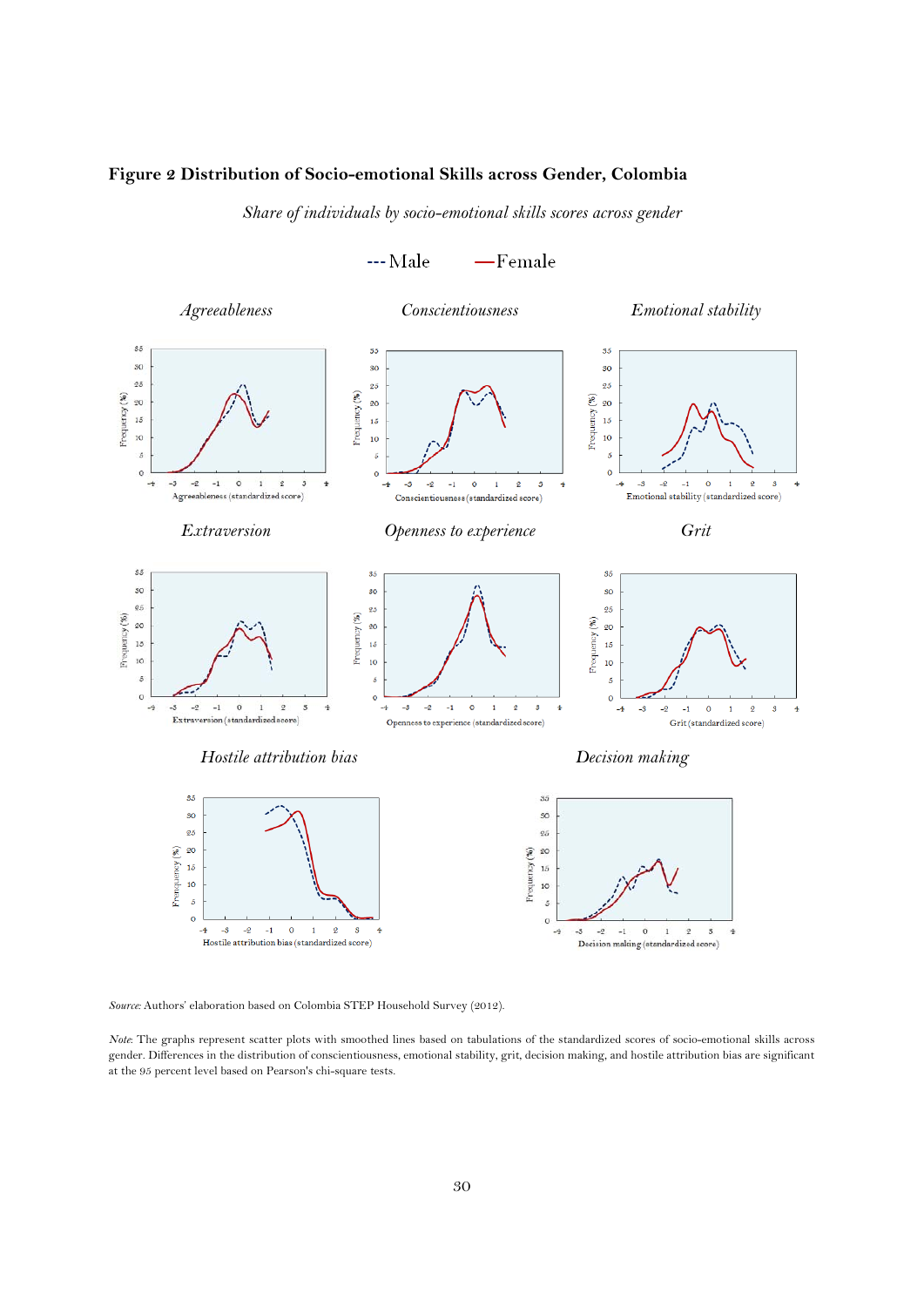#### **Figure 3 Distribution of Socio-emotional Skills across Age Groups, Colombia**

*Share of individuals by socio-emotional skills scores across age groups* 

 $-\mathrm{Young}(15-24)$  $-$ -Adults (25-49)  $-$ Older (50-64)



*Source:* Authors' elaboration based on Colombia STEP Household Survey (2012).

*Note:* The graphs represent scatter plots with smoothed lines based on tabulations of standardized scores of socio-emotional skills across age groups. Differences in the distribution of agreeableness, emotional stability, grit, and hostile attribution bias are statistically significant at the 95 percent level between at least at two levels based on Pearson's chi-square tests performed two levels by two.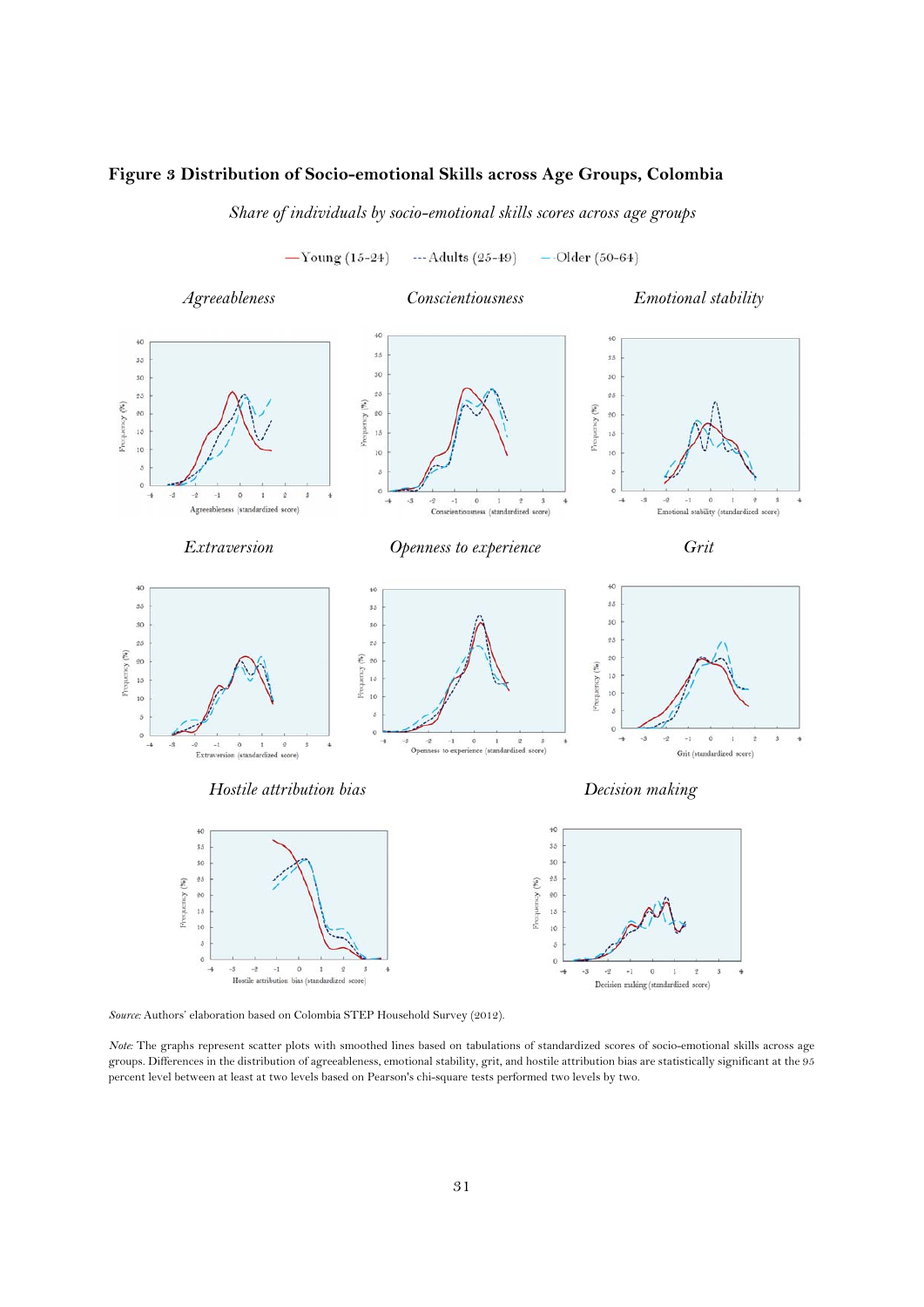# **Figure 4 Distribution of Socio-emotional Skills across Highest Educational Level Completed, Colombia**

*Share of individuals by socio-emotional skills scores across educational levels* 



*Source:* Authors' elaboration based on Colombia STEP Household Survey (2012).

*Note:* The graphs represent scatter plots with smoothed lines based on tabulations of standardized scores of socio-emotional skills across highest completed educational level. Differences in the distribution are all statistically significant at the 95 percent between at least at two levels based on Pearson's chi-square tests performed two levels by two.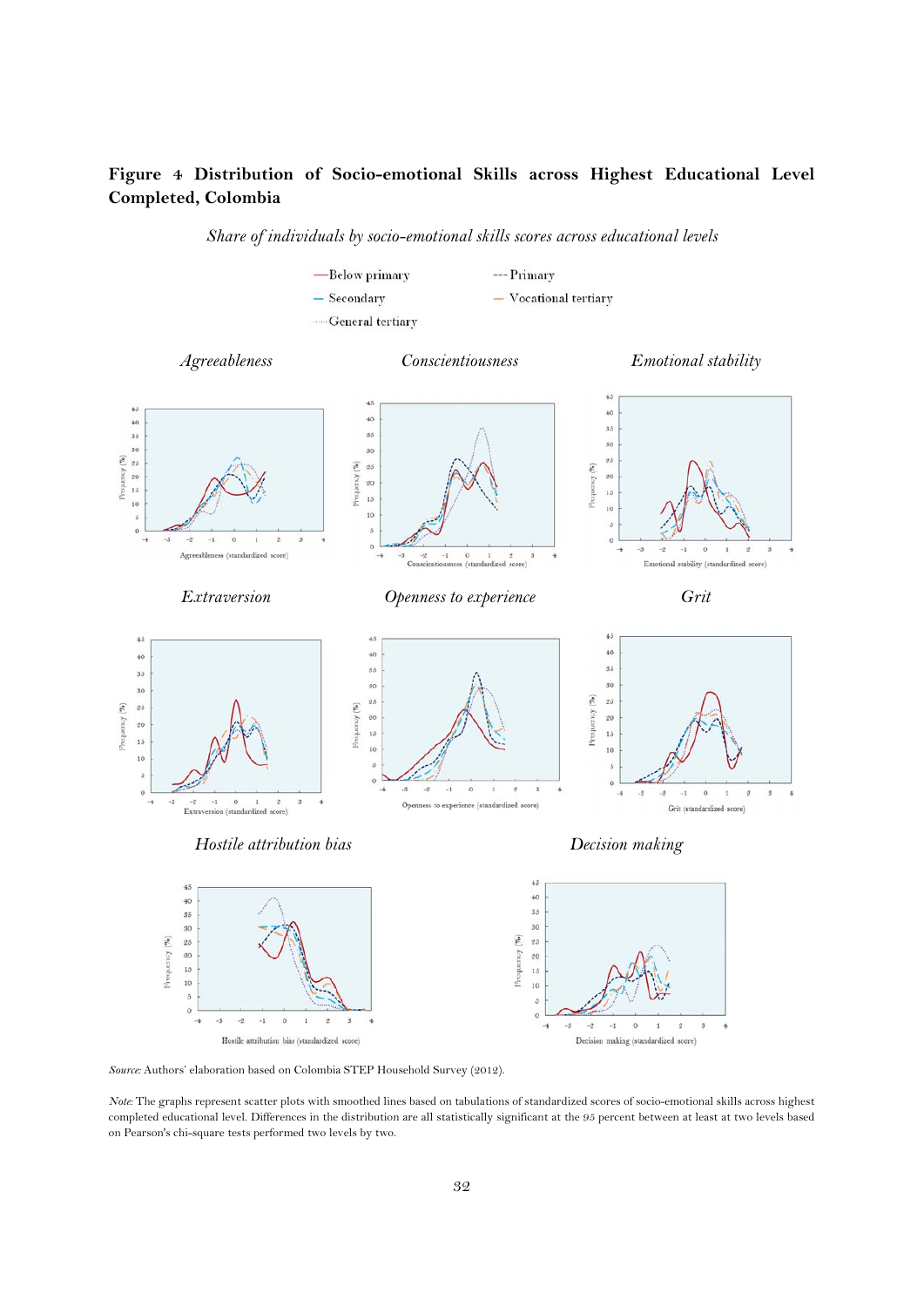# **Figure 5 Variance Decomposition of the Tests Forming Socio-emotional and Cognitive Skill Factors Used for Structural Estimation, Colombia**



*Source*: Authors' calculations based on Colombia STEP Household Survey (2012).

*Note:* Factors of latent cognitive and socio-emotional skills are obtained from a measurement system of three "test scores" for each. Measures of socio-emotional skills were averaged into three tests to satisfy the necessary smoothness in the measurement system because all of these measures come from categorical answers; measures were paired based on the correlations among them (see table 2). To obtain the measurement system identifying the factor of latent socio-emotional skills, the scale of extraversion was aggregated with the measure of openness to experience (test 1), the measure of emotional stability with the measure of hostile attribution bias (test 2), and the measure of conscientiousness with the measures of grit and decision making (test 3) see definitions in table 1. To obtain the measurement system identifying the factor of latent cognitive skills, we used the following tests: (1) a measure of languages captured by a weighted average of reading components measured by the reading proficiency test—average print vocabulary, sentence processing, and passage comprehension (World Bank 2014); (2) a measure of use and length of the reading done on and off the workplace; and (3) a plausible value of reading proficiency, from the direct assessment, randomly chosen among 10 (ETS 2014).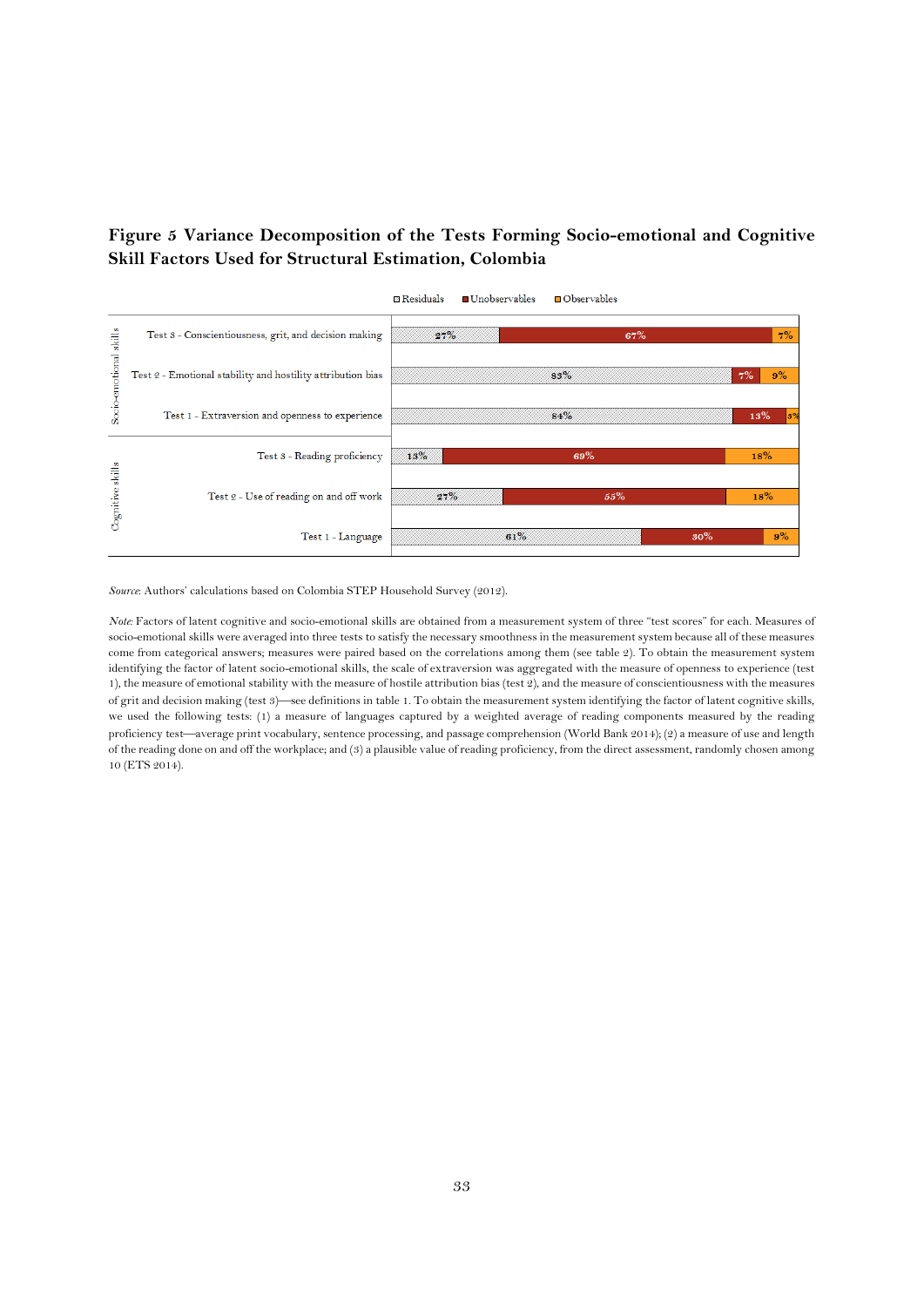

#### **Figure 6 Probability of Being Active or in School by Skill Deciles, Colombia**

*Source*: Authors' calculations based on Colombia STEP Household Survey (2012).

*Note:* Simulations are based on structural estimations of latent skills factors using Sarzosa and Urzúa (2014). Cognitive skills are captured by an estimated latent factor using measures of reading proficiency, use of reading on and off work, and language. Socio-emotional skills are captured by an estimated latent factor using measures of personality traits (extraversion, openness to experience, emotional stability, conscientiousness, and grit) and behaviors (hostility bias and decision-making styles).

# **Figure 7 Probability of Having Pursued Tertiary Education by Skill Deciles for Adults Aged 25–64, Colombia**



*Source*: Authors' calculations based on Colombia STEP Household Survey (2012).

*Note:* Simulations are based on structural estimations of latent skills factors using Sarzosa and Urzúa (2014). Cognitive skills are captured by an estimated latent factor using measures of reading proficiency, use of reading on and off work, and language. Socio-emotional skills are captured by an estimated latent factor using measures of personality traits (extraversion, openness to experience, emotional stability, conscientiousness, and grit) and behaviors (hostility bias and decision-making styles).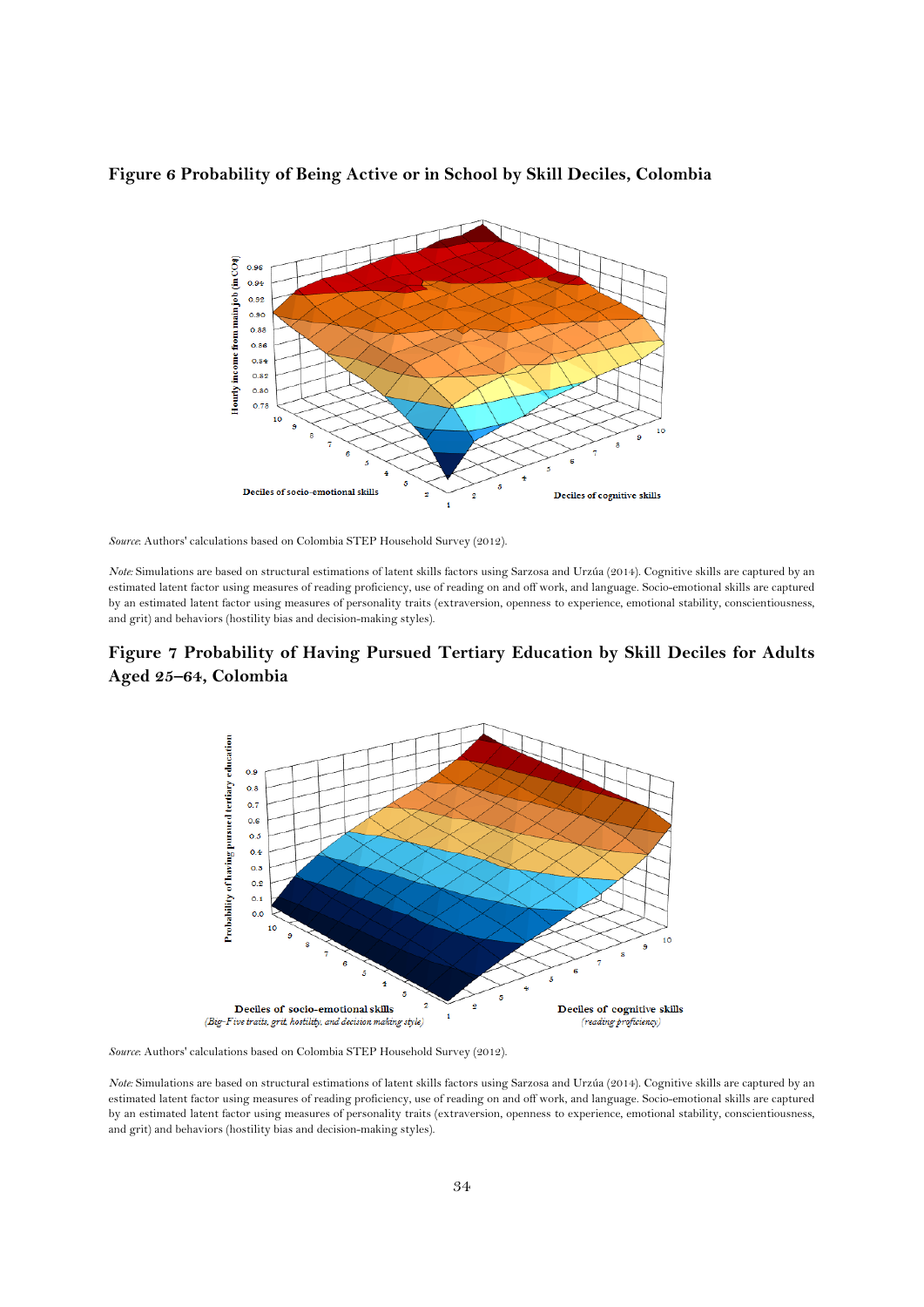

## **Figure 8 Probability of Being Employed by Skill Deciles for Adults Aged 19–64, Colombia**

*Source*: Authors' calculations based on Colombia STEP Household Survey (2012).

*Note:* Simulations are based on structural estimations of latent skills factors using Sarzosa and Urzúa (2014). Cognitive skills are captured by an estimated latent factor using measures of reading proficiency, use of reading on and off work, and language. Socio-emotional skills are captured by an estimated latent factor using measures of personality traits (extraversion, openness to experience, emotional stability, conscientiousness, and grit) and behaviors (hostility bias and decision making styles).



#### **Figure 9 Probability of Holding a Formal Job by Skill Deciles, Colombia**

*Source*: Authors' calculations based on Colombia STEP Household Survey (2012).

*Note:* Simulations are based on structural estimations of latent skills factors using Sarzosa and Urzúa (2014). Cognitive skills are captured by an estimated latent factor using measures of reading proficiency, use of reading on and off work, and language. Socio-emotional skills are captured by an estimated latent factor using measures of personality traits (extraversion, openness to experience, emotional stability, conscientiousness, and grit) and behaviors (hostility bias and decision-making styles).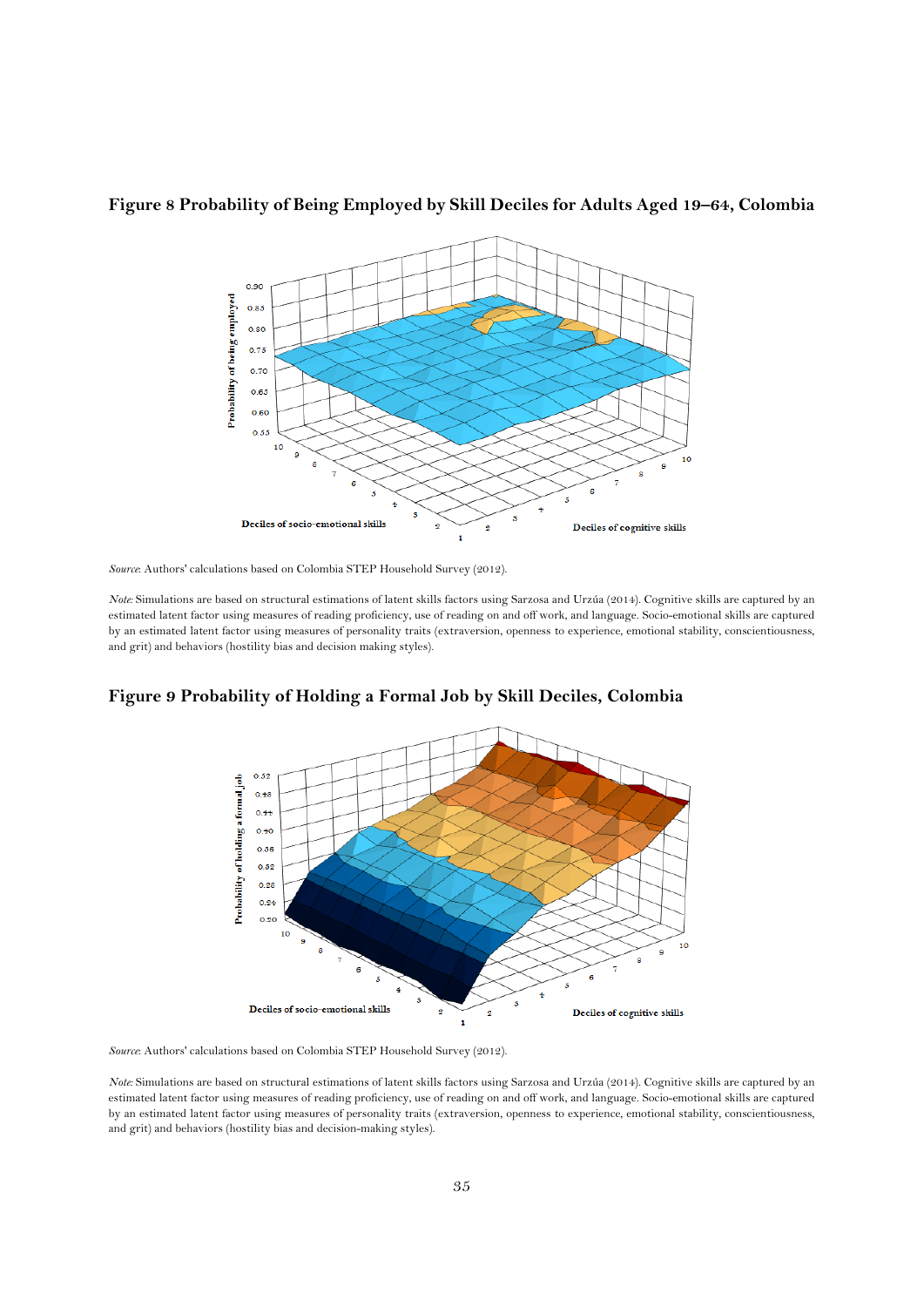## **Figure 10 Probability of Holding a High-Skilled Occupation (versus Holding a Low- or Middle-Skilled Occupation) by Skill Deciles, Colombia**



*Source*: Authors' calculations based on Colombia STEP Household Survey (2012).

*Note:* Simulations based on structural estimations of latent skills factors using Sarzosa and Urzúa (2014). Cognitive skills are captured by an estimated latent factor using measures of reading proficiency, use of reading on and off work, and language. Socio-emotional skills are captured by an estimated latent factor using measures of personality traits (extraversion, openness to experience, emotional stability, conscientiousness, and grit) and behaviors (hostility bias and decision-making styles).

**Figure 11 Hourly Income from Main Job by Skill Deciles: Colombia (pesos)** 



*Source*: Authors' calculations based on Colombia STEP Household Survey (2012).

*Note:* Simulations based on structural estimations of latent skills factors using Sarzosa and Urzúa (2014). Cognitive skills are captured by an estimated latent factor using measures of reading proficiency, use of reading on and off work, and language. Socio-emotional skills are captured by an estimated latent factor using measures of personality traits (extraversion, openness to experience, emotional stability, conscientiousness, and grit) and behaviors (hostility bias and decision-making styles).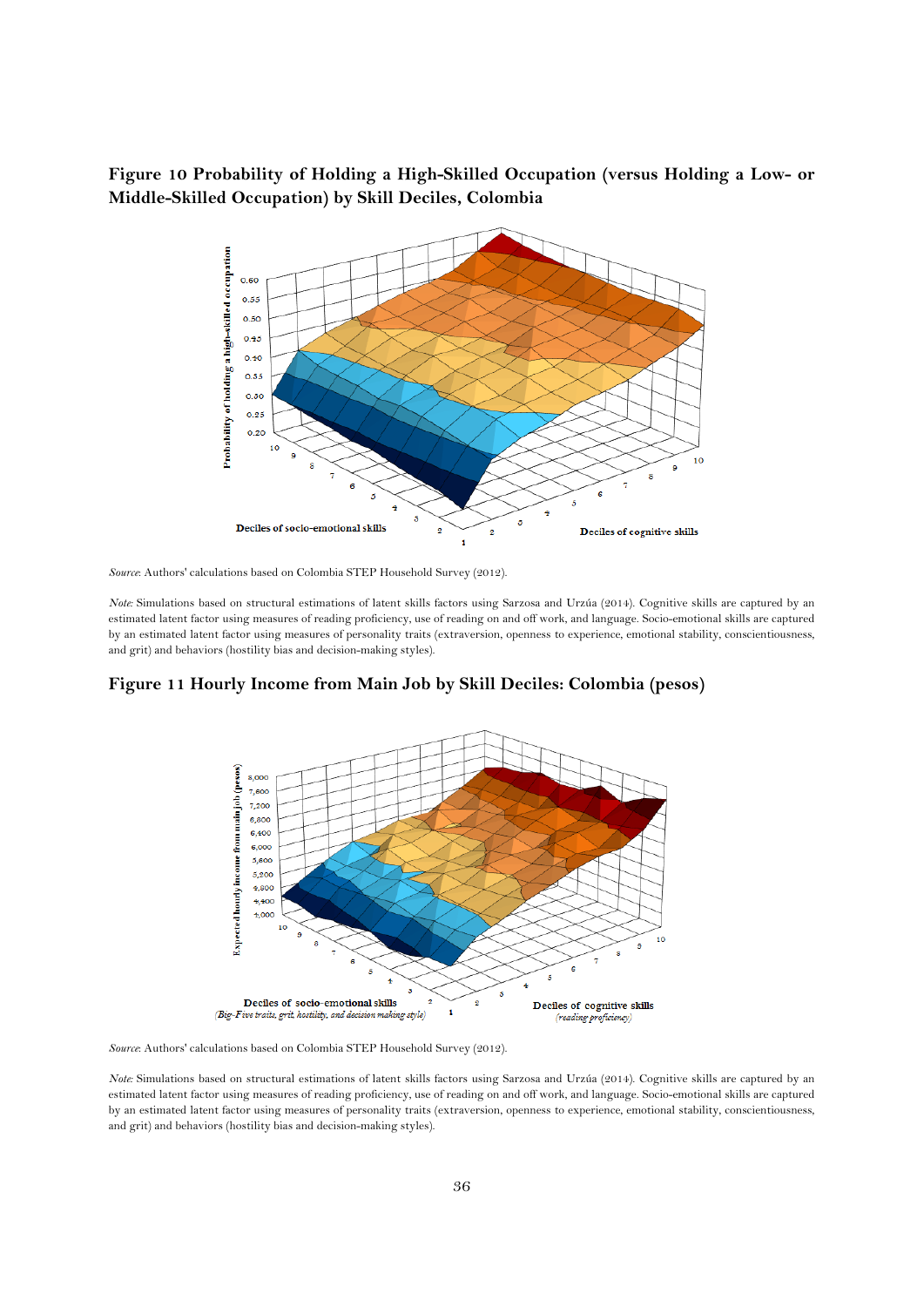|  |  | Table 1 Inventory of Socio-emotional Skills in the Colombia STEP Household Survey |
|--|--|-----------------------------------------------------------------------------------|
|  |  |                                                                                   |

|                    |                           | <b>Definition</b>                                        | Questionnaire item                                                                                        |
|--------------------|---------------------------|----------------------------------------------------------|-----------------------------------------------------------------------------------------------------------|
|                    |                           | Appreciation for                                         | Do you come up with ideas other people haven't thought of before?                                         |
|                    | Openness to<br>experience | art, learning,<br>unusual ideas, and<br>variety of       | Are you very interested in learning new things?                                                           |
|                    |                           | experience                                               | Do you enjoy beautiful things such as nature, art, and music?                                             |
|                    |                           | Tendency to be                                           | When doing a task, are you very careful?                                                                  |
|                    | Conscientiousness         | organized,<br>responsible, and                           | Do you prefer relaxation more than hard work? R                                                           |
|                    |                           | hardworking                                              | Do you work very well and quickly?                                                                        |
|                    |                           | Sociability,<br>tendency to seek                         | Are you talkative?                                                                                        |
|                    | Extraversion              | stimulation in the<br>company of                         | Do you like to keep your opinions to yourself? Do you prefer to keep quiet<br>when you have an opinion? R |
| Personality traits |                           | others,<br>talkativeness                                 | Are you outgoing and sociable-for example, do you make friends very<br>easily?                            |
|                    |                           |                                                          | Do you forgive other people easily?                                                                       |
|                    | Agreeableness             | Tendency to act<br>in a cooperative,<br>unselfish manner | Are you very polite to other people?                                                                      |
|                    |                           |                                                          | Are you generous to other people with your time or money?                                                 |
|                    |                           | Predictability and<br>consistency in                     | Are you relaxed during stressful situations?                                                              |
|                    | Emotional<br>stability    | emotional<br>reactions, with                             | Do you tend to worry? R                                                                                   |
|                    |                           | absence of rapid<br>mood changes                         | Do you get nervous easily? R                                                                              |
|                    |                           |                                                          | Do you finish whatever you begin?                                                                         |
|                    | Grit                      | Perseverance with<br>long-term goals                     | Do you work very hard? For example, do you keep working when others<br>stop to take a break?              |
|                    |                           |                                                          | Do you enjoy working on things that take a very long time (at least several<br>months) to complete?       |
|                    |                           |                                                          | Do you think about how the things you do will affect you in the future?                                   |
| itudes             | Decision making           | Manner in which<br>individuals                           | Do you think carefully before you make an important decision?                                             |
|                    |                           | approach decision<br>situations                          | Do you ask for help when you don't understand something?                                                  |
| Behaviors and atti |                           |                                                          | Do you think about how the things you do will affect others?                                              |
|                    | Hostile                   | Tendency to                                              | Do people take advantage of you?                                                                          |
|                    | attribution bias          | perceive hostile<br>intents in others                    | Are people mean/not nice to you?                                                                          |

*Source*: Authors' elaboration based on Almlund *et al.* (2011); John and Srivastava (1999); World Bank (2014).

*Note:* For each item, response categories range from 1 to 4: (1) almost never; (2) sometimes; (3) most of the time; (4) almost always. The score of each trait domain (e.g., extraversion) is the average of the individual scores on items of this trait. "R" refers to items that are reversely coded for the aggregation.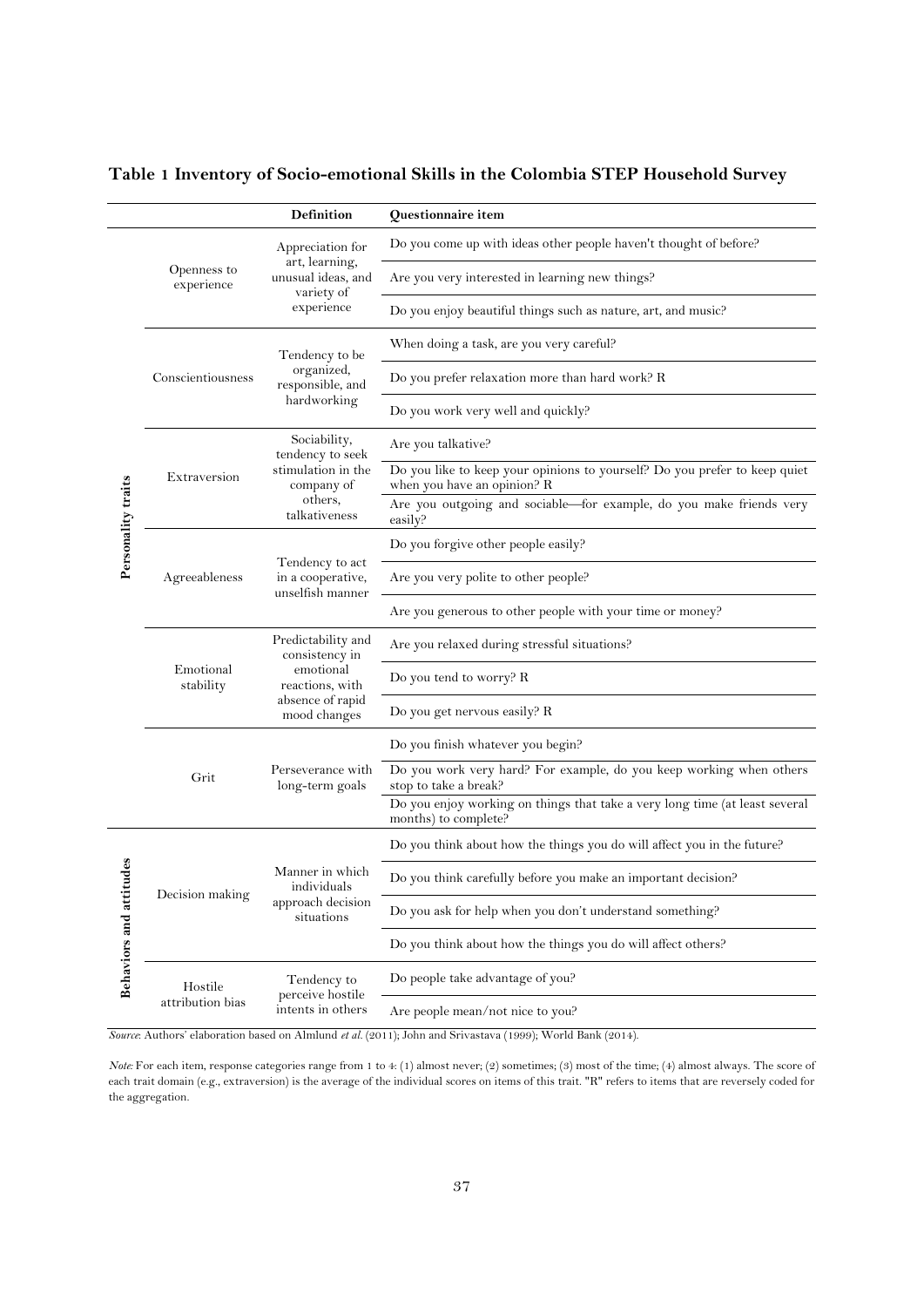# **Table 2 Partial Correlations between Measures of Skills, Colombia**

|                                | <b>REA</b> | <b>EXT</b> | <b>CONS</b> | <b>OPE</b> | <b>EMO</b> | AGR     | GRI     | DMG     | <b>HAB</b> |
|--------------------------------|------------|------------|-------------|------------|------------|---------|---------|---------|------------|
| Reading proficiency (REA)      |            |            |             |            |            |         |         |         |            |
| Extraversion (EXT)             | 0.06       |            |             |            |            |         |         |         |            |
| Conscientiousness (CONS)       | 0.06       | 0.05       |             |            |            |         |         |         |            |
| Openness to experience (OPE)   | $0.20*$    | $0.17*$    | $0.16*$     |            |            |         |         |         |            |
| Emotional stability (EMO)      | $0.10*$    | $0.10*$    | 0.06        | $0.09*$    |            |         |         |         |            |
| Agreeableness (AGR)            | $-0.03$    | $0.11*$    | $0.16*$     | $0.20*$    | 0.04       |         |         |         |            |
| Grit (GRI)                     | 0.00       | 0.05       | $0.21*$     | $0.20*$    | 0.00       | $0.21*$ |         |         |            |
| Decision making (DMG)          | $0.23*$    | $0.08*$    | $0.17*$     | $0.29*$    | $-0.08*$   | $0.17*$ | $0.21*$ |         |            |
| Hostile attribution bias (HAB) | $-0.17*$   | $-0.01$    | $-0.04$     | 0.00       | $-0.17*$   | 0.01    | $-0.02$ | $-0.05$ |            |

*Source*: Authors' calculations based on Colombia STEP Household Survey (2012).

 $*_{p}$  < 0.001.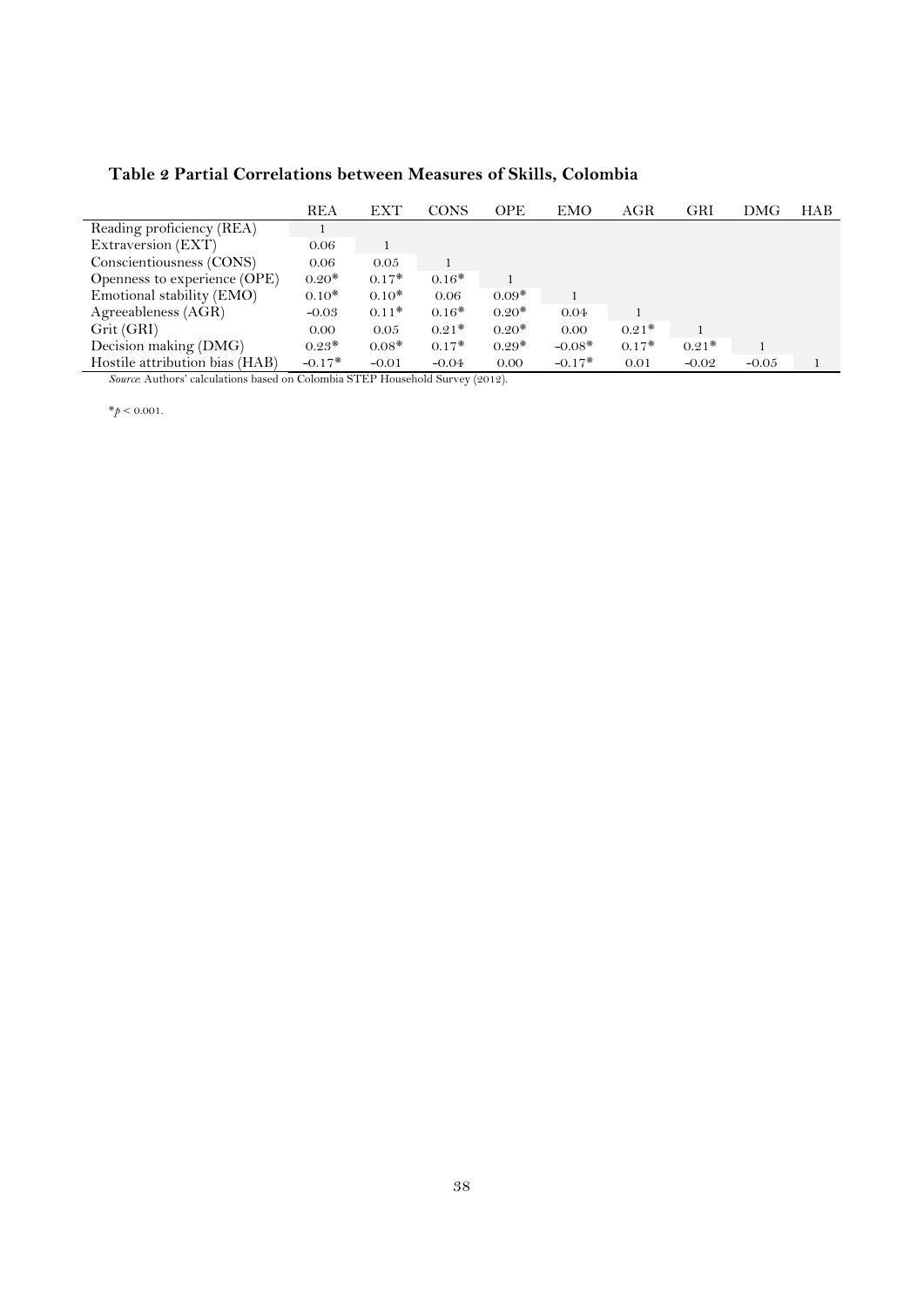| Dependent variable: log hourly labor earnings                                 |            |        |                  |            |        |        |          |          |        |             |
|-------------------------------------------------------------------------------|------------|--------|------------------|------------|--------|--------|----------|----------|--------|-------------|
|                                                                               | (1)        | (2)    | $\left(3\right)$ | (4)        | (5)    | (6)    | (7)      | (8)      | (9)    | (10)        |
| Reading proficiency                                                           | $0.178***$ |        |                  |            |        |        |          |          |        | $0.161$ *** |
|                                                                               | (0.05)     |        |                  |            |        |        |          |          |        | (0.05)      |
| Extraversion                                                                  |            | 0.013  |                  |            |        |        |          |          |        | $-0.009$    |
|                                                                               |            | (0.04) |                  |            |        |        |          |          |        | (0.04)      |
| Conscientiousness                                                             |            |        | $-0.023$         |            |        |        |          |          |        | $-0.034$    |
|                                                                               |            |        | (0.04)           |            |        |        |          |          |        | (0.04)      |
| Openness to experience                                                        |            |        |                  | $0.099***$ |        |        |          |          |        | $0.082**$   |
|                                                                               |            |        |                  | (0.04)     |        |        |          |          |        | (0.03)      |
| Emotional stability                                                           |            |        |                  |            | 0.010  |        |          |          |        | 0.008       |
|                                                                               |            |        |                  |            | (0.04) |        |          |          |        | (0.04)      |
| Agreeableness                                                                 |            |        |                  |            |        | 0.042  |          |          |        | 0.023       |
|                                                                               |            |        |                  |            |        | (0.03) |          |          |        | (0.03)      |
| Grit                                                                          |            |        |                  |            |        |        | $-0.021$ |          |        | $-0.030$    |
|                                                                               |            |        |                  |            |        |        | (0.04)   |          |        | (0.04)      |
| Hostile attribution bias                                                      |            |        |                  |            |        |        |          | $-0.011$ |        | $-0.003$    |
|                                                                               |            |        |                  |            |        |        |          | (0.03)   |        | (0.03)      |
| Decision making                                                               |            |        |                  |            |        |        |          |          | 0.054  | 0.013       |
|                                                                               |            |        |                  |            |        |        |          |          | (0.04) | (0.04)      |
| Observations                                                                  | 1,372      | 1,372  | 1,372            | 1,372      | 1,372  | 1,372  | 1,372    | 1,372    | 1,372  | 1,372       |
| R-squared                                                                     | 0.09       | 0.07   | 0.07             | 0.08       | 0.07   | 0.07   | 0.07     | 0.07     | 0.07   | 0.11        |
| Source: Authors' calculations based on Colombia STEP Household Survey (2012). |            |        |                  |            |        |        |          |          |        |             |

# **Table 3 OLS Regressions of Log Hourly Labor Earnings on Cognitive Skills and Socioemotional Skills, Colombia**

*Note:* Standard errors are in parentheses. All regressions are estimated using OLS and include controls for being a woman (dummy), age, agesquared, mother's education (dummies; primary education is the reference category), cities of living and their metropolitan areas (dummies; Bogota-Barranquilla-Villavicencio is the reference category). The bottom and the top 1 percent of the log hourly labor earnings distribution are trimmed. Measures of reading proficiency and socio-emotional skills are standardized. Regression coefficients and standard errors of reading proficiency are the average of the 10 estimations using plausible values.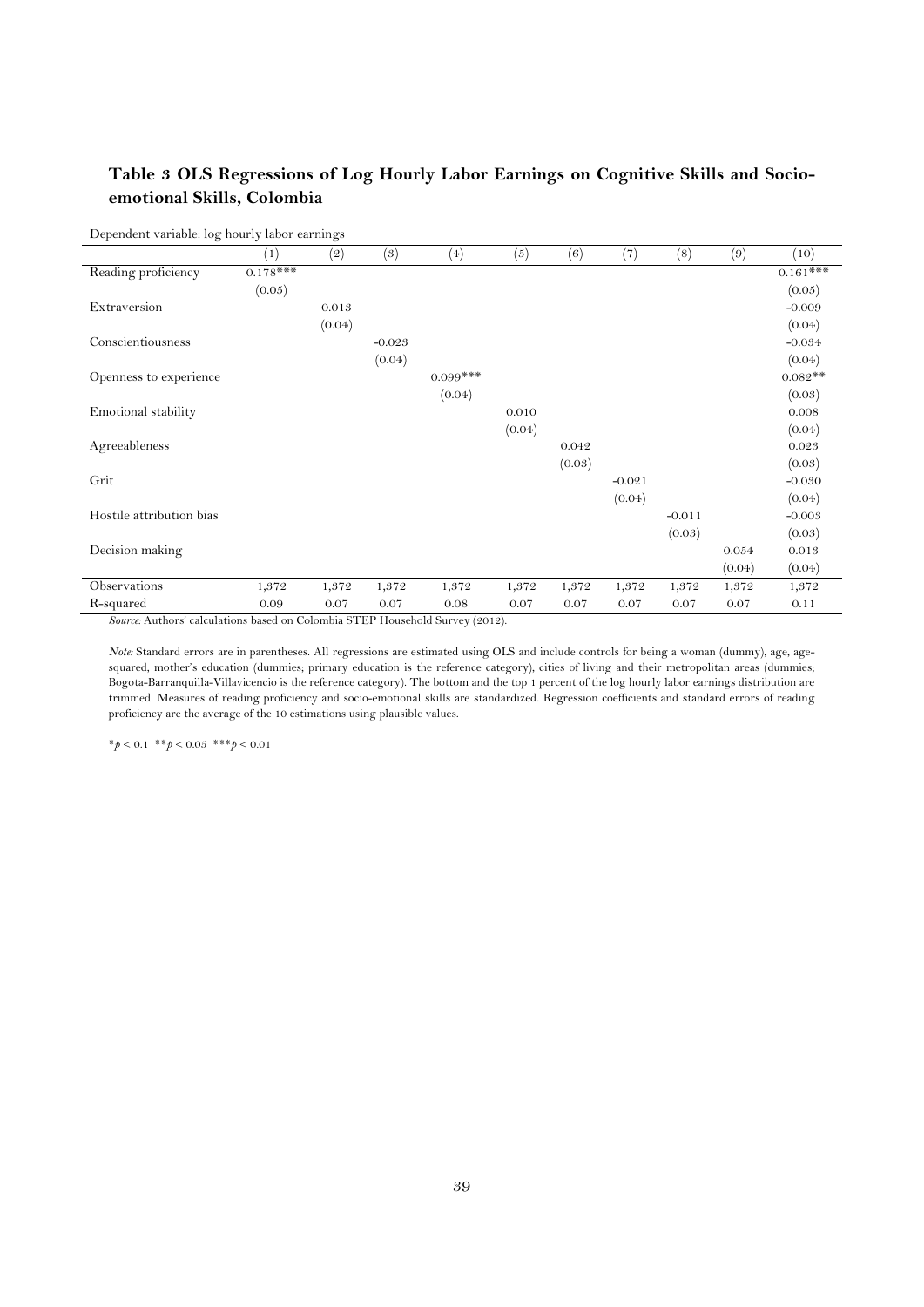| Outcome                        | Log hourly labor<br>earning |            |            | Being a formal<br>worker | Being a high-skilled<br>worker |            |  |
|--------------------------------|-----------------------------|------------|------------|--------------------------|--------------------------------|------------|--|
| Method                         |                             | <b>OLS</b> |            | Logit                    | Logit                          |            |  |
| With/without schooling         | Without                     | With       | Without    | With                     | Without                        | With       |  |
|                                | (1)                         | (2)        | (3)        | (4)                      | (5)                            | (6)        |  |
| Reading proficiency            | $0.161***$                  | $0.065\,$  | $0.063***$ | 0.014                    | $0.141***$                     | $0.061***$ |  |
|                                | (0.05)                      | (0.06)     | (0.02)     | (0.02)                   | (0.02)                         | (0.02)     |  |
| Extraversion                   | $-0.009$                    | 0.000      | 0.001      | 0.005                    | $-0.004$                       | $-0.000$   |  |
|                                | (0.04)                      | (0.04)     | (0.02)     | (0.02)                   | (0.01)                         | (0.01)     |  |
| Conscientiousness              | $-0.034$                    | $-0.034$   | $-0.003$   | $-0.003$                 | 0.001                          | $-0.002$   |  |
|                                | (0.04)                      | (0.04)     | (0.02)     | (0.02)                   | (0.01)                         | (0.01)     |  |
| Openness to experience         | $0.082**$                   | $0.078**$  | $-0.020$   | $-0.022$                 | 0.020                          | 0.017      |  |
|                                | (0.03)                      | (0.03)     | (0.02)     | (0.02)                   | (0.02)                         | (0.01)     |  |
| Emotional stability            | 0.008                       | $-0.015$   | 0.027      | 0.016                    | 0.006                          | $-0.007$   |  |
|                                | (0.04)                      | (0.04)     | (0.02)     | (0.02)                   | (0.01)                         | (0.01)     |  |
| Agreeableness                  | 0.023                       | 0.015      | $-0.011$   | $-0.014$                 | $-0.007$                       | $-0.003$   |  |
|                                | (0.03)                      | (0.03)     | (0.02)     | (0.02)                   | (0.01)                         | (0.01)     |  |
| Grit                           | $-0.030$                    | $-0.043$   | $-0.020$   | $-0.025$                 | 0.013                          | 0.007      |  |
|                                | (0.04)                      | (0.04)     | (0.02)     | (0.02)                   | (0.01)                         | (0.01)     |  |
| Hostile attribution bias       | $-0.003$                    | 0.023      | $-0.041**$ | $-0.030*$                | $-0.019$                       | $-0.003$   |  |
|                                | (0.03)                      | (0.03)     | (0.02)     | (0.02)                   | (0.02)                         | (0.01)     |  |
| Decision making                | 0.013                       | $-0.007$   | 0.012      | 0.002                    | 0.019                          | $-0.002$   |  |
|                                | (0.04)                      | (0.04)     | (0.02)     | (0.02)                   | (0.01)                         | (0.01)     |  |
| Education: below primary       |                             | 0.015      |            | 0.103                    |                                | 0.091      |  |
|                                |                             | (0.11)     |            | (0.08)                   |                                | (0.07)     |  |
| Education: upper secondary     |                             | $0.289***$ |            | $0.198***$               |                                | $0.163***$ |  |
|                                |                             | (0.10)     |            | (0.05)                   |                                | (0.04)     |  |
| Education: vocational tertiary |                             | $0.371***$ |            | $0.263***$               |                                | $0.278***$ |  |
|                                |                             | (0.11)     |            | (0.05)                   |                                | (0.04)     |  |
| Education: general tertiary    |                             | $0.880***$ |            | $0.348***$               |                                | $0.566***$ |  |
|                                |                             | (0.15)     |            | (0.06)                   |                                | (0.05)     |  |
| Observations                   | 1,372                       | 1,372      | 1,576      | 1,576                    | 1,801                          | 1,801      |  |
| R-squared                      | 0.11                        | 0.16       |            |                          |                                |            |  |

**Table 4 Conditional Correlations of Labor Earnings, Formality, and Occupational Status with Measures of Skills and Schooling, Colombia** 

*Source:* Authors' calculations based on Colombia STEP Household Survey (2012).

*Note:* A worker is defined here as formal if he or she benefits from social security through his job. High-skilled workers hold occupations categorized as senior officials and managers, professionals, or technicians, as opposed to low- and middle-skilled workers such as clerks, service workers, machine operators, or laborers (jobless having held a job in the past year are also included). The classification is based on the International Labour Organization's 1988 International Standard Classification of Occupations (ISCO). Standard errors are in parentheses. Conditional correlations are computed from ordinary least squares (OLS) regressions for labor earnings and logit regressions for labor supply outcomes. The bottom and the top 1 percent of the log hourly labor earnings distribution are trimmed. OLS calculations control for being a woman (dummy), age, age-squared, mother's education (dummies; primary education is the reference category), and cities of living and their metropolitan areas (dummies; Bogota-Barranquilla-Villavicencio is the reference category). Logit regressions control for the same variables and a self-reported categorical variable on parents' involvement in one's education at the age of 12 (three levels). Average marginal effects are reported for logit regressions and reflect the changes in the probability of being observed in a labor or school participation situation with respect to the variables evaluated at the mean. Measures of reading proficiency and socio-emotional skills are standardized. Regressions coefficients and standards errors of reading proficiency are the average of the 10 estimations using plausible values.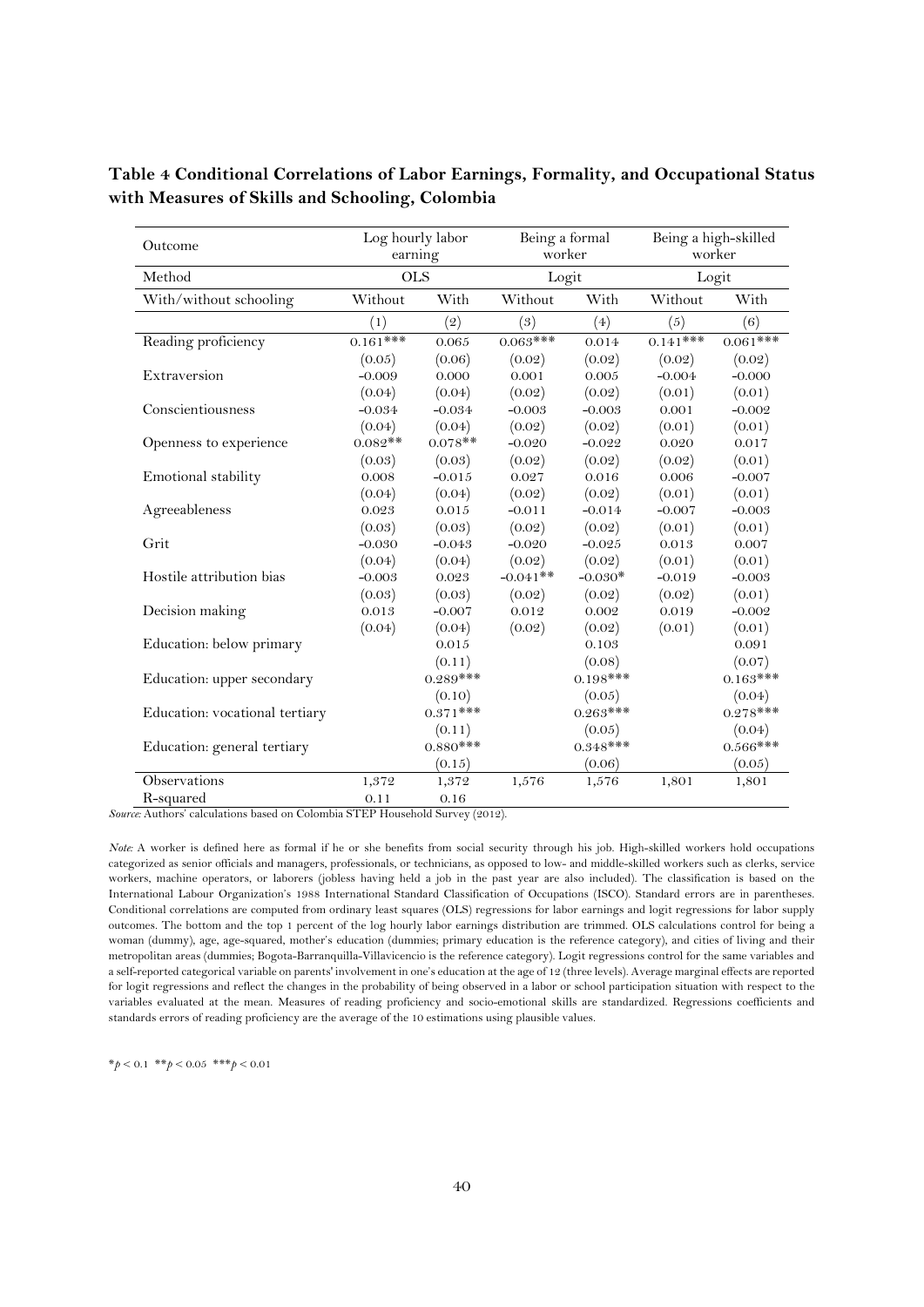| Outcome                        | Being employed |            | Being active<br>or in school | Having pursued a<br>tertiary education |
|--------------------------------|----------------|------------|------------------------------|----------------------------------------|
| Method                         |                | Logit      | Logit                        | Logit                                  |
| With/without schooling         | Without        | With       | Without                      | Without                                |
|                                | (1)            | (2)        | (3)                          | (4)                                    |
| Reading proficiency            | 0.003          | $-0.009$   | $0.021*$                     | $0.199***$                             |
|                                | (0.02)         | (0.02)     | (0.01)                       | (0.02)                                 |
| Extraversion                   | $-0.007$       | $-0.007$   | 0.009                        | $-0.009$                               |
|                                | (0.02)         | (0.02)     | (0.01)                       | (0.01)                                 |
| Conscientiousness              | $0.044***$     | $0.045***$ | $0.023**$                    | 0.002                                  |
|                                | (0.02)         | (0.02)     | (0.01)                       | (0.01)                                 |
| Openness to experience         | 0.011          | 0.010      | $0.018*$                     | $0.045***$                             |
|                                | (0.02)         | (0.01)     | (0.01)                       | (0.01)                                 |
| Emotional stability            | 0.018          | 0.015      | 0.009                        | $0.048***$                             |
|                                | (0.02)         | (0.02)     | (0.01)                       | (0.01)                                 |
| Agreeableness                  | $-0.016$       | $-0.016$   | $-0.019*$                    | 0.001                                  |
|                                | (0.02)         | (0.02)     | (0.01)                       | (0.01)                                 |
| Grit                           | 0.005          | 0.004      | 0.003                        | 0.003                                  |
|                                | (0.02)         | (0.02)     | (0.01)                       | (0.01)                                 |
| Hostile attribution bias       | $-0.010$       | $-0.008$   | $-0.009$                     | $-0.049$ ***                           |
|                                | (0.01)         | (0.01)     | (0.01)                       | (0.01)                                 |
| Decision making                | $-0.031*$      | $-0.033**$ | $-0.003$                     | $0.055***$                             |
|                                | (0.02)         | (0.02)     | (0.01)                       | (0.01)                                 |
| Education: below primary       |                | $-0.063$   |                              |                                        |
|                                |                | (0.06)     |                              |                                        |
| Education: upper secondary     |                | 0.003      |                              |                                        |
|                                |                | (0.04)     |                              |                                        |
| Education: vocational tertiary |                | 0.053      |                              |                                        |
|                                |                | (0.05)     |                              |                                        |
| Education: general tertiary    |                | 0.066      |                              |                                        |
|                                |                | (0.07)     |                              |                                        |
| Observations                   | 2,117          | 2,117      | 2,356                        | 1,717                                  |

**Table 5 Conditional Correlations of Employment, Activity, and Educational Trajectory with Measures of Skills and Schooling, Colombia** 

*Source:* Authors' calculations based on Colombia STEP Household Survey (2012).

*Note:* Standard errors are in parentheses. Conditional correlations are computed from logit regressions for labor supply and educational outcomes. Regressions control for being a woman (dummy), age, age-squared, mother's education (dummies; primary education is the reference category), cities of living and their metropolitan areas (dummies; Bogota-Barranquilla-Villavicencio is the reference category), and a self-reported categorical variable on parents' involvement in ones' education at the age of 12 (three levels). Average marginal effects are reported and reflect the changes in the probability of being observed in a labor or school participation situation with respect to the variables evaluated at the mean. Measures of reading proficiency and socio-emotional skills are standardized. Regression coefficients and standard errors of reading proficiency are the average of the 10 estimations using plausible values.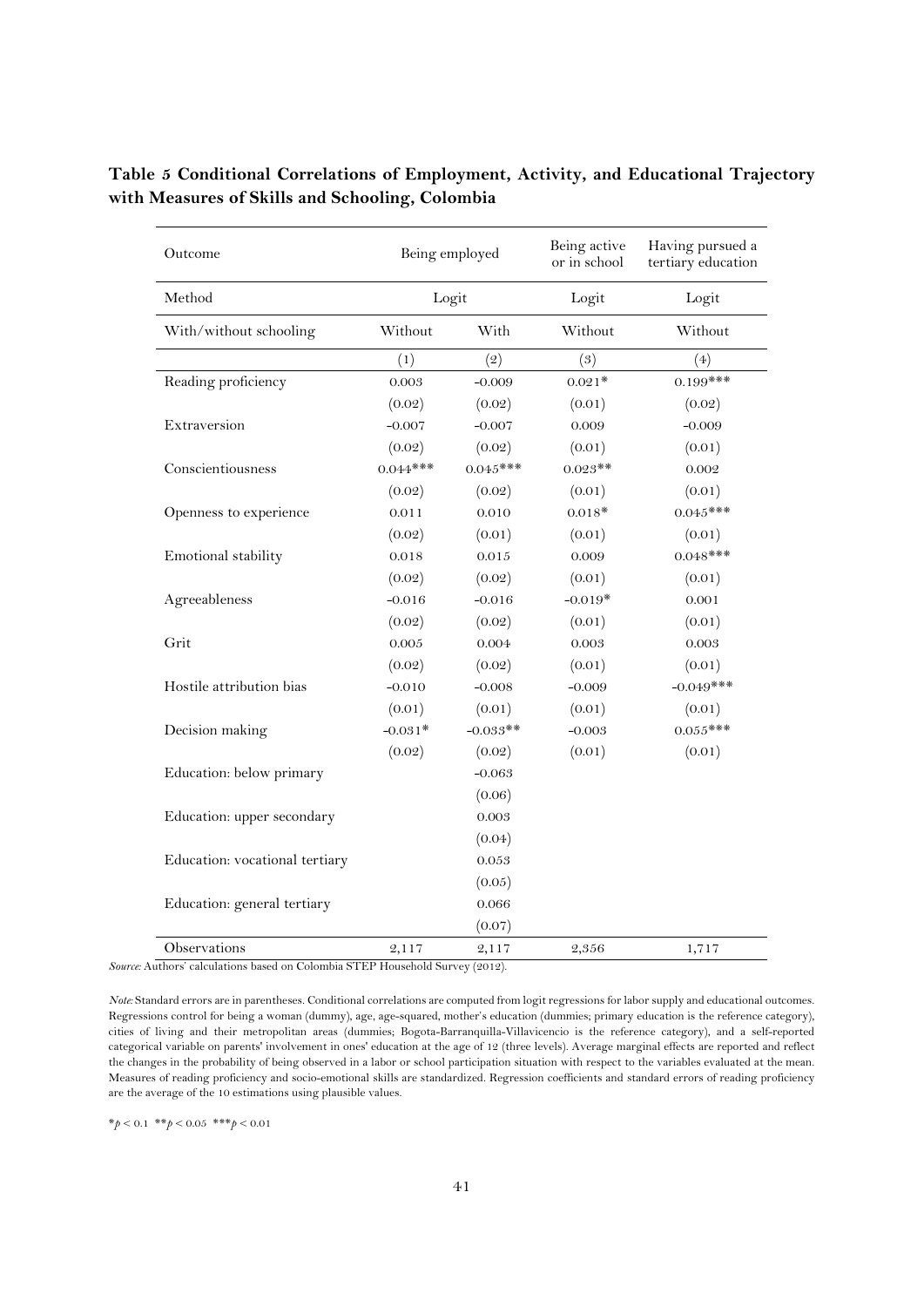| Outcome                  |            |            |                        | Log hourly labor earning |                                                        |                                                      |  |  |  |
|--------------------------|------------|------------|------------------------|--------------------------|--------------------------------------------------------|------------------------------------------------------|--|--|--|
| Method                   |            | <b>OLS</b> |                        |                          |                                                        |                                                      |  |  |  |
| Subsample                | Men        | Women      | Younger<br>$(15 - 34)$ | Older<br>$(35 - 64)$     | Less educated<br>(maximum,<br>incomplete<br>secondary) | More educated<br>(minimum,<br>complete<br>secondary) |  |  |  |
|                          | (1)        | (2)        | (3)                    | (4)                      | (5)                                                    | (6)                                                  |  |  |  |
| Reading proficiency      | $0.160**$  | $0.140**$  | $0.134*$               | $0.173***$               | 0.019                                                  | $0.180**$                                            |  |  |  |
|                          | (0.07)     | (0.06)     | (0.07)                 | (0.06)                   | (0.05)                                                 | (0.08)                                               |  |  |  |
| Extraversion             | $-0.030$   | 0.024      | 0.011                  | $-0.011$                 | 0.007                                                  | 0.008                                                |  |  |  |
|                          | (0.05)     | (0.05)     | (0.05)                 | (0.04)                   | (0.04)                                                 | (0.05)                                               |  |  |  |
| Conscientiousness        | $-0.037$   | $-0.017$   | $-0.102*$              | 0.044                    | $-0.040$                                               | $-0.004$                                             |  |  |  |
|                          | (0.05)     | (0.05)     | (0.05)                 | (0.04)                   | (0.04)                                                 | (0.05)                                               |  |  |  |
| Openness to experience   | $0.130***$ | 0.046      | 0.030                  | $0.152***$               | 0.065                                                  | $0.066*$                                             |  |  |  |
|                          | (0.04)     | (0.05)     | (0.04)                 | (0.05)                   | (0.04)                                                 | (0.04)                                               |  |  |  |
| Emotional stability      | $-0.031$   | 0.047      | $-0.013$               | 0.036                    | 0.011                                                  | $-0.050$                                             |  |  |  |
|                          | (0.05)     | (0.05)     | (0.05)                 | (0.05)                   | (0.05)                                                 | (0.05)                                               |  |  |  |
| Agreeableness            | 0.028      | 0.013      | $-0.006$               | 0.037                    | $-0.003$                                               | 0.050                                                |  |  |  |
|                          | (0.04)     | (0.05)     | (0.04)                 | (0.04)                   | (0.04)                                                 | (0.04)                                               |  |  |  |
| Grit                     | $-0.033$   | $-0.040$   | $-0.040$               | $-0.059$                 | $-0.015$                                               | $-0.084$                                             |  |  |  |
|                          | (0.06)     | (0.06)     | (0.06)                 | (0.05)                   | (0.05)                                                 | (0.05)                                               |  |  |  |
| Hostile attribution bias | $-0.044$   | 0.029      | 0.048                  | $-0.053$                 | 0.036                                                  | $-0.008$                                             |  |  |  |
|                          | (0.04)     | (0.05)     | (0.05)                 | (0.04)                   | (0.05)                                                 | (0.05)                                               |  |  |  |
| Decision making          | 0.046      | $-0.030$   | 0.033                  | 0.019                    | $-0.024$                                               | 0.006                                                |  |  |  |
|                          | (0.05)     | (0.05)     | (0.05)                 | (0.04)                   | (0.04)                                                 | (0.05)                                               |  |  |  |
| Observations             | 686        | 686        | 678                    | 694                      | 438                                                    | 934                                                  |  |  |  |
| R-squared                | 0.12       | 0.09       | 0.13                   | 0.16                     | 0.06                                                   | 0.14                                                 |  |  |  |

# **Table 6 Conditional Correlations of Labor Earnings with Measures of Skills, across Subsamples, Colombia**

*Source:* Authors' calculations based on Colombia STEP Household Survey (2012).

*Note:* Standard errors are in parentheses. The bottom and top 1 percent of the log hourly labor earnings distribution are trimmed. Ordinary least squares (OLS) calculations control for being a woman (dummy), age, age-squared, mother's education (dummies; primary education is the reference category), and cities of living and their metropolitan areas (dummies; Bogota-Barranquilla-Villavicencio is the reference category). Measures of reading proficiency and socio-emotional skills are standardized. Regression coefficients and standard errors of reading proficiency are the average of the 10 estimations using plausible values.

\**p* < 0.1 \*\**p* < 0.05 \*\*\**p* < 0.01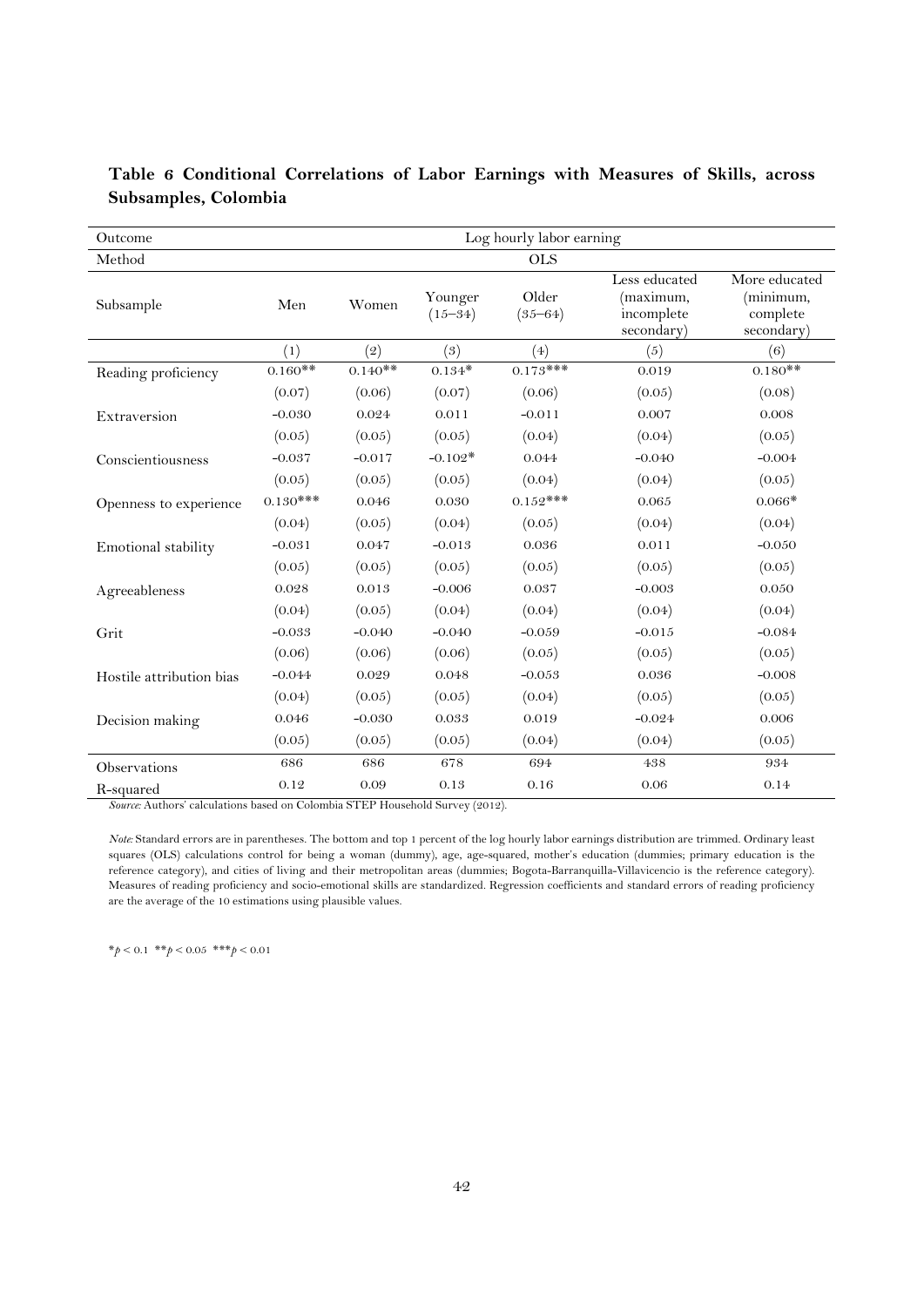| Outcome                  | Being active or in school (versus nonstudent inactive) |            |                        |                      |                                                        |                                                      |  |  |
|--------------------------|--------------------------------------------------------|------------|------------------------|----------------------|--------------------------------------------------------|------------------------------------------------------|--|--|
| Method                   | Logit                                                  |            |                        |                      |                                                        |                                                      |  |  |
| Subsample                | Men                                                    | Women      | Younger<br>$(15 - 34)$ | Older<br>$(35 - 64)$ | Less educated<br>(maximum,<br>incomplete<br>secondary) | More educated<br>(minimum,<br>complete<br>secondary) |  |  |
|                          | (1)                                                    | (2)        | (3)                    | (4)                  | (5)                                                    | (6)                                                  |  |  |
| Reading proficiency      | $-0.001$                                               | $0.039**$  | $0.030**$              | 0.012                | $0.035**$                                              | 0.015                                                |  |  |
|                          | (0.01)                                                 | (0.02)     | (0.01)                 | (0.02)               | (0.02)                                                 | (0.02)                                               |  |  |
| Extraversion             | $-0.002$                                               | 0.017      | $0.023***$             | $-0.016$             | $0.029*$                                               | 0.003                                                |  |  |
|                          | (0.01)                                                 | (0.02)     | (0.01)                 | (0.02)               | (0.02)                                                 | (0.01)                                               |  |  |
| Conscientiousness        | 0.003                                                  | $0.043***$ | $0.020**$              | $0.027*$             | $0.046***$                                             | 0.004                                                |  |  |
|                          | (0.01)                                                 | (0.02)     | (0.01)                 | (0.02)               | (0.02)                                                 | (0.01)                                               |  |  |
| Openness to experience   | 0.004                                                  | $0.029*$   | $0.022$ **             | $0.027*$             | 0.010                                                  | 0.016                                                |  |  |
|                          | (0.01)                                                 | (0.02)     | (0.01)                 | (0.02)               | (0.02)                                                 | (0.01)                                               |  |  |
| Emotional stability      | $-0.008$                                               | 0.021      | 0.007                  | 0.017                | 0.007                                                  | 0.011                                                |  |  |
|                          | (0.01)                                                 | (0.02)     | (0.01)                 | (0.02)               | (0.02)                                                 | (0.01)                                               |  |  |
| Agreeableness            | $-0.011$                                               | $-0.027*$  | $-0.010$               | $-0.029*$            | $-0.045***$                                            | $-0.002$                                             |  |  |
|                          | (0.01)                                                 | (0.02)     | (0.01)                 | (0.02)               | (0.02)                                                 | (0.01)                                               |  |  |
| Grit                     | 0.006                                                  | 0.003      | $-0.003$               | 0.012                | 0.004                                                  | 0.006                                                |  |  |
|                          | (0.01)                                                 | (0.02)     | (0.01)                 | (0.02)               | (0.02)                                                 | (0.01)                                               |  |  |
| Hostile attribution bias | $-0.009$                                               | $-0.012$   | $-0.006$               | $-0.009$             | 0.018                                                  | $-0.018**$                                           |  |  |
|                          | (0.01)                                                 | (0.01)     | (0.01)                 | (0.02)               | (0.02)                                                 | (0.01)                                               |  |  |
| Decision making          | $-0.013$                                               | $-0.000$   | $-0.005$               | 0.002                | $-0.000$                                               | $-0.007$                                             |  |  |
|                          | (0.01)                                                 | (0.02)     | (0.01)                 | (0.02)               | (0.02)                                                 | (0.01)                                               |  |  |
| Observations             | 933                                                    | 1,369      | 1,233                  | 1,123                | 864                                                    | 1,492                                                |  |  |

# **Table 7 Conditional Correlations of Being Active or in School with Skills, across Subsamples, Colombia**

*Source:* Authors' calculations based on Colombia STEP Household Survey (2012).

*Note:* Standard errors in parentheses. Regressions control for being a woman (dummy), age, age-squared, mother's education (dummies; primary education is the reference category), cities of living and their metropolitan areas (dummies; Bogota-Barranquilla-Villavicencio is the reference category), and a self-reported categorical variable on parental involvement in one's education at the age of 12 (three levels). Average marginal effects are reported and reflect the changes in the probability of being observed in a labor or school participation situation with respect to the variables evaluated at the mean. Measures of reading proficiency and socio-emotional skills are standardized. Regression coefficients and standard errors of reading proficiency are the average of the 10 estimations using plausible values.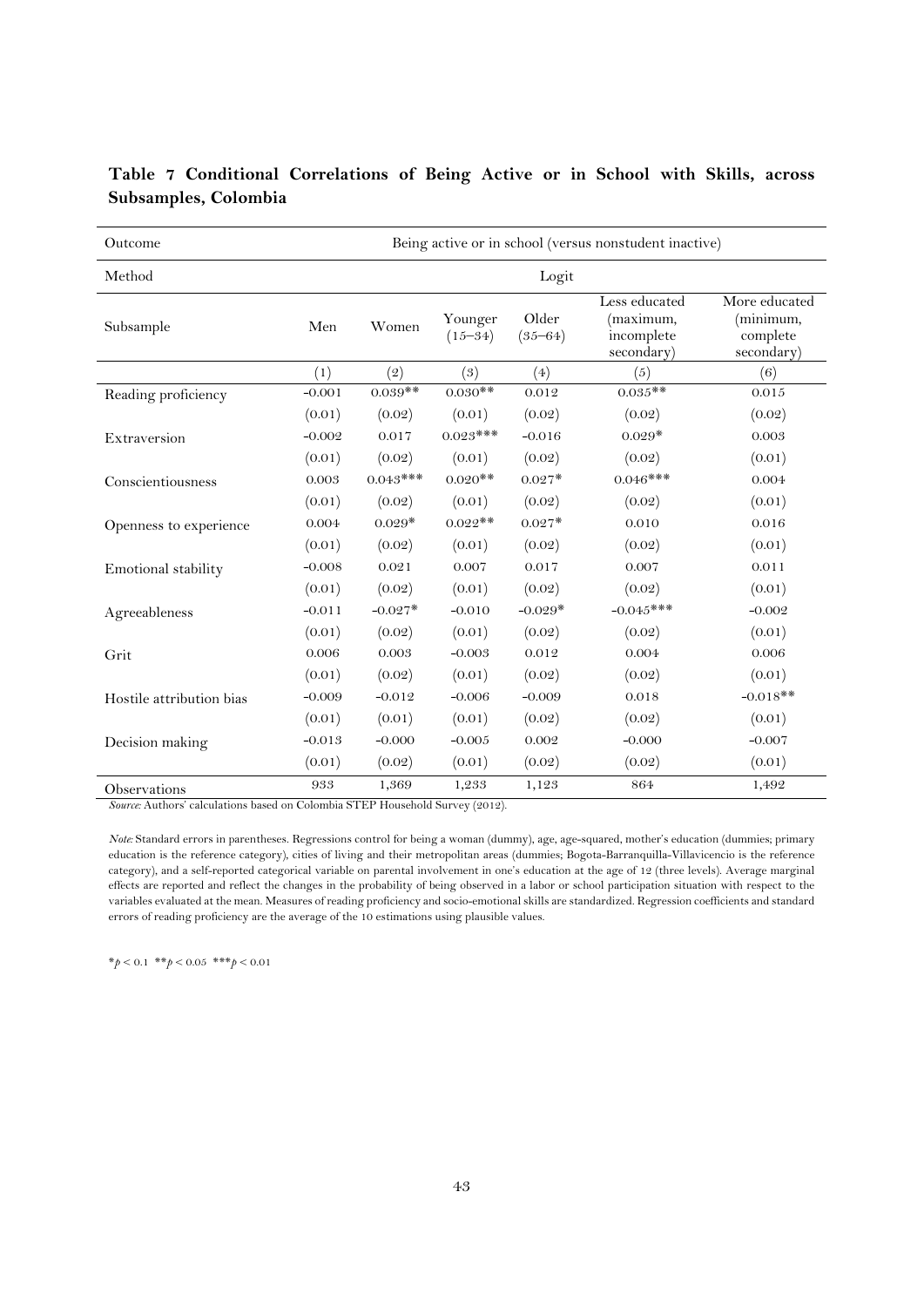|                                                                                       | Test 1           | Test 2                  | Test 3             |
|---------------------------------------------------------------------------------------|------------------|-------------------------|--------------------|
| Measure of skills included                                                            | Extroversion and | Emotional stability     | Conscientiousness, |
| in the test                                                                           | openness to      | and hostile attribution | grit, and decision |
|                                                                                       | experience       | bias                    | making             |
| Socio-emotional skills                                                                | $0.4412**$       | 0.0447                  | 1                  |
|                                                                                       | (0.174)          | (0.047)                 |                    |
| Age                                                                                   | $0.0183*$        | $-0.0200$ **            | $0.1009$ ***       |
|                                                                                       | (0.011)          | (0.009)                 | (0.010)            |
| Age-squared                                                                           | $-0.0001$        | 0.0002                  | $-0.0012$ ***      |
|                                                                                       | (0.000)          | (0.000)                 | (0.000)            |
| Female                                                                                | $-0.0826*$       | $-0.4869$ ***           | $0.1085**$         |
|                                                                                       | (0.048)          | (0.041)                 | (0.047)            |
| Mother ed. $\lt$ primary                                                              | $-0.5259***$     | $-0.4857***$            | $-0.3593$ ***      |
|                                                                                       | (0.123)          | (0.105)                 | (0.116)            |
| Mother ed. $=$ primary                                                                | $-0.2304**$      | $-0.2180**$             | $-0.1803*$         |
|                                                                                       | (0.099)          | (0.085)                 | (0.093)            |
| Mother ed. $=$ secondary                                                              | $-0.1561$        | $-0.0640$               | $-0.1184$          |
|                                                                                       | (0.101)          | (0.086)                 | (0.095)            |
| Constant                                                                              | $9.2485***$      | $1.7043***$             | $7.6960$ ***       |
| $\Lambda$ and any coloration to be added $\Lambda$ dentity of FRD H and all $\Lambda$ | (0.197)          | (0.169)<br>(0.010)      | (0.189)            |

**Table 8 Estimation of Socio-emotional Skills Factor for Structural Estimation, Colombia** 

*Source:* Authors' calculations based on Colombia STEP Household Survey (2012).

*Note*: Factors of latent socio-emotional skills are obtained from the measurement system of the three "test scores" presented in the table. Measures of socio-emotional skills were averaged into three tests to satisfy the necessary smoothness in the measurement system because all of these measures come from categorical answers. The measures were paired based on the correlations among them (see table 2). The scale of extraversion was aggregated with the measure of openness to experience (test 1), the measure of emotional stability with the measure of hostile attribution bias (test 2), and the measures of conscientiousness with grit and decision making (test 3)—(see definitions in table 1). Standard errors are in parentheses. All the estimations include city dummies (coefficients not reported). "Mother ed." refers to mother's education. The omitted category of the mother's education variable is tertiary education and beyond.  $N = 2,372$ .

\**p* < 0.1 \*\**p* < 0.05 \*\*\**p* < 0.01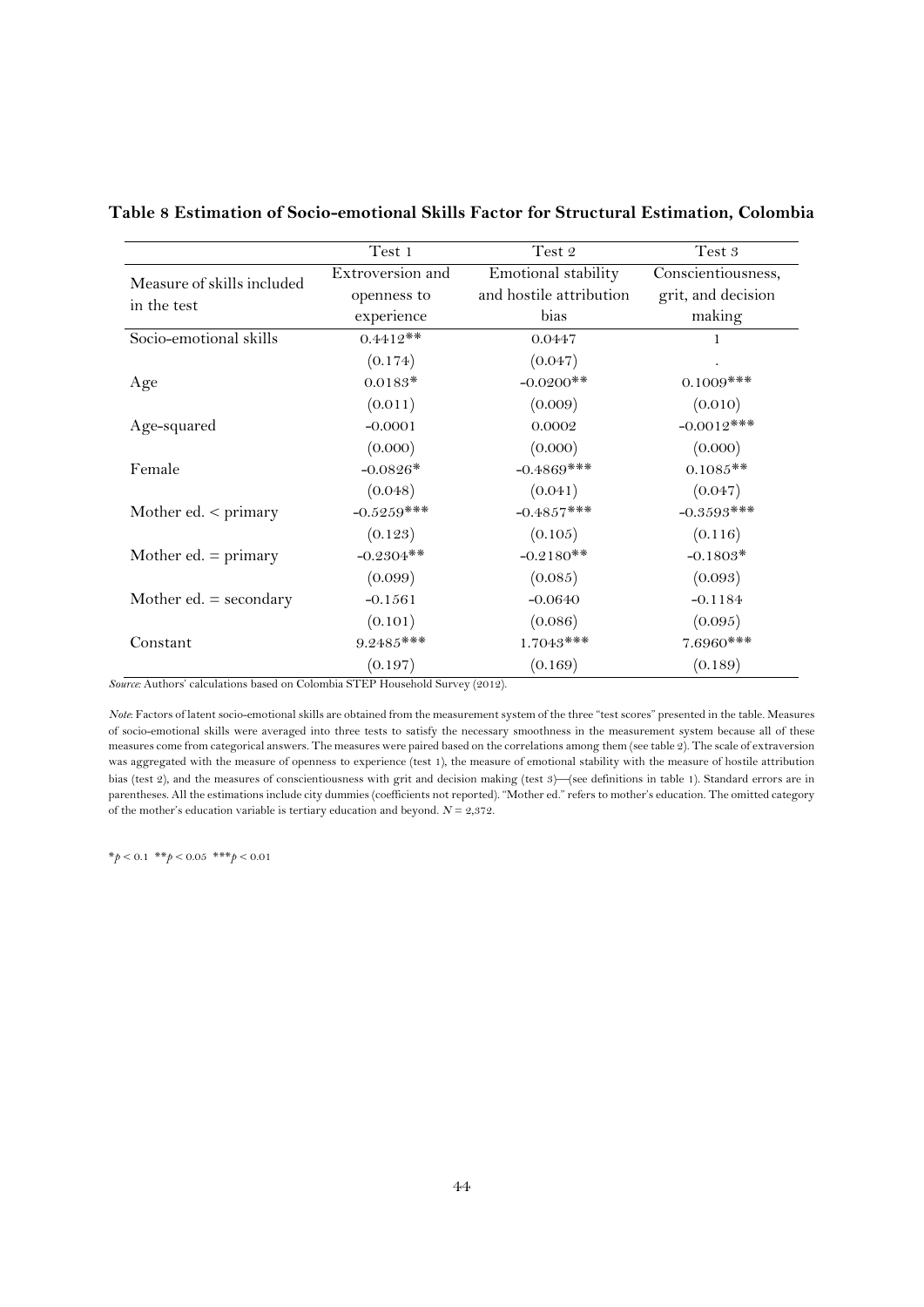|                          | Test 1        | Test 2            | Test 3              |
|--------------------------|---------------|-------------------|---------------------|
| Measure of skills        |               | Use of reading on |                     |
| included in the test     | Language      | and off work      | Reading proficiency |
| Cognitive skills         | $1.6001$ ***  | $0.9055$ ***      | 1                   |
|                          | (0.057)       | (0.020)           |                     |
| Age                      | $0.0626$ ***  | 0.0100            | $0.0240***$         |
|                          | (0.019)       | (0.007)           | (0.007)             |
| Age-squared              | $-0.0011$ *** | $-0.0002**$       | $-0.0004$ ***       |
|                          | (0.000)       | (0.000)           | (0.000)             |
| Female                   | $-0.0506$     | $-0.0376$         | $-0.0272$           |
|                          | (0.086)       | (0.033)           | (0.031)             |
| Mother ed. $\lt$ primary | $-1.1520$ *** | $-1.0506$ ***     | $-0.9422***$        |
|                          | (0.216)       | (0.080)           | (0.075)             |
| Mother ed. $=$ primary   | $-0.5451$ *** | $-0.6397***$      | $-0.4983$ ***       |
|                          | (0.172)       | (0.064)           | (0.059)             |
| Mother ed. $=$ secondary | $-0.1183$     | $-0.3318***$      | $-0.2433***$        |
|                          | (0.175)       | (0.065)           | (0.060)             |
| Constant                 | $25.2210***$  | $0.6072$ ***      | $0.3168$ ***        |
|                          | (0.346)       | (0.129)           | (0.121)             |

#### **Table 9 Estimation of Cognitive Skills Factor for Structural Estimation, Colombia**

*Source*: Authors' calculations based on Colombia STEP Household Survey (2012).

*Note:* Factors of latent cognitive skills are obtained from the measurement system of three "test scores" presented in the table. The following tests were used: (1) a measure of languages captured by a weighted average of reading components measured by the reading proficiency test—average print vocabulary, sentence processing, and passage comprehension (World Bank 2014); (2) a measure of use and length of the reading done on and off the workplace; and (3) a plausible value of reading proficiency, from the direct assessment, randomly chosen among 10. Standard errors are in parentheses. All the estimations include city dummies (coefficients not reported). "Mother ed." refers to mother's education. The omitted category of the mother's education variable is tertiary education and beyond.  $N = 2,340$ .

\**p* < 0.1 \*\**p* < 0.05 \*\*\**p* < 0.01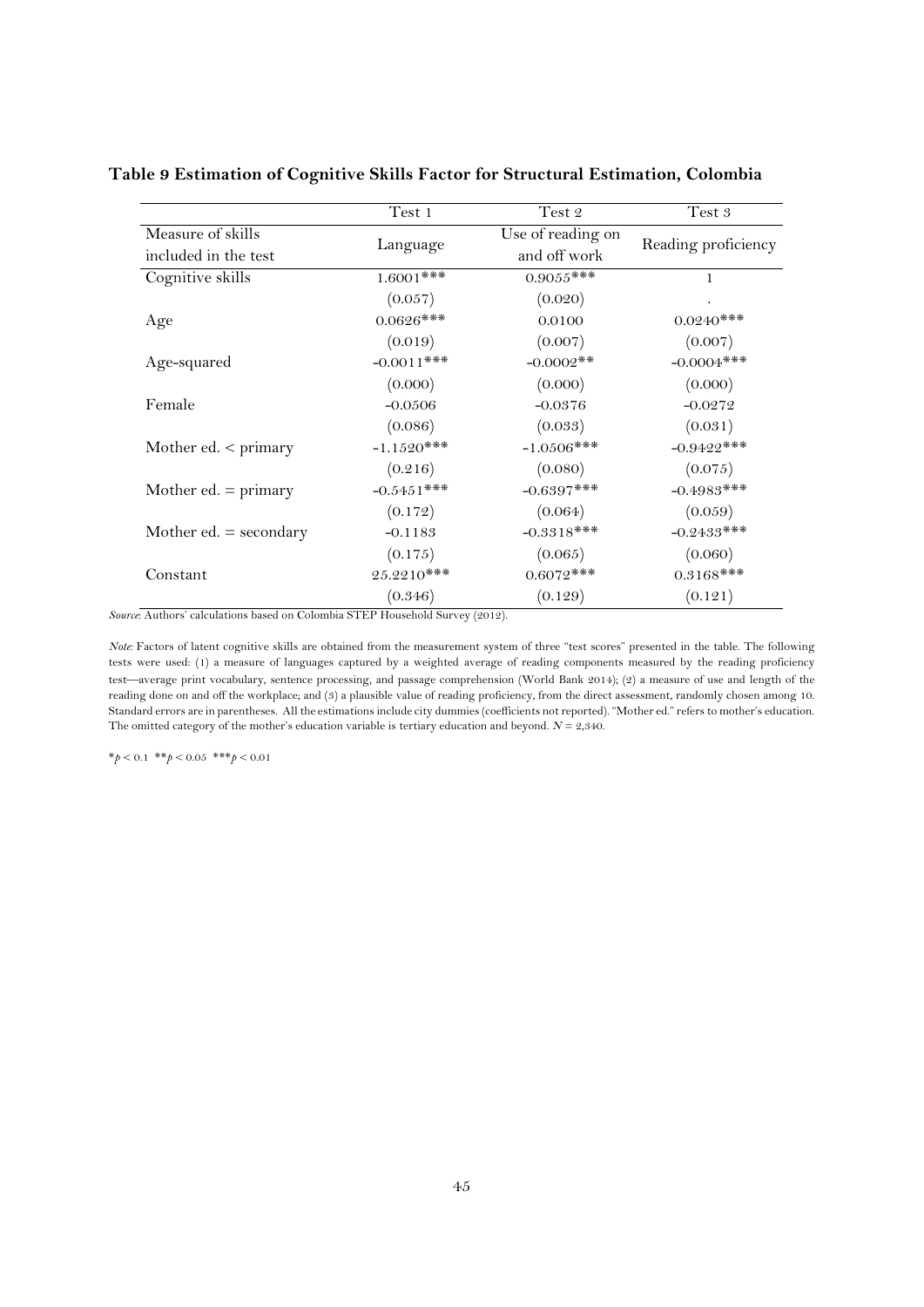|                             | Log hourly<br>labor<br>earning | Being<br>formal<br>worker | Being a<br>high-<br>skilled<br>worker | Being<br>employed | Being<br>active or in<br>school | Having<br>pursued a<br>tertiary<br>education |
|-----------------------------|--------------------------------|---------------------------|---------------------------------------|-------------------|---------------------------------|----------------------------------------------|
|                             | (1)                            | (2)                       | (3)                                   | (4)               | (5)                             | (6)                                          |
| Cognitive skills            | $0.134***$                     | $0.276***$                | $0.252***$                            | 0.023             | $0.112**$                       | $0.988***$                                   |
|                             | $-0.032$                       | $-0.052$                  | $-0.04$                               | $-0.042$          | $-0.047$                        | $-0.076$                                     |
| Socio-emotional skills      | $-0.026$                       | $-0.004$                  | 0.046                                 | 0.013             | $0.143***$                      | $0.170***$                                   |
|                             | $-0.028$                       | $-0.044$                  | $-0.035$                              | $-0.04$           | $-0.045$                        | $-0.049$                                     |
| Age                         | $0.032***$                     | $0.137***$                | $0.123***$                            | $0.171***$        | $0.073***$                      | 0.027                                        |
|                             | $-0.012$                       | $-0.019$                  | $-0.013$                              | $-0.017$          | $-0.016$                        | $-0.029$                                     |
| Age-squared                 | $-0.000$ **                    | $-0.002$ ***              | $-0.002$ ***                          | $-0.002$ ***      | $-0.001$ ***                    | $\theta$                                     |
|                             | $\Omega$                       | $\overline{O}$            | $\theta$                              | $\Omega$          | $\theta$                        | $\theta$                                     |
| Female                      | $-0.198***$                    | $-0.396***$               | $0.093*$                              | $-0.712***$       | $-0.874***$                     | $-0.076$                                     |
|                             | $-0.044$                       | $-0.068$                  | $-0.055$                              | $-0.066$          | $-0.085$                        | $-0.075$                                     |
| Mother ed. $<$ primary      | $-0.810***$                    | $-0.104$                  | $-0.939***$                           | 0.148             | $-0.476**$                      | $-2.559***$                                  |
|                             | $-0.122$                       | $-0.18$                   | $-0.145$                              | $-0.167$          | $-0.232$                        | $-0.267$                                     |
| Mother ed. $=$ primary      | $-0.507$ ***                   | $-0.14$                   | $-0.469$ ***                          | 0.033             | $-0.635***$                     | $-1.637***$                                  |
|                             | $-0.103$                       | $-0.146$                  | $-0.113$                              | $-0.138$          | $-0.209$                        | $-0.231$                                     |
| Mother Ed. $=$ Secondary    | $-0.249**$                     | $-0.041$                  | $-0.214*$                             | 0.077             | $-0.434**$                      | $-1.069$ ***                                 |
|                             | $-0.106$                       | $-0.15$                   | $-0.114$                              | $-0.142$          | $-0.212$                        | $-0.236$                                     |
| Parental involvement-medium |                                | 0.07                      | $-0.058$                              | $-0.03$           | 0.004                           | 0.1                                          |
|                             |                                | $-0.093$                  | $-0.075$                              | $-0.082$          | $-0.093$                        | $-0.096$                                     |
| Parental involvement-strong |                                | 0.035                     | $-0.214**$                            | $-0.113$          | $-0.101$                        | $-0.023$                                     |
|                             |                                | $-0.113$                  | $-0.091$                              | $-0.1$            | $-0.114$                        | $-0.12$                                      |
| Constant                    | $0.032***$                     | $-2.223***$               | $-1.769***$                           | $-2.057***$       | $1.425***$                      | 0.673                                        |
|                             | $-0.012$                       | $-0.373$                  | $-0.245$                              | $-0.329$          | $-0.347$                        | $-0.625$                                     |
| Observations                | 1,363                          | 1,560                     | 2,328                                 | 2,089             | 2,328                           | 1,692                                        |

# **Table 10 Structural Estimates of Associations between Labor Market Outcomes on Latent Skills Factors, Colombia**

*Source*: Authors' calculations based on Colombia STEP Household Survey (2012).

*Note:* Standard errors are in parentheses. The estimations presented are raw coefficients. All the estimations include city dummies (coefficients not reported). "Parental involvement" refers to a parent's regularity in checking a primary student's grades and exams (reference category is "no, never, or almost never"). "Medium" means "yes, sometimes," and "strong" means "yes, always, or almost always." A worker is defined here as formal if he or she benefits from social security through his or her job. High-skilled workers hold occupations categorized as senior officials and managers, professionals, or technicians, as opposed to low- and middle-skilled workers such as clerks, service workers, machine operators, or laborers (jobless having held a job in the past year are also included). The classification is based on the International Labour Organization's 1988 International Standard Classification of Occupations (ISCO).